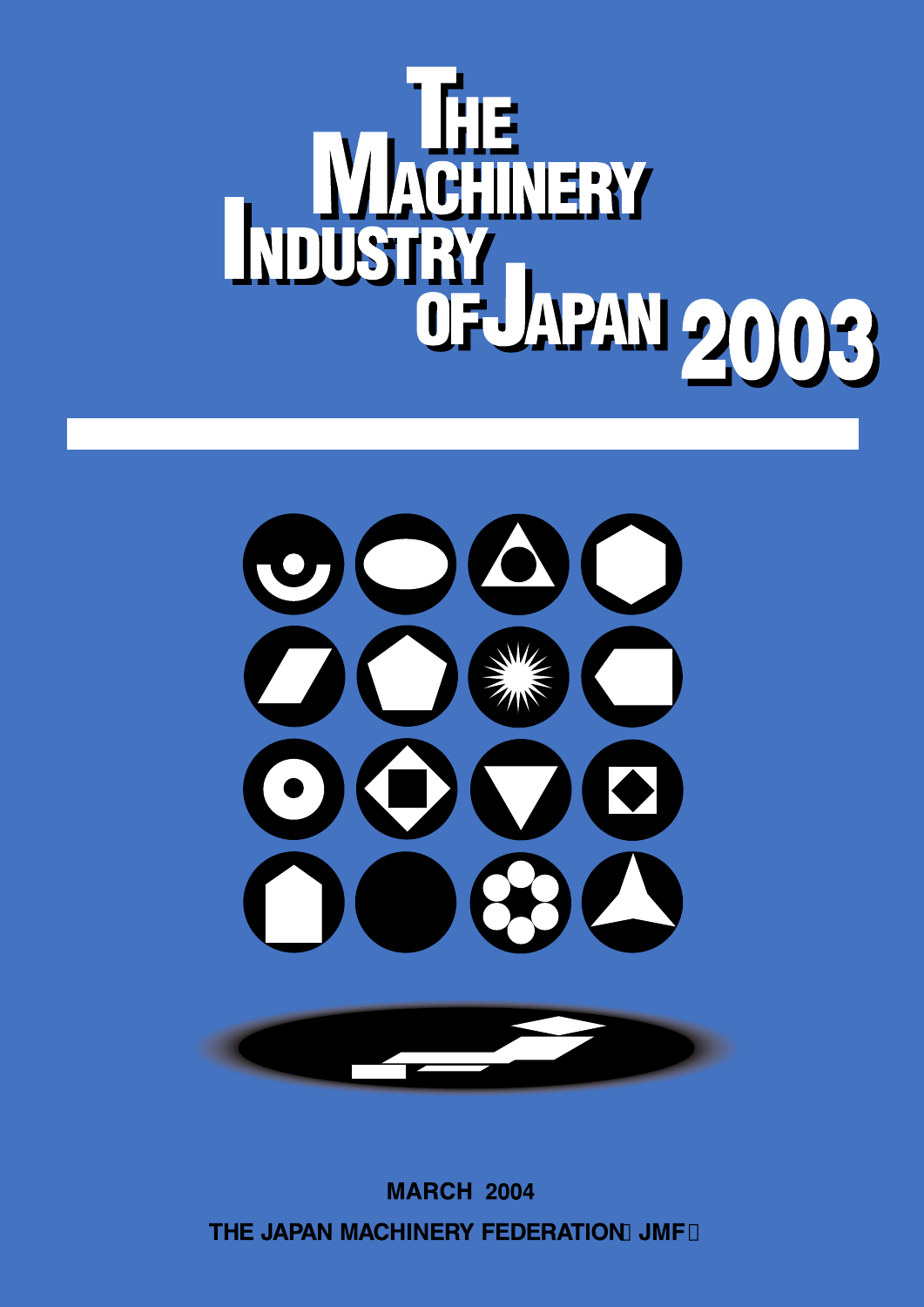# THE MACHINERY INDUSTRY OF JAPAN 2003

### **CONTENTS**

| 1. RecentTrendsintheMachineryIndustry                                                                                                                                                                                                                                                                                                                                                     |                             |
|-------------------------------------------------------------------------------------------------------------------------------------------------------------------------------------------------------------------------------------------------------------------------------------------------------------------------------------------------------------------------------------------|-----------------------------|
|                                                                                                                                                                                                                                                                                                                                                                                           | 1<br>1                      |
| 2. The Importance of the Machinery Sector in Japanese Industry                                                                                                                                                                                                                                                                                                                            |                             |
|                                                                                                                                                                                                                                                                                                                                                                                           | $\overline{2}$              |
|                                                                                                                                                                                                                                                                                                                                                                                           | $\mathcal{Z}_{\mathcal{C}}$ |
|                                                                                                                                                                                                                                                                                                                                                                                           | $\overline{2}$              |
|                                                                                                                                                                                                                                                                                                                                                                                           | $\overline{2}$              |
|                                                                                                                                                                                                                                                                                                                                                                                           | 4                           |
|                                                                                                                                                                                                                                                                                                                                                                                           | 4                           |
|                                                                                                                                                                                                                                                                                                                                                                                           | 6                           |
|                                                                                                                                                                                                                                                                                                                                                                                           | $\overline{\phantom{a}}$    |
|                                                                                                                                                                                                                                                                                                                                                                                           | 8                           |
|                                                                                                                                                                                                                                                                                                                                                                                           | 8                           |
| 3. Detailed Trends in the Machinery Industry                                                                                                                                                                                                                                                                                                                                              |                             |
|                                                                                                                                                                                                                                                                                                                                                                                           | 9                           |
|                                                                                                                                                                                                                                                                                                                                                                                           | 9                           |
|                                                                                                                                                                                                                                                                                                                                                                                           | 12                          |
|                                                                                                                                                                                                                                                                                                                                                                                           | 14                          |
|                                                                                                                                                                                                                                                                                                                                                                                           | 14                          |
|                                                                                                                                                                                                                                                                                                                                                                                           | 14                          |
| $\textbf{(3) Hours Worked} \textit{} \textit{} \textit{} \textit{} \textit{} \textit{} \textit{} \textit{} \textit{} \textit{} \textit{} \textit{} \textit{} \textit{} \textit{} \textit{} \textit{} \textit{} \textit{} \textit{} \textit{} \textit{} \textit{} \textit{} \textit{} \textit{} \textit{} \textit{} \textit{} \textit{} \textit{} \textit{} \textit{} \textit{} \textit{}$ | 15                          |

|                  | 15  |
|------------------|-----|
|                  | 16  |
|                  | 16  |
|                  | 17  |
|                  | 1.9 |
|                  | 20  |
|                  | 23  |
|                  | 26  |
|                  | 29  |
|                  |     |
| 4 Outline of JMF |     |
|                  |     |

Note Data sources shown with abbreviations in this booklet are as follows:

- METI : Ministry of Economy, Trade and Industry
- MHLW : Ministry of Health, Labor and Welfare
- MPHPT: Ministry of Public Management, Home Affairs, Posts and Telecommunications
- MOF : Ministry of Finance
- JETRO : Japan External Trade Organization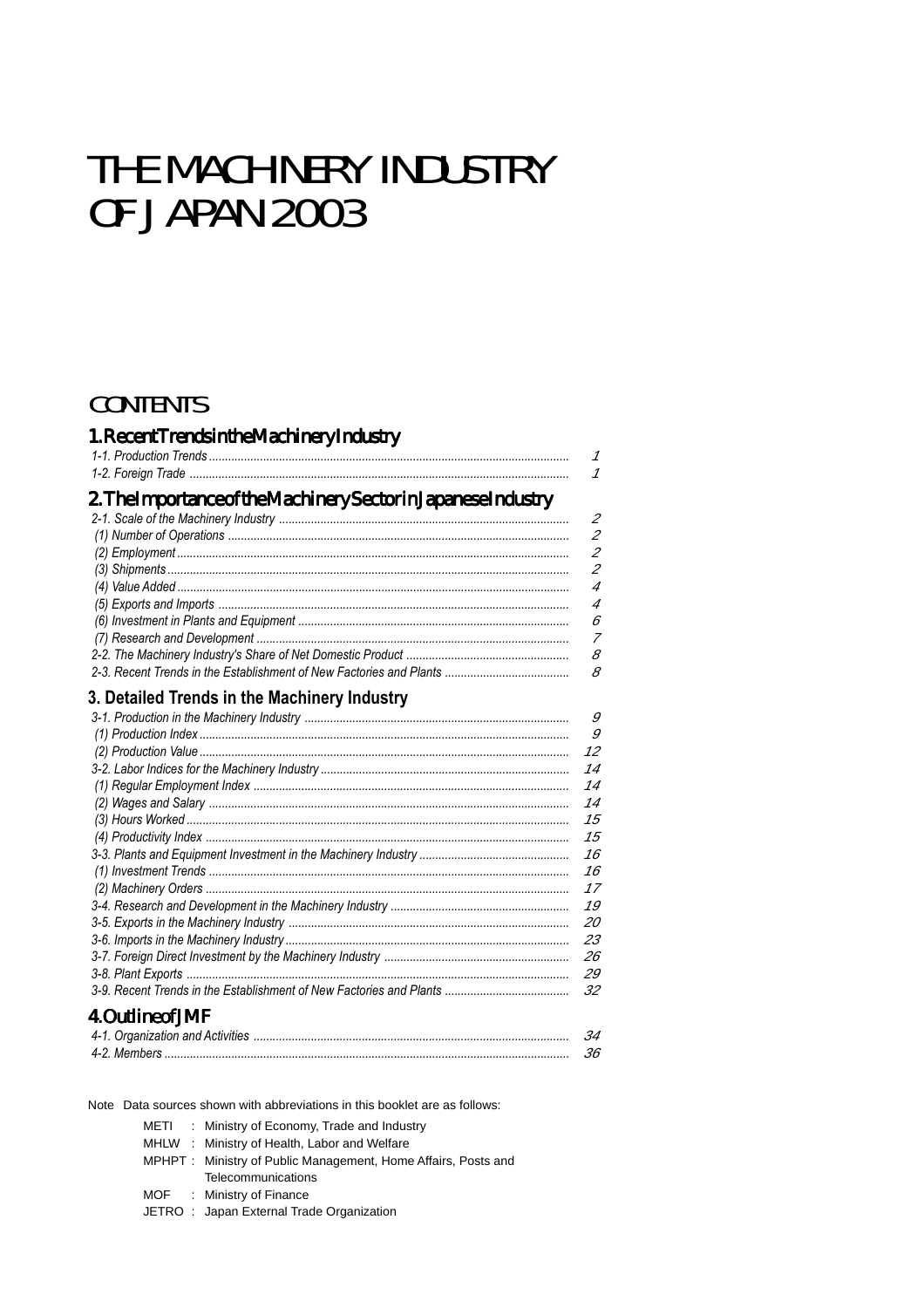# 1 Recent Trends in the Machinery Industry

### 1-1. Production Trends

According to "Current Production Statistics Survey" of METI, in 2002, the index of industrial production of Japan in each quarter increased from the previous quarter, while at yearly base it showed a decrease of 1.4% from the previous year, a decline of 2 consecutive years. The index was 91.9 in  $2002 (2000 = 100)$ , weakening from gradually increasing trend in a previous year. As revised index taking 2000 as 100, it was the lowest since 1998.

Looking at the machinery industry, while the index for transportation equipment increased 6.5% from the previous year, those for other 3 categories declined. General machinery, electrical machinery and precision instruments decreased 8.0%, 4.2% and 10.6% each from the previous year. In general machinery, semiconductor manufacturing equipment seriously dropt according to the weak demands of semiconductor products.

In electrical machinery, the production of electrical measuring & controlling instruments declined seriously because of decreased orders, and in the precision instruments the influence of reduced output of optical instruments was great.

According to "Machinery Statistics" compiled by METI, production for the machinery industry in 2002 showed a 0.1% increase from the year earlier and totaled ¥62,003.0 billion.

### 1-2. Foreign Trade

Looking at export trends in the machinery industry, total machinery exports in 2002 grew 5.7% from the previous year to ¥37,542.0 billion, because of great increase of car export and increase of export of IT related products. Good progress of car sales in the U.S. by putting new models on the market and by special sales promotion activities, and removal of extra custom duty for imported cars in China as it became a member of WTO were the background for healthy increase of car exports.

Looking at imports in the machinery industry in 2002, it showed an increase of 1.6% from the previous year and totaled to ¥13,434.0 billion, marking the third consecutive year of increase. However, in spite of great increase of imports of IT related products, the level of growth rate was as very small as the previous year (2.3%). As a result, the trade surplus in 2002 registered the first increase during resent 3 years.

| Table 1-1. Production Index in the Machinery Industry |  |                  |  |
|-------------------------------------------------------|--|------------------|--|
|                                                       |  | $(2000 = 100, %$ |  |

|                          | <b>Production Index</b> | Change (from previous year) |      |      |                  |      |
|--------------------------|-------------------------|-----------------------------|------|------|------------------|------|
|                          | 2002                    | 2000                        | 2001 | 2002 | 2003.1           | 6    |
| Mining and manufacturing | 91.9                    | 5.7                         | 6.8  | 1.4  | 4.1              | 1.6) |
| General machinery        | 81.9                    | 9.2                         | 11.1 | 8.0  | 6.3(             | 4.6) |
| Electrical machinery     | 87.3                    | 6.2                         | 8.9  | 4.2  | 5.5(             | 5.0) |
| Transportation equipment | 106.4                   | 4.0                         | 0.1  | 6.5  | 1.2 <sub>0</sub> | 4.7) |
| Precision instruments    | 80.1                    | 4.0                         | 10.4 | 10.6 | 3.6              | 4.1) |
|                          |                         |                             |      |      |                  |      |

( Note ) ( ) Change from previous half year

( Source ) METI [ Current Production Statistics Survey ]

## (billion yen, %)

**Table 1-2. Production in the Machinery Industry**

|                              | Production | Change (from previous year) |      |      |        |      |  |
|------------------------------|------------|-----------------------------|------|------|--------|------|--|
|                              | 2002       | 2000                        | 2001 | 2002 | 2003.1 | 6    |  |
| General machinery            | 10,182     | 8.6                         | 12.7 | 9.4  | 5.8    | 5.2) |  |
| Electrical machinery         | 22,705     | 8.9                         | 16.0 | 11.1 | 4.0    | 0.5) |  |
| Transportation equipment     | 28,497     | 5.7                         | 2.7  | 16.5 | 4.3(   | 0.3) |  |
| <b>Precision instruments</b> | 619        | 4.7                         | 11.2 | 12.6 | 6.7    | 0.9) |  |
| Total                        | 62.003     | 7.5                         | 8.8  | 0.1  | 4.4    | 1.2) |  |

( Note ) ( ) Change from previous half year

( Source ) METI [ Current Production Statistics Survey ]

#### **Table 1-3. Exports in the Machinery Industry**

| (billion yen, %)         |         |                             |      |      |                  |      |  |  |
|--------------------------|---------|-----------------------------|------|------|------------------|------|--|--|
|                          | Exports | Change (from previous year) |      |      |                  |      |  |  |
|                          | 2002    | 2000                        | 2001 | 2002 | 2003.1           | 6    |  |  |
| General machinery        | 10,599  | 9.3                         | 7.8  | 3.6  | 3.4              | 1.2) |  |  |
| Electrical machinery     | 11,924  | 18.2                        | 15.6 | 3.4  | 6.2              | 4.4) |  |  |
| Transportation equipment | 13,000  | 0.3                         | 2.8  | 16.8 | 3.7              | 0.0) |  |  |
| Precision instruments    | 2.019   | 15.3                        | 5.2  | 23.2 | 0.5 <sub>0</sub> | 5.1) |  |  |
| Total                    | 37,542  | 9.9                         | 7.4  | 5.7  | 4.2              | 2.1) |  |  |

( Note ) ( ) Change from previous half year

( Source ) [ Trade Statistics ]

#### **Table 1-4. Imports in the Machinery Industry**

| (billion yen, %) |        |                             |      |  |               |      |  |  |  |
|------------------|--------|-----------------------------|------|--|---------------|------|--|--|--|
|                  | Import | Change (from previous year) |      |  |               |      |  |  |  |
|                  | 2002   | 2000                        | 2001 |  | 2002 2003.1   | 6    |  |  |  |
| Total            | 13,434 | 17.0                        | 2.3  |  | $1.6$   $0.9$ | 0.0) |  |  |  |

( Note ) ( ) Change from previous half year

( Source ) [ Trade Statistics ]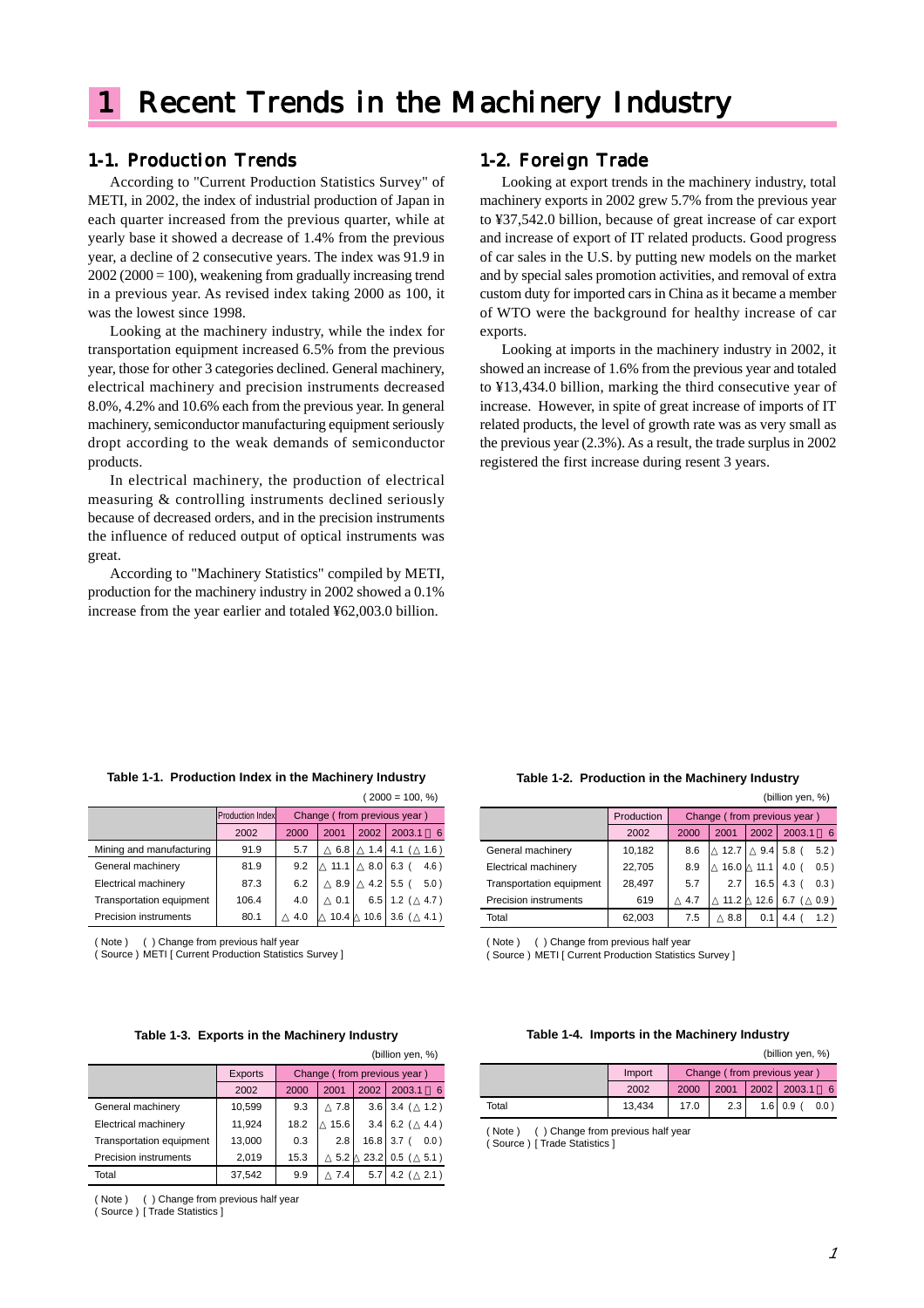### 2-1. Scale of the Machinery Industry

### (1) Number of Operations

According to METI's industrial statistics, at the end of 2001, manufacturing operations with four or more employees numbered 316,267, representing a decrease of 7.4% or 25,154 plants since the end of 2000. Of these, the number of operations belonging to the machinery industry was 79,024, representing a decrease of 8.2% or 7,024 plants since 2000. Machinery industry plants made up 25.0% of all manufacturing operations, decreasing 0.2 points from the end of 2000.

Breaking down the machinery industry plants by sector, general machinery, with its large number of small and mediumsized enterprises, accounted for the most plants with 36,907 (46.7% of all plants in the machinery industry), followed by electric machinery sector with 24,396 plants (30.9%), transportation machinery with 12,684 (16.1%), and precision machinery plants with 5,037 (6.4%).

### (2) Employment

At the end of 2001, there were 8,866,220 people employed in manufacturing operations with four or more employees. This represented a 3.5% reduction (317,613 jobs) from the year earlier, and a decrease for 10 consecutive years. Employment in the machinery industry was 3,464,523 people, or a 4.8% decrease (174,633 jobs) from the previous year. The machinery industry accounted for 39.1% of all manufacturing employment, decreasing 0.5 points from the previous year.

By sector, electric machinery employed the most people with 1,451,804 (41.9% of total machinery industry employment), followed by general machinery with 1,001,192 (28.9%), transportation with 846,331 (24.4%), and precision machinery with 165,196 (4.8%).

#### (3) Shipments

In 2001, shipments for all manufacturing operations with four or more employees amounted to ¥286,667,406 million, a decrease of 4.6% or ¥13,810,198 million from the previous year. Machinery industry shipments were ¥130,075,316 million, down 8.7% or ¥12,469,896 million from the previous year. Machinery industry shipments accounted for 45.4% of overall manufacturing shipments, down 2.0 points from the year earlier.

By sector, electric machinery shipments led the way with ¥52,465,722 million (40.3% of the machinery industry shipments), followed by transportation machinery shipments with ¥45,152,216 million (34.7%), general machinery with ¥28,457,479 million (21.9%), and precision machinery with ¥3,999,899 million (3.1%).

|    |                                                 | 1999                    | 2000                    |                |                |                         | 2001           |                |
|----|-------------------------------------------------|-------------------------|-------------------------|----------------|----------------|-------------------------|----------------|----------------|
|    | <b>Industries</b>                               | Number of<br>operations | Number of<br>operations | Change<br>(% ) | Weight<br>(% ) | Number of<br>operations | Change<br>(% ) | Weight<br>(% ) |
|    | Total (Manufacturing)                           | 345,457                 | 341,421                 | 98.8           | 100.0          | 316,267                 | 92.6           | 100.0          |
| 12 | Food manufacturing                              | 39,659                  | 39,395                  | 99.3           | 11.5           | 37,491                  | 95.2           | 11.9           |
| 13 | Manufacture of beverage, food and tobacco       | 5,211                   | 5,376                   | 103.2          | 1.6            | 5,061                   | 94.1           | 1.6            |
| 14 | Manufacture of textile mill products            | 12,304                  | 11,384                  | 92.5           | 3.3            | 10,456                  | 91.8           | 3.3            |
| 15 | Manufacture of apparel and other finished       | 25,820                  | 23,735                  | 91.9           | 6.9            | 20,750                  | 87.4           | 6.6            |
|    | product made fabrics                            |                         |                         |                |                |                         |                |                |
| 16 | Manufacture of lumber and wood products         | 13,400                  | 12,984                  | 96.9           | 3.8            | 11,746                  | 90.5           | 3.7            |
|    | except furniture                                |                         |                         |                |                |                         |                |                |
| 17 | Manufacture of furniture and fixtures           | 13,003                  | 12,417                  | 95.5           | 3.6            | 11,772                  | 94.8           | 3.7            |
| 18 | Manufacture of pulp, paper and paper products   | 9,717                   | 9,589                   | 98.7           | 2.8            | 9,014                   | 94.0           | 2.9            |
| 19 | Publishing, printing and allied products        | 25,275                  | 24,876                  | 98.4           | 7.3            | 23.095                  | 92.8           | 7.3            |
| 20 | Manufacture of chemical and allied products     | 5,280                   | 5,263                   | 99.7           | 1.5            | 5,152                   | 97.9           | 1.6            |
| 21 | Manufacture of petroleum and coal products      | 1,156                   | 1,137                   | 98.3           | 0.3            | 1,084                   | 95.3           | 0.3            |
| 22 | Manufacture of plastic products                 | 18,582                  | 18,875                  | 101.6          | 5.5            | 17,767                  | 94.1           | 5.6            |
| 23 | Manufacture of rubber products                  | 4,357                   | 4,277                   | 98.2           | 1.2            | 4,048                   | 94.6           | 1.3            |
| 24 | Leather tanning and manufacture of leather      | 3,932                   | 3,594                   | 91.4           | 0.8            | 3,397                   | 94.5           | 1.1            |
|    | products, and fur skins                         |                         |                         |                |                |                         |                |                |
| 25 | Manufacture of ceramic, stone and clay products | 17,704                  | 17,388                  | 98.2           | 5.1            | 16,420                  | 94.4           | 5.2            |
| 26 | Iron and steel industry                         | 5,223                   | 5,154                   | 98.7           | 1.5            | 4,922                   | 95.5           | 1.6            |
| 27 | Manufacture of non-ferrous metals and products  | 3,573                   | 3,575                   | 100.0          | 1.0            | 3,342                   | 93.5           | 1.1            |
| 28 | Manufacture of fabricated metals and products   | 42,385                  | 42,807                  | 101.0          | 12.5           | 39,626                  | 92.6           | 12.5           |
| 29 | Manufacture of general machinery                | 38,991                  | 39,943                  | 102.4          | 11.7           | 36,907                  | 92.4           | 11.7           |
|    | (included 33 manufacture of ordnance)           |                         |                         |                |                |                         |                |                |
| 30 | Manufacture of electrical machinery             | 27,522                  | 27,282                  | 99.1           | 8.0            | 24,396                  | 89.4           | 7.7            |
| 31 | Manufacture of transportation equipment         | 13,327                  | 13,342                  | 100.1          | 3.9            | 12,684                  | 95.1           | 4.0            |
| 32 | Manufacture of precision instruments            | 5,469                   | 5,481                   | 100.2          | 1.6            | 5,037                   | 91.9           | 1.6            |
|    | Total of machinery industry (29<br>32)          | 85,309                  | 86,048                  | 100.9          | 25.2           | 79,024                  | 91.8           | 25.0           |
| 34 | Miscellaneous manufacturing industries          | 13,570                  | 13,547                  | 99.8           | 4.0            | 12,100                  | 89.3           | 3.8            |

**Table 2-1. Number of Operations**

(Notes) Operations with 4 or more employees (Source) METI [ Census of Manufactures 2001 ]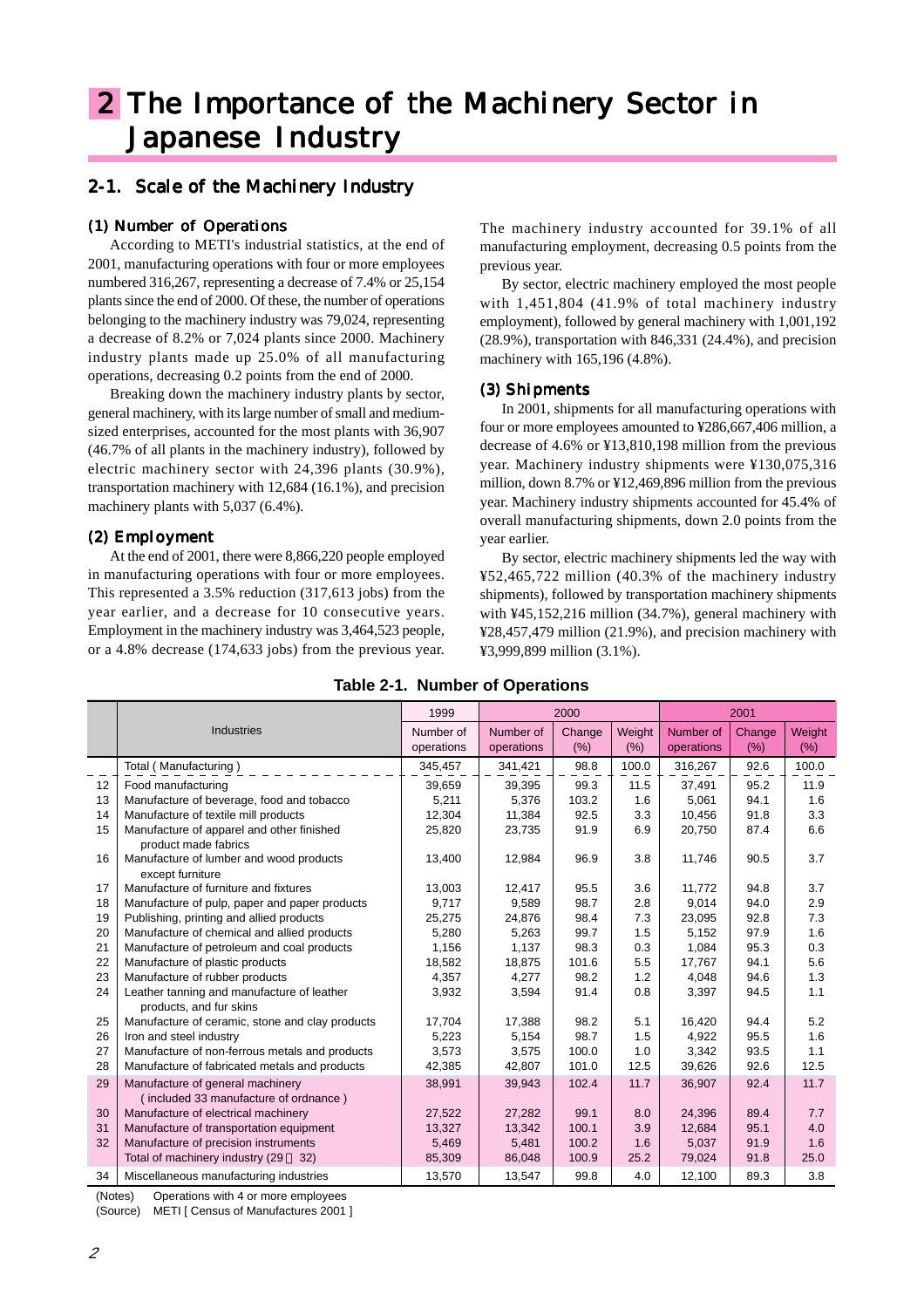|    |                                                 | 1999      | 2000      |        |        | 2001      |        |        |
|----|-------------------------------------------------|-----------|-----------|--------|--------|-----------|--------|--------|
|    | <b>Industries</b>                               | Number of | Number of | Change | Weight | Number of | Change | Weight |
|    |                                                 | employees | employees | (% )   | (%)    | employees | (% )   | (% )   |
|    | Total (Manufacturing)                           | 9,377,750 | 9,183,833 | 97.9   | 100.0  | 8,866,220 | 96.5   | 100.0  |
| 12 | Food manufacturing                              | 1,133,749 | 1,127,177 | 99.4   | 12.3   | 1,155,025 | 102.5  | 13.0   |
| 13 | Manufacture of beverage, food and tobacco       | 115,190   | 112,658   | 97.8   | 1.2    | 111,530   | 99.0   | 1.3    |
| 14 | Manufacture of textile mill products            | 201,232   | 184,004   | 91.4   | 2.0    | 170,812   | 92.8   | 1.9    |
| 15 | Manufacture of apparel and other finished       | 439,651   | 386,727   | 88.0   | 4.2    | 344,453   | 89.1   | 3.9    |
|    | product made fabrics                            |           |           |        |        |           |        |        |
| 16 | Manufacture of lumber and wood products         | 171,048   | 162,905   | 95.2   | 1.8    | 151,788   | 93.2   | 1.7    |
|    | except furniture                                |           |           |        |        |           |        |        |
| 17 | Manufacture of furniture and fixtures           | 172,213   | 163,838   | 95.1   | 1.8    | 155,763   | 95.1   | 1.8    |
| 18 | Manufacture of pulp, paper and paper products   | 250,257   | 242,969   | 97.1   | 2.6    | 235,944   | 97.1   | 2.7    |
| 19 | Publishing, printing and allied products        | 516,554   | 502,184   | 97.2   | 5.5    | 496,653   | 98.9   | 5.6    |
| 20 | Manufacture of chemical and allied products     | 370,694   | 365,953   | 98.7   | 4.0    | 364,068   | 99.5   | 4.1    |
| 21 | Manufacture of petroleum and coal products      | 28,904    | 27,145    | 93.9   | 0.3    | 26,245    | 96.7   | 0.3    |
| 22 | Manufacture of plastic products                 | 430,349   | 433,177   | 100.7  | 4.7    | 428,645   | 99.0   | 4.8    |
| 23 | Manufacture of rubber products                  | 134,737   | 131,532   | 97.6   | 1.4    | 127,331   | 96.8   | 1.4    |
| 24 | Leather tanning and manufacture of leather      | 48,024    | 44,233    | 92.1   | 0.5    | 41,488    | 93.8   | 0.5    |
|    | products, and fur skins                         |           |           |        |        |           |        |        |
| 25 | Manufacture of ceramic, stone and clay products | 373,225   | 363,997   | 97.5   | 4.0    | 348,286   | 95.7   | 3.9    |
| 26 | Iron and steel industry                         | 242,616   | 236,525   | 97.5   | 2.6    | 223,817   | 94.6   | 2.5    |
| 27 | Manufacture of non-ferrous metals and products  | 140.814   | 141.872   | 100.7  | 1.5    | 134.145   | 94.6   | 1.5    |
| 28 | Manufacture of fabricated metals and products   | 728,199   | 722,425   | 99.2   | 7.9    | 699,422   | 96.8   | 7.9    |
| 29 | Manufacture of general machinery                | 1,041,627 | 1,043,890 | 100.2  | 11.4   | 1,001,192 | 95.9   | 11.3   |
|    | (included 33 manufacture of ordnance)           |           |           |        |        |           |        |        |
| 30 | Manufacture of electrical machinery             | 1,604,147 | 1,573,683 | 98.1   | 17.1   | 1,451,804 | 92.3   | 16.4   |
| 31 | Manufacture of transportation equipment         | 857,039   | 849,517   | 99.1   | 9.2    | 846,331   | 99.6   | 9.5    |
| 32 | Manufacture of precision instruments            | 178,251   | 172,066   | 96.5   | 1.9    | 165,196   | 96.0   | 1.9    |
|    | Total of machinery industry (29<br>32)          | 3,681,064 | 3,639,156 | 98.9   | 39.6   | 3,464,523 | 95.2   | 39.1   |
| 34 | Miscellaneous manufacturing industries          | 199,230   | 195,356   | 98.0   | 0.2    | 186,282   | 95.4   | 2.1    |

### **Table 2-2. Number of Employees**

(Notes) Operations with 4 or more employees

(Source) METI [ Census of Manufactures 2001 ]

### **Table 2-3. Shipments**

|    | (million yen)                                  |             |                  |                |                |                  |                |               |  |
|----|------------------------------------------------|-------------|------------------|----------------|----------------|------------------|----------------|---------------|--|
|    |                                                | 1999        |                  | 2000           |                |                  | 2001           |               |  |
|    | <b>Industries</b>                              | Shipments   | <b>Shipments</b> | Change<br>(% ) | Weight<br>(% ) | <b>Shipments</b> | Change<br>(% ) | Weight<br>(%) |  |
|    | Total (Manufacturing)                          | 291,449,554 | 300,477,604      | 103.1          | 100.0          | 286,667,406      | 95.4           | 100.0         |  |
| 12 | Food manufacturing                             | 24,333,842  | 23,888,077       | 98.2           | 7.9            | 23,454,150       | 98.2           | 8.2           |  |
| 13 | Manufacture of beverage, food and tobacco      | 10,726,179  | 10,932,925       | 101.9          | 3.6            | 10,914,272       | 99.8           | 3.8           |  |
| 14 | Manufacture of textile mill products           | 3,236,081   | 3,008,080        | 93.0           | 1.0            | 2,736,822        | 91.0           | 1.0           |  |
| 15 | Manufacture of apparel and other finished      | 3,900,874   | 3,478,958        | 89.2           | 1.2            | 3,008,227        | 86.5           | 1.0           |  |
|    | product made fabrics                           |             |                  |                |                |                  |                |               |  |
| 16 | Manufacture of lumber and wood                 | 3,311,504   | 3,194,109        | 96.5           | 1.1            | 2,905,932        | 91.0           | 1.0           |  |
|    | products except furniture                      |             |                  |                |                |                  |                |               |  |
| 17 | Manufacture of furniture and fixtures          | 2.804.890   | 2,703,260        | 94.4           | 0.9            | 2,531,517        | 93.6           | 0.9           |  |
| 18 | Manufacture of pulp, paper and paper products  | 7,862,925   | 7,933,875        | 100.9          | 2.6            | 7,582,775        | 95.6           | 2.6           |  |
| 19 | Publishing, printing and allied products       | 12,877,333  | 12,778,464       | 99.2           | 4.3            | 12,525,367       | 98.0           | 4.4           |  |
| 20 | Manufacture of chemical and allied products    | 23,077,855  | 23,762,228       | 103.0          | 7.9            | 23,228,380       | 97.8           | 8.1           |  |
| 21 | Manufacture of petroleum and coal products     | 8,059,712   | 9,433,625        | 117.0          | 3.1            | 9,612,923        | 101.9          | 3.4           |  |
| 22 | Manufacture of plastic products                | 10,243,490  | 10,486,448       | 102.4          | 3.5            | 9,995,163        | 95.3           | 3.5           |  |
| 23 | Manufacture of rubber products                 | 3,117,165   | 3,107,318        | 99.7           | 1.0            | 2,896,780        | 93.2           | 1.0           |  |
| 24 | Leather tanning and manufacture of leather     | 732,309     | 678,098          | 92.6           | 0.2            | 624,632          | 92.1           | 0.2           |  |
|    | products, and fur skins                        |             |                  |                |                |                  |                |               |  |
| 25 | Manufacture of ceramic, stone and clay         | 8,817,915   | 8,859,642        | 101.6          | 2.9            | 8,397,364        | 94.8           | 2.9           |  |
|    | products                                       |             |                  |                |                |                  |                |               |  |
| 26 | Iron and steel industry                        | 11,321,665  | 11,927,293       | 105.3          | 4.0            | 11,201,829       | 93.9           | 3.9           |  |
| 27 | Manufacture of non-ferrous metals and products | 5,788,960   | 6,190,520        | 106.9          | 2.1            | 5,849,213        | 94.5           | 2.0           |  |
| 28 | Manufacture of fabricated metals and products  | 15,238,215  | 15,142,541       | 99.4           | 5.0            | 14,545,010       | 96.1           | 5.1           |  |
| 29 | Manufacture of general machinery               | 28,260,834  | 34,658,588       | 122.6          | 11.5           | 28,457,479       | 82.1           | 9.9           |  |
|    | (included 33 manufacture of ordnance)          |             |                  |                |                |                  |                |               |  |
| 30 | Manufacture of electrical machinery            | 54,905,121  | 59,448,600       | 108.3          | 19.8           | 52,465,722       | 88.3           | 18.3          |  |
| 31 | Manufacture of transportation equipment        | 43,877,373  | 44,366,979       | 101.1          | 14.8           | 45,152,216       | 101.8          | 15.8          |  |
| 32 | Manufacture of precision instruments           | 4,169,343   | 4,071,045        | 97.6           | 1.4            | 3,999,899        | 98.3           | 1.4           |  |
|    | Total of machinery industry (29<br>32)         | 131,212,671 | 142,545,212      | 108.6          | 47.4           | 130,075,316      | 91.3           | 45.4          |  |
| 34 | Miscellaneous manufacturing industries         | 4,785,971   | 4,686,887        | 97.9           | 1.6            | 4,581,735        | 97.8           | 1.6           |  |

(Notes) Operations with 4 or more employees

(Source) METI [ Census of Manufactures 2001 ]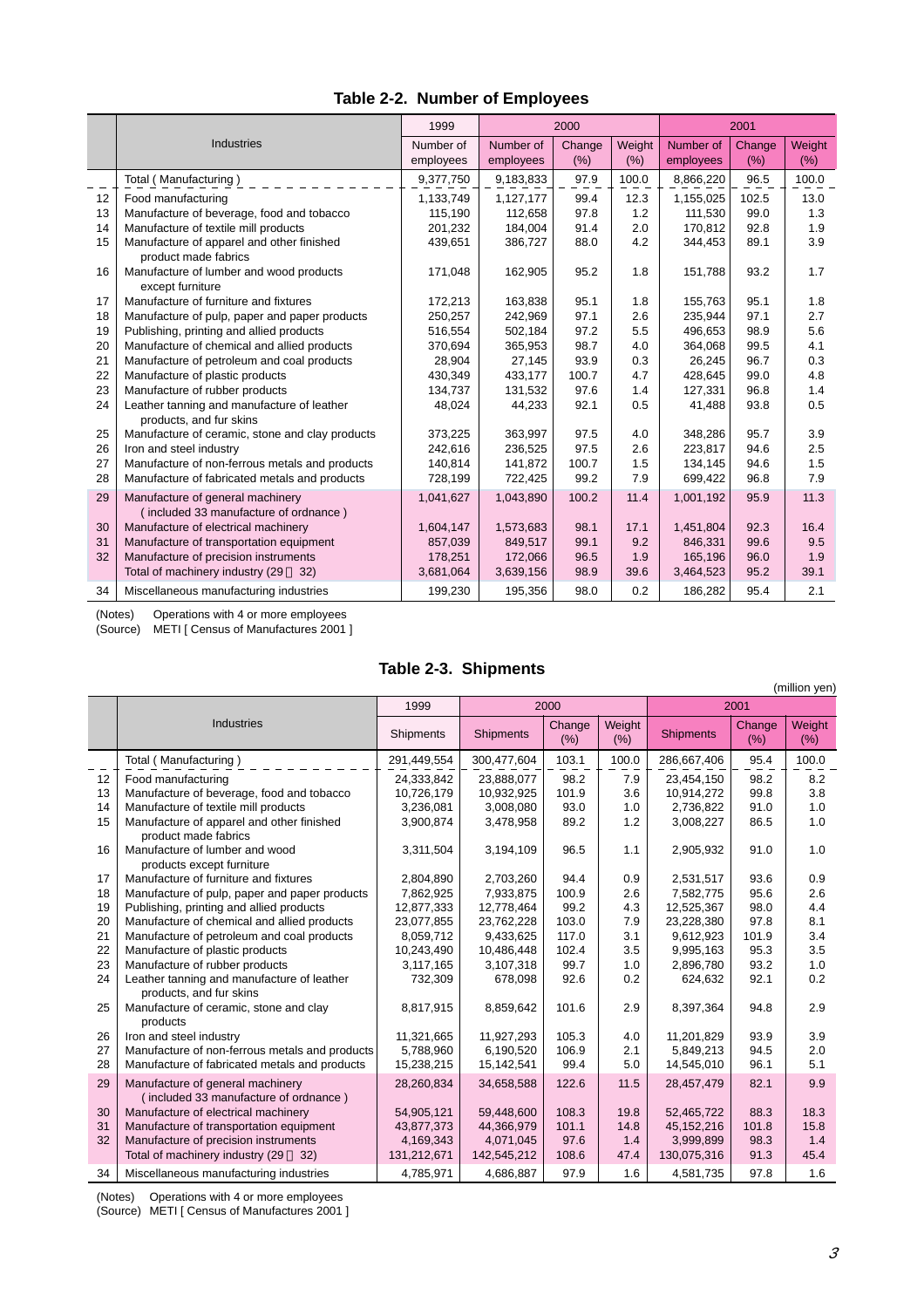### **Table 2-4. Value Added**

|    | (million yen)                                                             |             |             |                |                |             |               |                |
|----|---------------------------------------------------------------------------|-------------|-------------|----------------|----------------|-------------|---------------|----------------|
|    |                                                                           | 1999        |             | 2000           |                |             | 2001          |                |
|    | <b>Industries</b>                                                         | Value added | Value added | Change<br>(% ) | Weight<br>(% ) | Value added | Change<br>(%) | Weight<br>(% ) |
|    | Total (Manufacturing)                                                     | 107,859,559 | 110,242,635 | 102.2          | 100.0          | 103,305,132 | 93.7          | 100.0          |
| 12 | Food manufacturing                                                        | 9,251,769   | 9,130,254   | 98.7           | 8.3            | 8,991,978   | 98.5          | 8.7            |
| 13 | Manufacture of beverage, food and tobacco                                 | 3,341,064   | 3,442,677   | 103.0          | 3.1            | 3,388,142   | 98.4          | 3.3            |
| 14 | Manufacture of textile mill products                                      | 1,370,594   | 1,301,245   | 94.9           | 1.2            | 1,192,205   | 91.6          | 1.2            |
| 15 | Manufacture of apparel and other finished<br>product made fabrics         | 1,847,233   | 1,648,594   | 89.2           | 1.5            | 1,428,017   | 86.6          | 1.4            |
| 16 | Manufacture of lumber and wood products<br>except furniture               | 1,220,958   | 1,190,750   | 97.5           | 1.1            | 1,095,450   | 92.0          | 1.1            |
| 17 | Manufacture of furniture and fixtures                                     | 1,226,019   | 1,194,357   | 97.4           | 1.1            | 1,122,832   | 94.0          | 1.1            |
| 18 | Manufacture of pulp, paper and paper products                             | 2,910,194   | 2,978,056   | 102.3          | 2.7            | 2,882,271   | 96.8          | 2.8            |
| 19 | Publishing, printing and allied products                                  | 6,699,752   | 6,622,782   | 98.8           | 6.0            | 6,515,047   | 98.4          | 6.3            |
| 20 | Manufacture of chemical and allied products                               | 11,475,838  | 11,496,608  | 100.2          | 10.4           | 11,248,504  | 97.8          | 10.9           |
| 21 | Manufacture of petroleum and coal products                                | 959.540     | 705,680     | 73.5           | 0.6            | 553,658     | 78.5          | 0.5            |
| 22 | Manufacture of plastic products                                           | 4,137,262   | 4,250,034   | 102.7          | 3.8            | 4,056,316   | 95.4          | 3.9            |
| 23 | Manufacture of rubber products                                            | 1,444,492   | 1,444,447   | 100.0          | 1.3            | 1,356,308   | 93.9          | 1.3            |
| 24 | Leather tanning and manufacture of leather<br>products, and fur skins     | 284,598     | 261,708     | 91.9           | 0.2            | 251,515     | 96.1          | 0.2            |
| 25 | Manufacture of ceramic, stone and clay<br>products                        | 4,187,149   | 4,296,050   | 102.6          | 3.9            | 4,105,201   | 95.6          | 4.0            |
| 26 | Iron and steel industry                                                   | 3,823,875   | 4,228,818   | 110.6          | 3.8            | 3,955,742   | 93.5          | 3.8            |
| 27 | Manufacture of non-ferrous metals and<br>products                         | 1,647,177   | 1,869,225   | 113.5          | 1.7            | 1,665,992   | 89.1          | 1.6            |
| 28 | Manufacture of fabricated metals and products                             | 6,775,007   | 6,770,255   | 100.2          | 6.1            | 6,492,607   | 95.9          | 6.3            |
| 29 | Manufacture of general machinery<br>(included 33 manufacture of ordnance) | 11,229,637  | 13,509,910  | 120.3          | 12.2           | 11,020,189  | 81.6          | 10.7           |
| 30 | Manufacture of electrical machinery                                       | 17,800,094  | 20,144,294  | 113.2          | 18.3           | 16,094,604  | 79.9          | 15.6           |
| 31 | Manufacture of transportation equipment                                   | 12,493,696  | 11,815,575  | 94.6           | 10.7           | 12,469,847  | 105.5         | 12.1           |
| 32 | Manufacture of precision instruments                                      | 1,750,515   | 1,770,370   | 101.1          | 1.6            | 1,742,318   | 98.4          | 1.7            |
|    | Total of machinery industry (29<br>32)                                    | 43,273,942  | 47,240,149  | 109.2          | 42.8           | 41,326,958  | 87.5          | 40.0           |
| 34 | Miscellaneous manufacturing industries                                    | 1,983,095   | 1,937,289   | 97.7           | 1.8            | 1,676,388   | 86.5          | 1.6            |

(Notes) Operations with 4 or more employees

(Source) METI [ Census of Manufactures 2001 ]

### (4) Value Added

2001 value added for all manufacturing operations with four or more employees amounted to ¥103,305,132 million, down 6.3% or ¥6,937,503 million from 2000. Machinery industry value added came to ¥41,326,958 million, down 12.5% or ¥5,913,191 million from the previous year. Value added for the machinery industry accounted for 40.0% of value added for all manufacturing operations, down 2.8 points from the previous year.

By sector, electric machinery led the way with ¥16,094,604 million in value added (38.9% of the value added for the machinery industry), followed by transportation machinery with ¥12,469,847 million (30.2%), general machinery with ¥11,020,189 million (26.7%), and precision machinery with ¥1,742,318 million (4.2%).

#### (5) Exports and Imports

According to MOT's foreign trade statistics, Japanese exports (yen- based) for 2002 amounted to ¥52,109.0 billion, representing a 6.4% increase from the previous year. Machinery equipment exports were ¥37,542.1 billion, a 6.4% increase. Machinery equipment made up 72.0% of all exports by value (general machinery claimed 20.3%, electric machinery 22.9%, transportation machinery 24.9%, and precision machinery 3.9%), decreasing 0.5 points from the previous year.

Japanese imports (yen-based) for 2002 amounted to ¥42,227.6 billion, a 0.4% decrease from the previous year. Machinery equipment imports were ¥13,434.3 billion, an 1.6% increase from the previous year. Machinery equipment made up 31.8% of all imports by value, an increase of 0.4 points from 2000.

As a result, the trade surplus for 2002 amounted to ¥9,881.5 billion, representing a 50.5% increase from the previous year.

- **•** 2002 dollar-based Japanese exports came to \$417,014,716 thousand, a 3.4% increase from the previous year. Of this amount, machinery equipment exports were \$300,448,961 thousand, an increase of 2.7% from 2001.
- **•** 2002 dollar-based Japanese imports were \$336,984,327 thousand, a decrease of 3.5% from the previous year. Of this amount, machinery equipment imports were \$107,438,866 thousand, a decrease of 1.3% from 2001.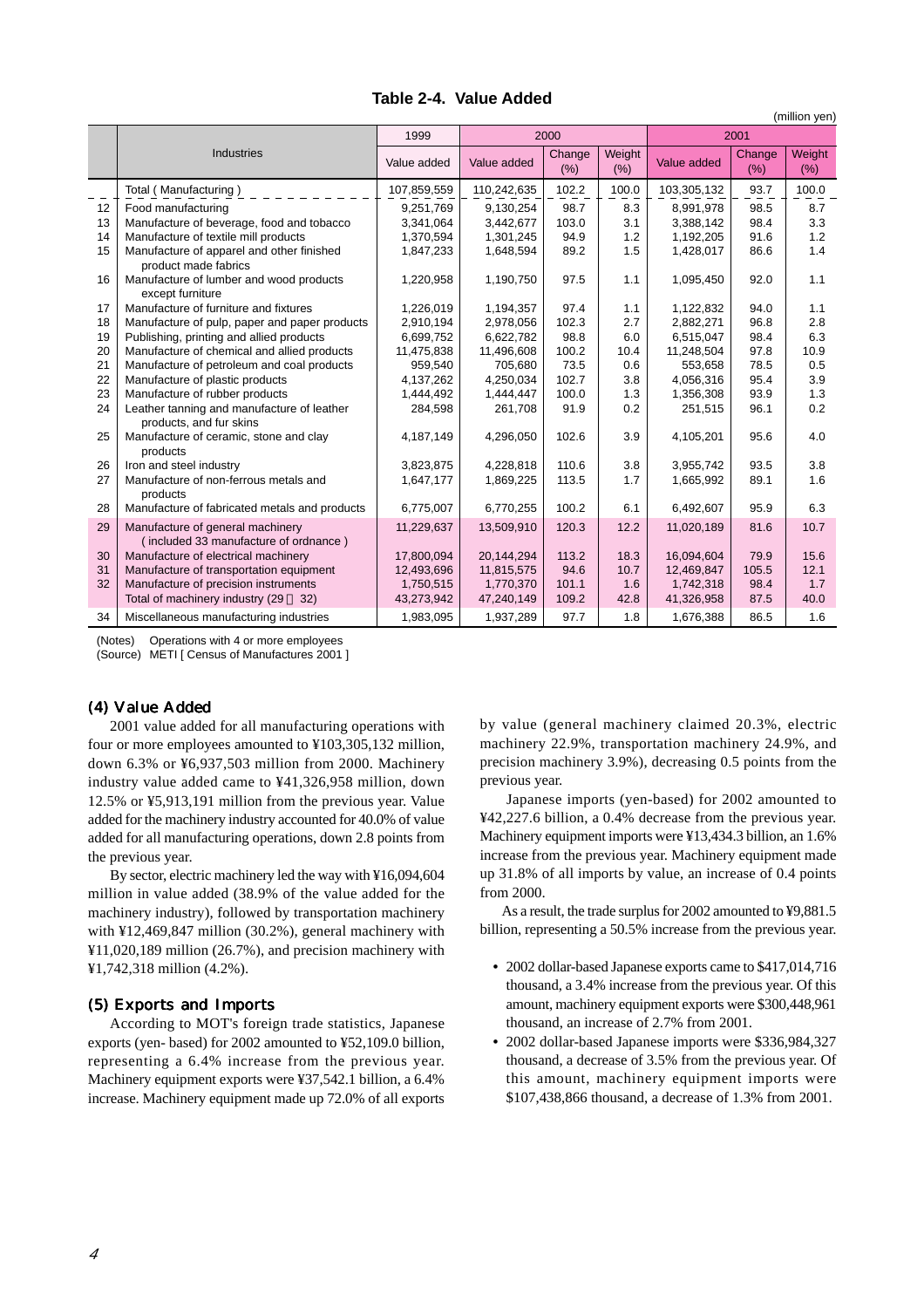|                              |            |            |            |                  | (million yen)     |
|------------------------------|------------|------------|------------|------------------|-------------------|
|                              | 2000       | 2001       | 2002       | 02/01<br>$(\% )$ | Weight<br>$(\% )$ |
| Total                        | 51,654,198 | 48,979,244 | 52,108,956 | 106.4            | 100.0             |
| Foodstuffs                   | 226,764    | 363,993    | 269,117    | 73.9             | 0.5               |
| Raw materials & fuels        | 399,000    | 468,304    | 503,467    | 107.5            | 1.0               |
| Machinery & equipment        | 38,367,511 | 35,525,071 | 37,542,130 | 105.7            | 72.0              |
| General machinery            | 11,101,517 | 10,232,855 | 10,598,833 | 103.6            | 20.3              |
| <b>Electrical machinery</b>  | 13,670,794 | 11,534,475 | 11,924,196 | 103.4            | 22.9              |
| Transportation equipment     | 10,823,169 | 11,129,051 | 12,999,722 | 116.8            | 24.9              |
| Motor vehicles               | 6,930,054  | 7,210,812  | 8,774,645  | 121.7            | 16.8              |
| (excluding parts)            |            |            |            |                  |                   |
| <b>Vessels</b>               | 1,106,695  | 1,026,134  | 1,123,645  | 109.5            | 2.2               |
| <b>Precision instruments</b> | 2,772,031  | 2,628,691  | 2,019,379  | 76.8             | 3.9               |
| Metals                       | 2,849,176  | 2,885,931  | 3,227,445  | 111.8            | 6.2               |
| Iron & steel products        | 1,599,514  | 1,649,038  | 1,939,592  | 117.6            | 3.7               |
| Chemicals                    | 3,808,729  | 3,743,718  | 4,173,674  | 111.5            | 8.0               |
| <b>Textiles</b>              | 920,322    | 921,111    | 917,979    | 99.7             | 1.8               |
| Non-metallic manufactures    | 596,395    | 564,887    | 566,069    | 100.2            | 1.1               |
| Re-export goods, commo-      | 1,901,629  | 2,896,527  | 2,229,726  | 77.0             | 4.3               |
| dities and transactions not  |            |            |            |                  |                   |
| classified according to kind |            |            |            |                  |                   |

**Table 2-5. Machinery & Equipment Exports ( yen base )**

( Source ) METI [ White Paper on International Trade 2003 ]



|  | Table 2-7. Machinery & Equipment Imports (yen base) |               |  |
|--|-----------------------------------------------------|---------------|--|
|  |                                                     | (million yen) |  |

| Commodity                                                                                    | 2000       | 2001       | 2002       | 02/01<br>(%) | Weight<br>(%) |
|----------------------------------------------------------------------------------------------|------------|------------|------------|--------------|---------------|
| Total                                                                                        | 40,938,423 | 42,415,533 | 42,227,506 | 99.6         | 100.0         |
| Foodstuffs                                                                                   | 4,963,098  | 5,247,596  | 5,282,336  | 100.7        | 12.5          |
| Raw materials                                                                                | 2,626,650  | 2,586,073  | 2,521,804  | 97.5         | 6.0           |
| <b>Textile fibers</b>                                                                        | 103,460    | 100,671    | 92,837     | 92.2         | 0.2           |
| Metal ore                                                                                    | 932,296    | 937,114    | 950,377    | 101.4        | 2.3           |
| Wood                                                                                         | 644,491    | 599,980    | 548,077    | 91.3         | 1.3           |
| Mineral fuels                                                                                | 8,316,638  | 8,523,657  | 8,173,925  | 95.9         | 19.4          |
| Coal                                                                                         | 583,263    | 752,692    | 785,982    | 104.4        | 1.9           |
| Petroleum, crude<br>and partly refined                                                       | 4,818,853  | 4,718,360  | 4,573,106  | 96.9         | 10.8          |
| Petroleum products                                                                           | 953,190    | 903,102    | 822,654    | 91.1         | 1.9           |
| Machinery & equipment                                                                        | 12,928,049 | 13,218,798 | 13,434,300 | 101.6        | 31.8          |
| Chemicals                                                                                    | 2,869,498  | 3,113,939  | 3,239,486  | 104.0        | 7.7           |
| Metals                                                                                       | 1,949,094  | 1,814,057  | 1,702,577  | 93.9         | 4.0           |
| <b>Textiles</b>                                                                              | 2,643,347  | 2,891,057  | 2,752,090  | 95.2         | 6.5           |
| Re-import goods,<br>commodities and<br>transactions not<br>classified accord-<br>ing to kind | 690,699    | 786,389    | 881,394    | 112.1        | 2.1           |

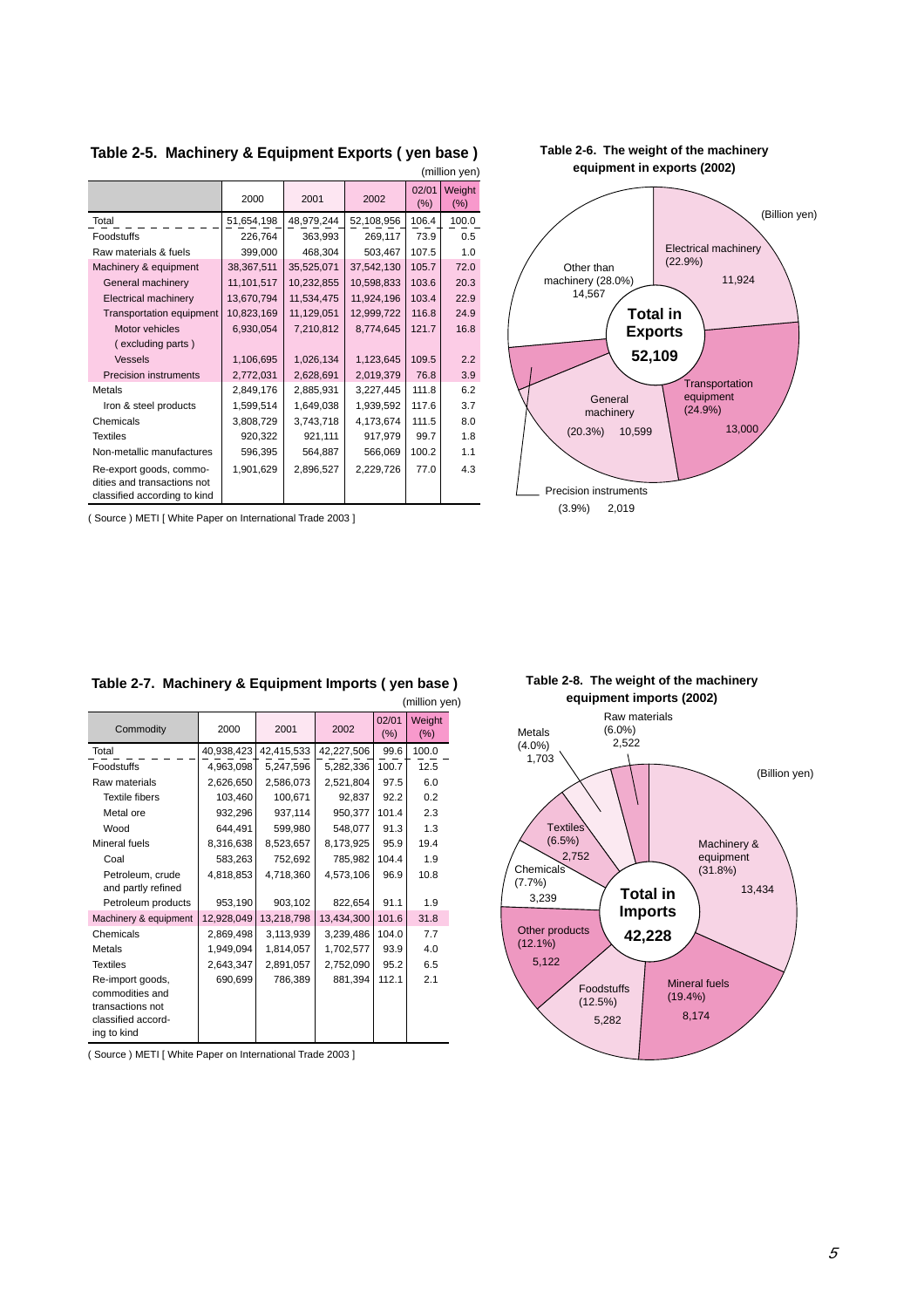**Table 2-9. Machinery & Equipment Exports ( dollar base )** (thousand dollar)

| Commodity                    | 2000        | 2001        | 2002        | 02/01<br>(% ) | Weight<br>$(\%)$ |
|------------------------------|-------------|-------------|-------------|---------------|------------------|
| Total                        | 479,283,559 | 403,230,427 | 417,014,716 | 103.4         | 100.0            |
| Foodstuffs                   | 2,102,780   | 2,991,219   | 2,149,772   | 71.9          | 0.5              |
| Raw materials & fuels        | 3,699,167   | 3,852,093   | 4,022,553   | 104.4         | 1.0              |
| Machinery & equipment        | 356,033,759 | 292,550,544 | 300,448,961 | 102.7         | 72.0             |
| General machinery            | 102,987,608 | 84,268,724  | 84,799,288  | 100.6         | 20.3             |
| <b>Electrical machinery</b>  | 126,826,795 | 95,020,872  | 95,549,948  | 100.6         | 22.9             |
| Transportation equipment     | 100,493,494 | 91,605,420  | 103,935,906 | 113.4         | 24.9             |
| Motor vehicles               | 64,327,014  | 59,333,193  | 70,227,813  | 118.4         | 16.8             |
| (excluding parts)            |             |             |             |               |                  |
| <b>Vessels</b>               | 10,319,286  | 8,460,411   | 9,174,159   | 108.4         | 2.2              |
| <b>Precision instruments</b> | 25,725,863  | 21,655,528  | 16,163,819  | 74.6          | 3.9              |
| Metals                       | 26,427,846  | 23,732,927  | 25,838,720  | 108.9         | 6.2              |
| Iron & steel products        | 14,836,707  | 13,556,524  | 15,537,048  | 114.6         | 3.7              |
| Chemicals                    | 35,335,669  | 30,815,598  | 33,385,143  | 108.3         | 8.0              |
| <b>Textiles</b>              | 8,533,281   | 7,571,129   | 7,355,877   | 97.2          | 1.8              |
| Non-metallic manufactures    | 5,531,931   | 4,650,693   | 4,525,939   | 97.3          | 1.1              |
| Re-export goods, commo-      | 17,637,455  | 23,819,891  | 17,852,619  | 74.9          | 4.3              |
| dities and transactions not  |             |             |             |               |                  |
| classified according to kind |             |             |             |               |                  |

( Source ) METI [ White Paper on International Trade 2003 ]

#### (6) Investment in Plants and Equipment

According to figures compiled by the Development Bank of Japan, investment in plants and equipment (constructionbase) in F.Y.2002 amounted to ¥18,713.8 billion, a 10.3% decrease from the previous year. Of this figure, manufacturing accounted for ¥5,586.1 billion, a 16.2% decrease, and nonmanufacturing sectors invested ¥13,127.7 billion, a 7.5% decrease. Manufacturing investment represented 29.9% of the total, and non-manufacturing 70.1%.

#### **Table 2-10. Machinery & Equipment Imports ( dollar base )**

|                                                                                 |             |             |             |               | (thousand dollar) |
|---------------------------------------------------------------------------------|-------------|-------------|-------------|---------------|-------------------|
| Commodity                                                                       | 2000        | 2001        | 2002        | 02/01<br>(% ) | Weight<br>(%)     |
| Total                                                                           | 379,718,204 | 349,191,516 | 336,984,327 | 96.5          | 100.0             |
| <b>Foodstuffs</b>                                                               | 46.050.781  | 43.131.490  | 42.154.146  | 97.7          | 12.5              |
| Raw materials                                                                   | 24,380,239  | 21,404,414  | 20,124,523  | 94.0          | 6.0               |
| <b>Textile fibers</b>                                                           | 960,884     | 829,290     | 740,859     | 89.3          | 0.2               |
| Metal ore                                                                       | 8,652,722   | 7,716,265   | 7,584,207   | 98.3          | 2.3               |
| Wood                                                                            | 5,983,861   | 4,941,879   | 4,373,769   | 88.5          | 1.3               |
| Mineral fuels                                                                   | 77.088.471  | 70,202,685  | 65,229,631  | 92.9          | 19.4              |
| Coal                                                                            | 5,410,888   | 6,190,145   | 6,272,301   | 101.3         | 1.9               |
| Petroleum, crude<br>and partly refined                                          | 44,660,369  | 38,863,915  | 36,494,342  | 93.9          | 10.8              |
| Petroleum products                                                              | 8,837,551   | 7,451,020   | 6.564.951   | 88.1          | 1.9               |
| Machinery & equipment                                                           | 119,892,725 | 108,864,436 | 107,438,866 | 98.7          | 31.9              |
| Chemicals                                                                       | 26,614,500  | 25,638,203  | 25,851,776  | 100.8         | 7.7               |
| Metals                                                                          | 18,084,912  | 14,951,524  | 13,586,920  | 90.9          | 4.0               |
| <b>Textiles</b>                                                                 | 24,533,601  | 23,803,166  | 22,703,112  | 95.4          | 6.7               |
| Re-import goods,<br>commodities and<br>transactions not<br>classified according | 6.403.425   | 6,468,306   | 7,033,708   | 108.7         | 2.1               |
| to kind                                                                         |             |             |             |               |                   |

( Source ) METI [ White Paper on International Trade 2003 ]

Looking at investment by sector, the electrical machinery sector decreased investment by 20.9% from the previous year, and general machinery (-18.7%), precision machinery (-20.2%), chemical (-19.1%), steel (-20.9%), electric power (-19.7%), communication/information (-14.2%), and leasing (-4.4%) declined from the previous year. On the other hand, investments in the transportation equipment sector (1.5%), oil (32.3%), construction (6.0%), and wholesale/retail (2.8%) increased from the previous year.

| Table 2-11. Investment in Plants and Equipment by Sector<br>(100 million yen, %) |            |            |            |           |        |           |
|----------------------------------------------------------------------------------|------------|------------|------------|-----------|--------|-----------|
|                                                                                  |            |            | Investment |           | Change | Weight    |
| Sector                                                                           | F.Y. 00/99 | F.Y. 01/00 | F.Y. 2001  | F.Y. 2002 | 02/01  | F.Y. 2002 |
| Total                                                                            | 4.1        | 9.3        | 208,512    | 187,138   | 10.3   | 100.0     |
| Manufacturing                                                                    | 12.5       | 9.7        | 66,623     | 55,861    | 16.2   | 29.9      |
| Machinery industry                                                               | 19.1       | 19.5       | 34,099     | 29.882    | 12.4   | 16.0      |
| General machinery                                                                | 0.6        | 3.3        | 4,312      | 3,506     | 18.7   | 1.9       |
| Electrical machinery                                                             | 38.7       | 34.4       | 15,940     | 12,606    | 20.9   | 6.7       |
| <b>Transportation equipment</b>                                                  | 3.7        | 2.0        | 12,512     | 12,705    | 1.5    | 6.8       |
| <b>Precision instruments</b>                                                     | 34.2       | 5.7        | 1,335      | 1.065     | 20.2   | 0.6       |
| Chemical industry                                                                | 10.1       | 8.1        | 10,039     | 8,121     | 19.1   | 4.3       |
| Oil industry                                                                     | 36.8       | 34.7       | 1,200      | 1,588     | 32.3   | 0.9       |
| Steel industry                                                                   | 21.1       | 7.5        | 4,183      | 3.309     | 20.9   | 1.8       |
| Other industries                                                                 | 6.9        | 1.4        | 17,102     | 12,961    | 24.2   | 6.9       |
| Non-Manufacturing                                                                | 0.4        | 9.2        | 141,889    | 131,277   | 7.5    | 70.1      |
| Electric power                                                                   | 9.5        | 9.8        | 32,642     | 26,197    | 19.7   | 14.0      |
| Communication/information                                                        | 2.1        | 10.8       | 30.770     | 26.405    | 14.2   | 14.1      |

Leasing industry 5.4 2.8 35,673 34,091 4.4 18.2 Construction  $5.4$  0.1 1,308 1,387 6.0 0.7 Wholesale, retail trade 6.6 19.6 9,870 10,151 2.8 5.4 Other industries 2.3 15.3 31,626 33,046 4.5 17.7

(Source) The Development Bank of Japan

[ Investment in Plants and Equipment Research Report, 2003. 8 ]





<sup>(</sup>Source) The Development Bank of Japan

[ Investment in Plants and Equipment Research Report, 2003. 8 ]

As a result, the share of F.Y.2002 total investment in plants and equipment held by the various sectors is as follows: leasing 18.2%, communication/information 14.1%, electric power 14.0%, transportation equipment 6.8%, electrical machinery 6.7%, general machinery 1.9%, and precision instruments 0.6%.

In the machinery industry, the total investment in plants and equipment registered a 12.4% decrease, and the total share decreased 0.4 points from the previous year to 16.0%.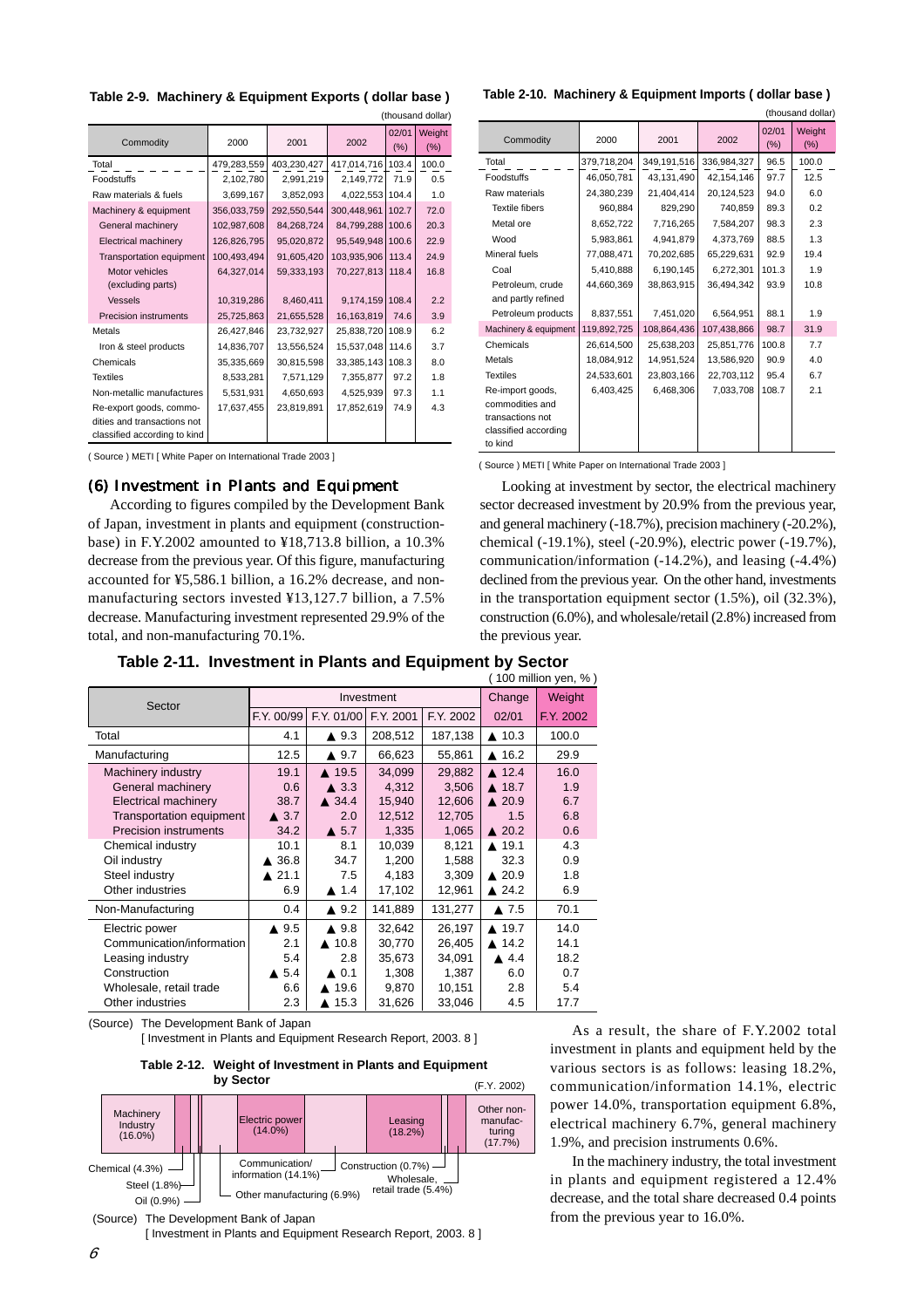### (7) Research and Development

According to the survey on scientific and technological research conducted by MPHPT, research expenditures by Japanese industry for 2002 grew 1.1% from the year earlier to a total of ¥11,573.4 billion. After increasing for 4 consecutive years beginning in 1995, these expenditures decreased 1.6% from the previous year in 1999, but turned positive again in 2000, and in 2002 registered an increase for the third consecutive year.

The manufacturing sector invested 87.1% of the total or ¥10,081.3 billion. The machinery industry spent ¥6,939.1 billion on research, which is 59.9% of the total amount spent by Japanese industry.

The number of researchers in 2002 was 555,576, 89.3% of whom were employed in the manufacturing sector. The machinery industry accounted for 59.8% of the total for Japanese industry.

**Table 2-13. Research and Development in Machinery Industry ( F.Y.2002 )**

|                                                                                                                                                    | Companies performing                           |                                           |                                                        | Expenditure on R & D                       |                                              | <b>Researchers</b>                                          |                                            |
|----------------------------------------------------------------------------------------------------------------------------------------------------|------------------------------------------------|-------------------------------------------|--------------------------------------------------------|--------------------------------------------|----------------------------------------------|-------------------------------------------------------------|--------------------------------------------|
| Sector                                                                                                                                             | Number of<br>companies                         | Weight in<br>total com-<br>panies (%)     | <b>Total (100</b><br>million<br>yen)                   | Weight<br>$(\% )$                          | Weight in<br>sales<br>(%)                    | <b>Total</b><br>$(\% )$                                     | Weight<br>$(\% )$                          |
| Total                                                                                                                                              | 14.226                                         | 2.6                                       | 115.734                                                | 100.0                                      | 3.04                                         | 555,576                                                     | 100.0                                      |
| Manufacturing                                                                                                                                      | 11.004                                         | 7.0                                       | 100.813                                                | 87.1                                       | 3.99                                         | 496.343                                                     | 89.3                                       |
| Machinery industry<br>General machinery<br>Electrical machinery<br>Transportation equipment<br><b>Precision instruments</b><br>Other manufacturing | 4.404<br>1.914<br>1,656<br>356<br>478<br>6.600 | 13.1<br>8.7<br>11.2<br>5.3<br>13.7<br>6.0 | 69.391<br>9.392<br>38.091<br>17.379<br>4.529<br>31.422 | 59.9<br>8.1<br>32.9<br>15.0<br>3.9<br>27.2 | 5.44<br>4.43<br>6.29<br>4.35<br>7.77<br>2.51 | 332.165<br>49.961<br>187.965<br>70.852<br>23,387<br>164.178 | 59.8<br>9.0<br>33.8<br>12.8<br>4.2<br>29.5 |
| Other industries                                                                                                                                   | 3,222                                          | 0.8                                       | 14.921                                                 | 12.9                                       | 1.17                                         | 59,233                                                      | 10.7                                       |

(Source) Statistics Bureau of MPHPT

[ Report on Survey of Research and Development 2003 ] (Note) 2003.3.31.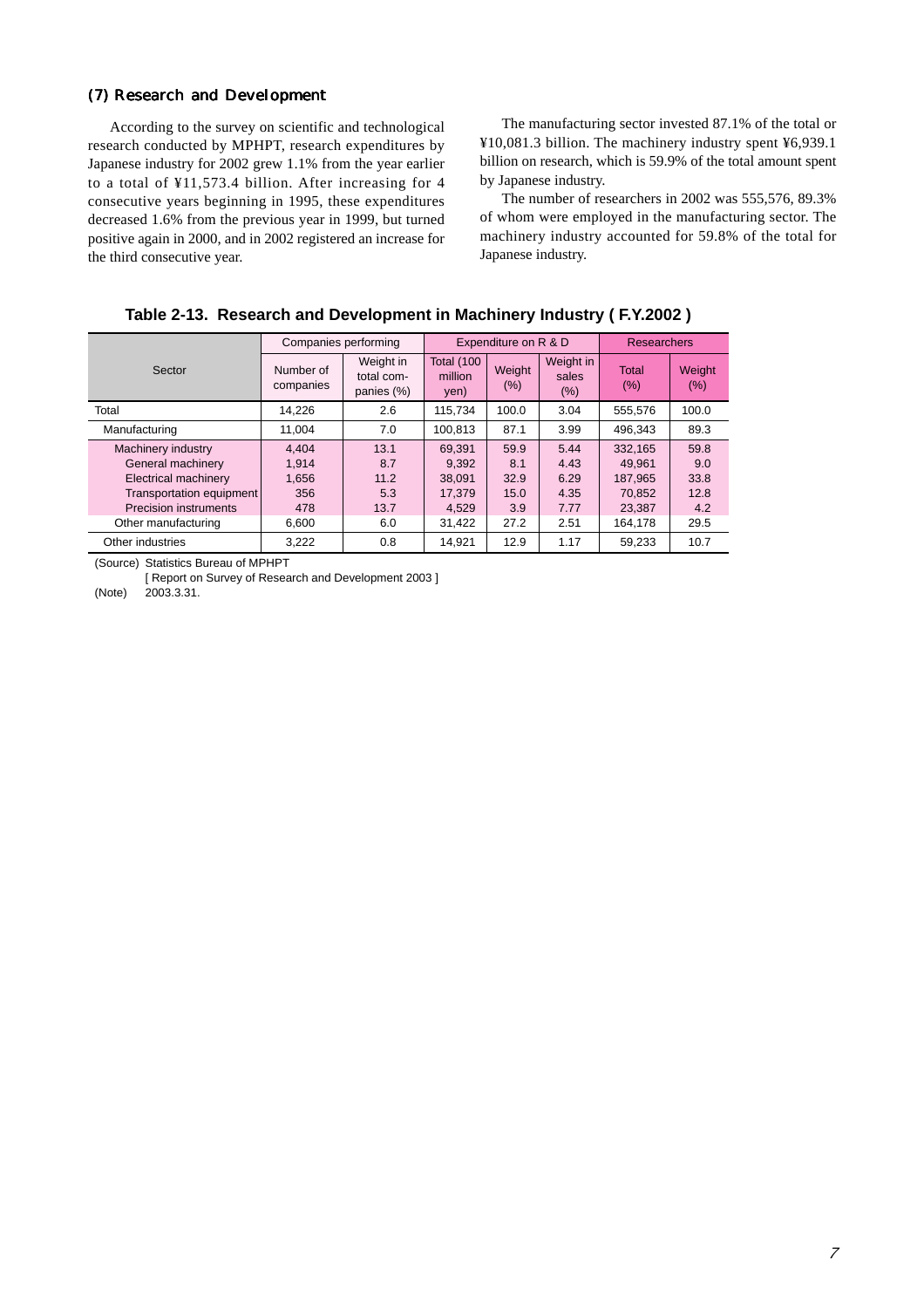### 2-2. The Machinery Industry s Share of Net Domestic Product

In 2001, the machinery industry's net domestic product amounted to ¥32,357.1 billion or 7.6% of the NDP for all of Japanese industry. This figure also amounted to 37.0% of the total for manufacturing.

The share in NDP had been rising each year, 9.0% in 1995, 9.2% in 1996, and 9.3% in 1997. However, in 1998 it decreased 1.1 points to 8.2%, in 1999 it decreased 0.1 points to 8.1%, and in 2000 it decreased 0.1 points to 8.0%. This trend continued in 2001 and it declined to 7.6% falling 0.4 points from the previous year .

The share in the total of manufacturing also declined by 1.2 points to 37.0% in 2001, after rising to 38.7% in 1995, 39.8% in 1996, remaining at the same level in 1997, declining to 38.3% with a fall of 1.5 points in 1998, and remaining at the same level in 1999, and declining to 38.2% with a fall of 0.1 points in 2000.

### **Table 2-14. The Machinery Industry's Share of Net Domestic Product**

|                                                                                                                                                                                                                                                                                                                                                                                                               |                                                                                                                                                                |                                                                                                                                                                |                                                                                                                                                                |                                                                                                   | (Nominal, billion yen, %)                               |
|---------------------------------------------------------------------------------------------------------------------------------------------------------------------------------------------------------------------------------------------------------------------------------------------------------------------------------------------------------------------------------------------------------------|----------------------------------------------------------------------------------------------------------------------------------------------------------------|----------------------------------------------------------------------------------------------------------------------------------------------------------------|----------------------------------------------------------------------------------------------------------------------------------------------------------------|---------------------------------------------------------------------------------------------------|---------------------------------------------------------|
|                                                                                                                                                                                                                                                                                                                                                                                                               |                                                                                                                                                                |                                                                                                                                                                |                                                                                                                                                                | 2001                                                                                              |                                                         |
|                                                                                                                                                                                                                                                                                                                                                                                                               | 1999                                                                                                                                                           | 2000                                                                                                                                                           |                                                                                                                                                                | Share of total                                                                                    | Share of<br>manufacturing                               |
| 1. Industries<br>(1)<br>Agriculture forestry and fisheries<br>(2)<br>Mining<br>Manufacturing<br>(3)<br>Food<br><b>Textiles</b><br>Pulp & paper<br>Chemicals<br>Petroleum<br>Ceramics, stone & clay products<br>Iron & steel, non-ferrous metals                                                                                                                                                               | 393,551.6<br>5,619.6<br>469.2<br>92,282.3<br>11,432.0<br>1,016.5<br>2,421.4<br>7,620.0<br>5,686.6<br>3,092.6<br>5,137.1                                        | 393,112.2<br>5,091.5<br>441.1<br>91,257.7<br>12,151.1<br>958.4<br>2,549.5<br>6,817.3<br>5,664.1<br>3,154.9<br>5,485.0                                          | 383,951.8<br>4,836.5<br>462.9<br>87,481.3<br>11,051.4<br>885.0<br>2,451.2<br>7,100.7<br>6,590.3<br>2,980.9<br>5,100.6                                          | 90.3<br>1.1<br>0.1<br>20.6<br>2.6<br>0.2<br>0.6<br>1.7<br>1.5<br>0.7<br>1.2                       | 100.0<br>12.6<br>1.0<br>2.8<br>8.1<br>7.5<br>3.4<br>5.8 |
| <b>Fabricated metals</b><br>$\mathbf{r}$<br>Machinery industry ]<br>General machinery<br><b>Electrical machinery</b><br>Transportation equipment<br><b>Precision instruments</b>                                                                                                                                                                                                                              | 5,035.8<br>35,339.8<br>8,432.0<br>15,685.0<br>9,717.5<br>1,505.3                                                                                               | 4,889.8<br>34,896.2<br>8,452.6<br>16,024.2<br>8,922.9<br>1,496.5                                                                                               | 4,697.1<br>32,357.1<br>8,225.9<br>12,983.3<br>9,657.7<br>1,490.2                                                                                               | 1.1<br>7.6<br>1.9<br>3.1<br>2.3<br>0.4                                                            | 5.4<br>37.0<br>9.4<br>14.8<br>11.0<br>1.7               |
| Other manufacturing<br>Construction<br>(4)<br>(5)<br>Electric power, gas, water<br>(6)<br>Wholesale, retail trade<br>Finance & insurance<br>(7)<br>(8)<br>Real estate<br>(9)<br>Transport & communications<br>(10) Services<br>Government services<br>2.<br>Electricity, gas, water<br>(1)<br>(2) Services<br>Public administration<br>(3)<br>3. Private non-profit services to households<br>Services<br>(1) | 15,500.6<br>33,770.3<br>9,162.0<br>67,771.0<br>29,485.2<br>45,377.1<br>26,240.7<br>83,374.1<br>34,487.2<br>974.9<br>12,073.7<br>21,438.7<br>9,179.5<br>9,179.5 | 14,691.4<br>33,356.3<br>9,075.4<br>66,578.2<br>29,018.2<br>46,056.8<br>27,285.1<br>84,952.0<br>34,413.4<br>944.3<br>11,800.3<br>21,668.9<br>8,475.9<br>8,475.9 | 14,266.8<br>32,088.2<br>9,141.8<br>64,337.1<br>30,199.5<br>45,907.6<br>26,645.3<br>82,851.7<br>32,757.2<br>885.4<br>11,268.0<br>20,603.8<br>8,509.2<br>8,509.2 | 3.4<br>7.5<br>2.1<br>15.1<br>7.1<br>10.8<br>6.3<br>19.5<br>7.7<br>0.2<br>2.6<br>4.8<br>2.0<br>2.0 | 16.3                                                    |
| Total                                                                                                                                                                                                                                                                                                                                                                                                         | 437,218.3                                                                                                                                                      | 436,001.6                                                                                                                                                      | 425,218.2                                                                                                                                                      | 100.0                                                                                             | $\overline{\phantom{m}}$                                |
| Import tax<br>Other<br>Imputed interest                                                                                                                                                                                                                                                                                                                                                                       | 2,940.9<br>$-3,328.6$<br>$-24,806.6$                                                                                                                           | 3,165.0<br>$-3,511.5$<br>$-23,738.2$                                                                                                                           | 3,242.9<br>$-3,430.3$<br>$-25,777.8$                                                                                                                           |                                                                                                   |                                                         |
| Grand total                                                                                                                                                                                                                                                                                                                                                                                                   | 412,024.0                                                                                                                                                      | 411,916.8                                                                                                                                                      | 399,253.0                                                                                                                                                      | $\overline{\phantom{0}}$                                                                          | $\overline{\phantom{m}}$                                |

( Source ) Cabinet Office

### 2-3. Recent Trends in the Establishment of New Factories and Plants

In 2002, the number of new locations for factories and plants was 844, decreasing 24.8% or 279 locations from 1,123 locations in the previous year. The total area of new locations was 872 hectares (1 hectare  $= 10,000$  m<sup>2</sup>), decreasing 36.8% or 507 hectares from 1,379 hectares in 2001. Both showed drastic decreases.

The decline of the number of new location was caused by the declining motivation of investment for new plants due to long slump of the economy, greater disadvantage of domestic locations compared to overseas locations such as in China, and due to the accelerating trend to consolidate the production bases.

The average area per location also great decreased to 1.03 hectares, from 1.23 hectares in the previous year. The continuing trend of slimming down of the new locations was one of the reasons for the decline of total area of new locations.

### **Table 2-15. Trends in the Establishment of New Factories and Plants**

|           | 1999  | 2000  | 2001  | 2002 | Change (%)<br>$2001 - 2002$ |
|-----------|-------|-------|-------|------|-----------------------------|
| Number    | 974   | 1.126 | 1.123 | 844  | 24.8                        |
| Area (ha) | 1,125 | 1.473 | 1,379 | 872  | 36.8                        |

(Note) 1. Lands of 1,000m2 or over, newly acquired or leased, for the purpose of constructing factories, plants or business sites for manufacturing, electricity (excluding hydroelectric or geothermal power plants), gas or heat supply business.

2. 1 ha =  $10,000$ m<sup>2</sup>

(Source) METI [2002 Survey of New Locations for Factories and Plants]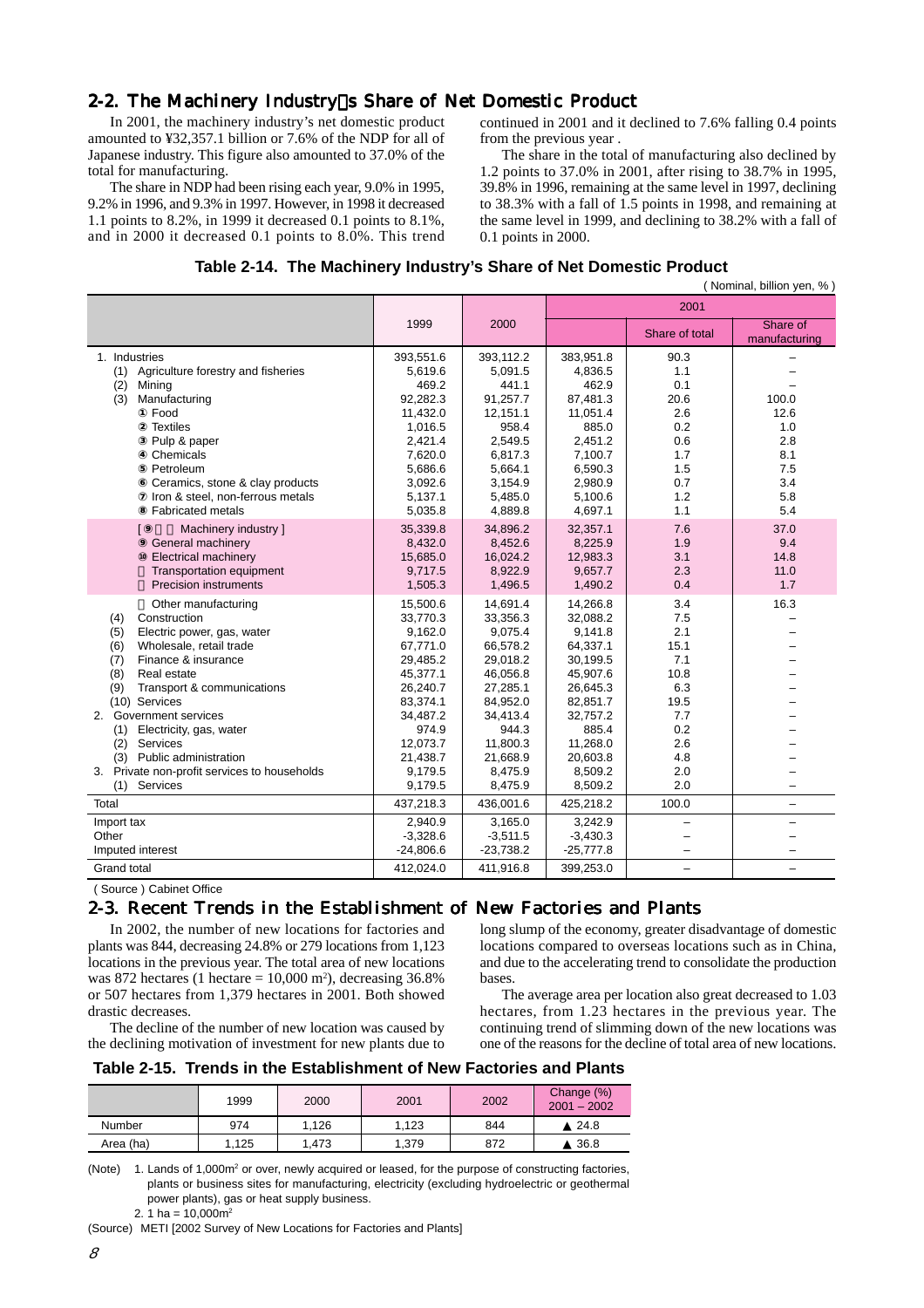### 3-1. Production in the Machinery Industry

#### (1) Production Index

According to "Current Production Statistics Survey" of METI, the index of industrial production of Japan in 2002 decreased 1.4% from the previous year to  $91.9$  ( $2000 = 100$ ).

**①** General Machinery

In 2002, the production index in general machinery decreased 8.0% from the previous year to 81.9.

Looking at the types of machinery, the production index for special industrial machinery drastically decreased 24.4% from the previous year, and marked second consecutive year of decline. The decrease was due to a decrease, especially in

**Table 3-1. Production Index In the Machinery Industry**

|                  |                             |                      |                         |                             | $(2000 = 100, %)$        |
|------------------|-----------------------------|----------------------|-------------------------|-----------------------------|--------------------------|
| Average          | Mining and<br>manufacturing | General<br>machinery | Electrical<br>machinery | Transportation<br>equipment | Precision<br>instruments |
| 2000<br>2001     | 100.0<br>93.2               | 100.0<br>89.0        | 100.0<br>91.1           | 100.0<br>99.9               | 100.0<br>89.6            |
| 2002             | 91.9                        | 81.9                 | 87.3                    | 106.4                       | 80.1                     |
| Change 2002/2001 | 98.6                        | 92.0                 | 95.8                    | 106.5                       | 89.4                     |

(Source) METI [ Curreent Production Statistics Survey ]

|        |                              |                      |                         |                             |                          |                          |                       | $\frac{1}{1}$               |
|--------|------------------------------|----------------------|-------------------------|-----------------------------|--------------------------|--------------------------|-----------------------|-----------------------------|
|        | <b>Machinery</b><br>industry | General<br>machinery | Electrical<br>machinery | Transportation<br>equipment | Precision<br>instruments | <b>Metal</b><br>products | Castings/<br>forgings | Hunting rifles/<br>ordnance |
| 1998   | 71,758,552                   | 12,826,656           | 28,121,603              | 23,465,257                  | 955,875                  | 3,579,421                | 2,372,728             | 437,013                     |
| 1999   | 8,445,433                    | 11,849,120           | 27,925,519              | 22,523,865                  | 836,025                  | 2,571,461                | 2,300,850             | 438,594                     |
| 2000   | 73,075,401                   | 12,870,634           | 30,413,944              | 23,809,390                  | 797,351                  | 2,356,499                | 2,421,320             | 406,262                     |
| 2001   | 66,815,381                   | 11,241,693           | 25,534,386              | 24,456,193                  | 707,523                  | 2,275,298                | 2,195,872             | 404,416                     |
| 2002   | 66,592,245                   | 10,181,523           | 22,704,765              | 28,497,379                  | 619,283                  | 1,984,595                | 2,159,097             | 445,603                     |
| Weight | 100.0                        | 15.3                 | 34.1                    | 42.8                        | 0.9                      | 3.0                      | 3.2                   | 0.7                         |
| 02/01  | 99.7                         | 90.6                 | 88.9                    | 116.5                       | 87.5                     | 87.2                     | 98.3                  | 110.2                       |

**Table 3-2. Production in the Machinery Industry** (million yen, %)

( Note 1 ) Beginning in 1997, the general machinery category included production of semiconductor and flat panel display manufacturing equipment.

( Note 2 ) In 2002, the past data from 1998 to 2001 revised due to the error correction.

( Source ) METI [ Machinery Statistics 2002 ]

### **Table 3-3. Production in the Machinery Industry**









and after autumn, in the production of semiconductor manufacturing equipment reflecting the weak demand for semiconductors.

The production index for metal cutting machine tools decreased 22.4% from the previous year, marking two consecutive years, due to a decrease in machining centers, numerically controlled turning machines and grinding machines. The production index for fans, pumps, and hydraulic, air & oil pressure machinery also decreased 7.7% from the previous year. The decrease was the result of the decrease in air compressors due to continuing restraint of investment in semiconductor related industries, and decrease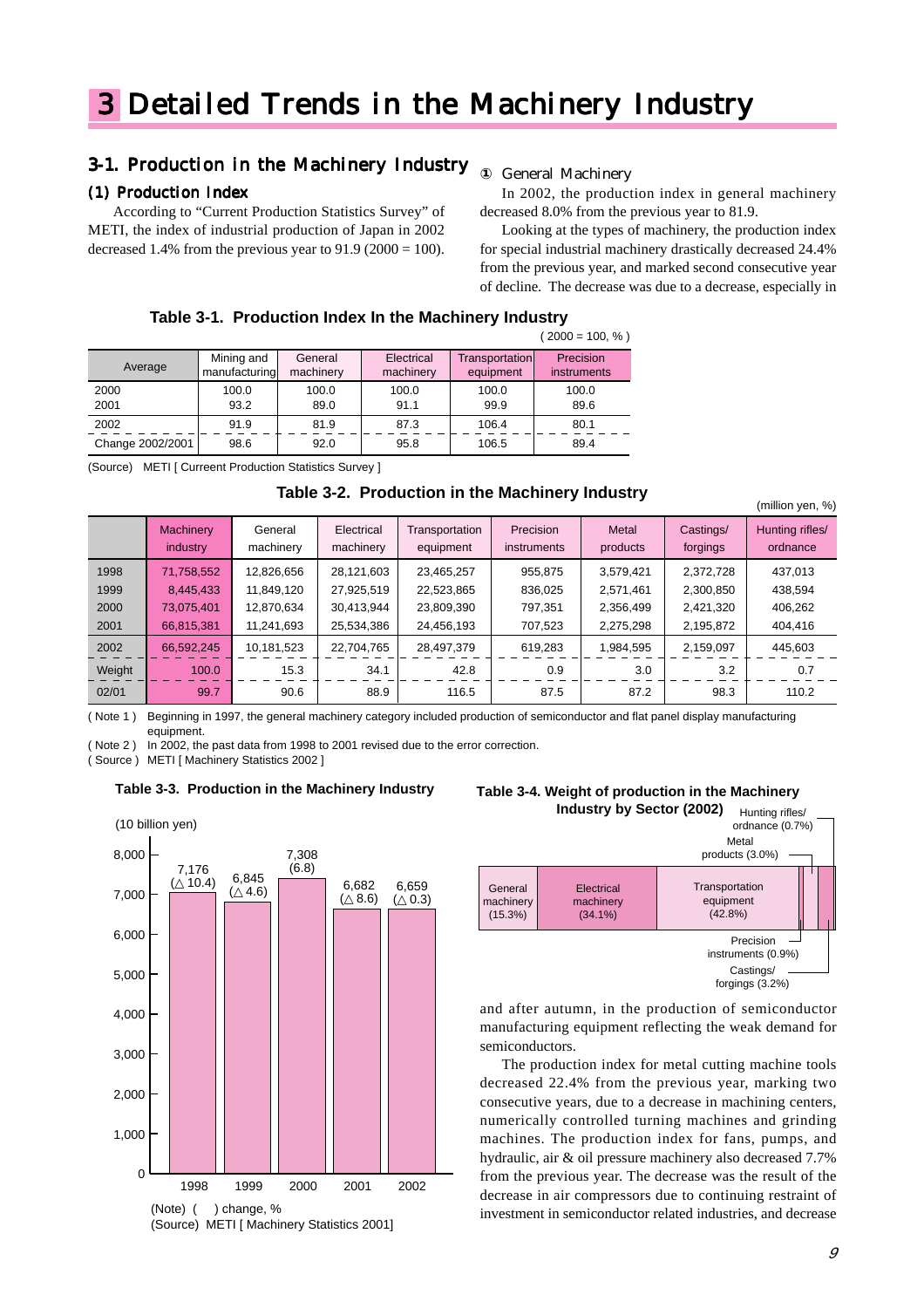of pump and oil hydraulic machineries. The production index for parts of industrial machinery fell 4.0% and marked the second year of consecutive year of decline, due to the decrease of production in fixed ratio speed changers, general valves & cocks and faucets. The production index for conveying machinery decreased 8.4% from the previous year due to the decline in automatic high-rise warehouses, cranes, conveyors and others.

On the other hand, the production textile machinery increased 2.4% from the previous year due to a sharp increase in looms, as the export of looms for china was steady good condition for the year.

#### **Electrical Machinery**

In 2002, the production index for electrical machinery decreased 4.2% from the previous year to 87.3.

Looking at the type of machinery, the production index for communication equipment showed a 21.7% decrease from the previous year, the second consecutive year of decline , due to the decrease in PHS, cellular telephones, electric switching systems, digital transmission equipments and fixed communication equipments, in spite of the increase in basic exchange for mobile customer premises equipments.

Electric computers decreased 11.9% from the previous year, due to the dull demands for both individual and company use, and due to the transfer of production to overseas by leading makers.

The production index for household electrical machinery decreased 13.1% from the previous year, marking the sixth year of decline, due to the decrease in all items except ventilating fans. The index for integrated circuits showed a 4.0% decrease from the previous year, the second consecutive year of decline, due to the declined demands for mobile phones, PCs including related equipments and game machines. The index for electrical measuring instruments showed a 29.3% decrease, marking second consecutive year of decline, due to the decline in all items.

Pulp & paper-

( million yen, %)

|              | General<br>machinery                                                 | Boilers,<br>engines and<br>turbines             | Mining and<br>construction<br>equipment | Chemical<br>machinery and<br>strage tanks            | making<br>machinery,<br>plastic<br>processing<br>machinery | Printing &<br>related<br>machines                                        | Pumps,<br>compressors<br>& fans |
|--------------|----------------------------------------------------------------------|-------------------------------------------------|-----------------------------------------|------------------------------------------------------|------------------------------------------------------------|--------------------------------------------------------------------------|---------------------------------|
| 2000<br>2001 | 12,870,634<br>11,241,693                                             | 1,431,236<br>1,193,447                          | 988,748<br>846,945                      | 362,657<br>272,378                                   | 259,663<br>194,747                                         | 312,329<br>259,302                                                       | 442,362<br>411,277              |
| 2002         | 10,181,523                                                           | 1,284,934                                       | 799,012                                 | 231,822                                              | 195,520                                                    | 247,862                                                                  | 368,178                         |
| Share        | 100.0                                                                | 12.6                                            | 7.8                                     | 2.3                                                  | 1.9                                                        | 2.4                                                                      | $3.6\,$                         |
| 02/01        | 90.6                                                                 | 107.7                                           | 94.3                                    | 85.1                                                 | 100.4                                                      | 95.6                                                                     | 89.5                            |
|              | Oil-hydraulic<br>and pneumatic<br>equipment                          | Conveyance<br>machines and<br>industrial robots | Power<br>transmissions                  | Agricultural<br>machinery                            | <b>Metal cutting</b><br>machine tools                      | Metal forming<br>machinery &<br>foundry<br>equipment                     | <b>Textile</b><br>machinery     |
| 2000<br>2001 | 507.012<br>419,774                                                   | 1,002,234<br>863,608                            | 330.584<br>308,577                      | 488.817<br>424,038                                   | 814,636<br>776,453                                         | 286,898<br>254,960                                                       | 167,774<br>165,483              |
| 2002         | 384,659                                                              | 814,556                                         | 289,110                                 | 423,744                                              | 585,098                                                    | 175,369                                                                  | 178,641                         |
| Share        | 3.8                                                                  | 8.0                                             | 2.8                                     | 4.2                                                  | 5.8                                                        | 1.7                                                                      | 1.8                             |
| 02/01        | 91.6                                                                 | 94.3                                            | 93.7                                    | 99.9                                                 | 75.4                                                       | 68.8                                                                     | 108.0                           |
|              | Food<br>products<br>machinery,<br>wrapping &<br>packing<br>machinery | Wood<br>working<br>machinery                    | Office<br>machinery                     | Sewing<br>machines &<br>hand<br>knitting<br>machines | Refrigerating<br>machines,<br>appliances and<br>equipment  | Vending and<br>service<br>machines, &<br>business<br>washing<br>machines | <b>Bearings</b>                 |
| 2000<br>2001 | 246,416<br>280,757                                                   | 46.656<br>32,055                                | 642,588<br>493,162                      | 110.516<br>86,665                                    | 2.087.859<br>2,006,814                                     | 245.172<br>216,447                                                       | 595,282<br>541,581              |
| 2002         | 239,727                                                              | 24,691                                          | 425,369                                 | 74,392                                               | 1,871,912                                                  | 179,099                                                                  | 539,182                         |

Share | 2.4 | 0.2 | 4.2 | 0.7 | 18.4 | 1.8 | 5.3 02/01 | 85.4 | 77.0 | 86.3 | 85.8 | 93.3 | 82.7 | 99.6

#### **Table 3-5. Production in General Machinery**

|              | Semiconductor<br>and flat panel<br>display<br>manufacturing<br>system |
|--------------|-----------------------------------------------------------------------|
| 2000<br>2001 | 1.501.195<br>1,501,195                                                |
|              |                                                                       |
| 2002         | 848,646                                                               |
| Share        | 8.3                                                                   |
| 02/01        |                                                                       |

( Source ) METI [ Machinery Statistics 2002]

On the other hand, the production index for electronic parts turned to increase from the fall in the previous year, showing a 13.9% increase, as the production of active matrix LCD increased, due to increased demand for digital cameras and digital video-cameras for domestic market and increased export for mobile phones. The index for batteries increased 19.1% from the previous year due to the steady export of Lithium ion storage batteries for PCs and mobile phones.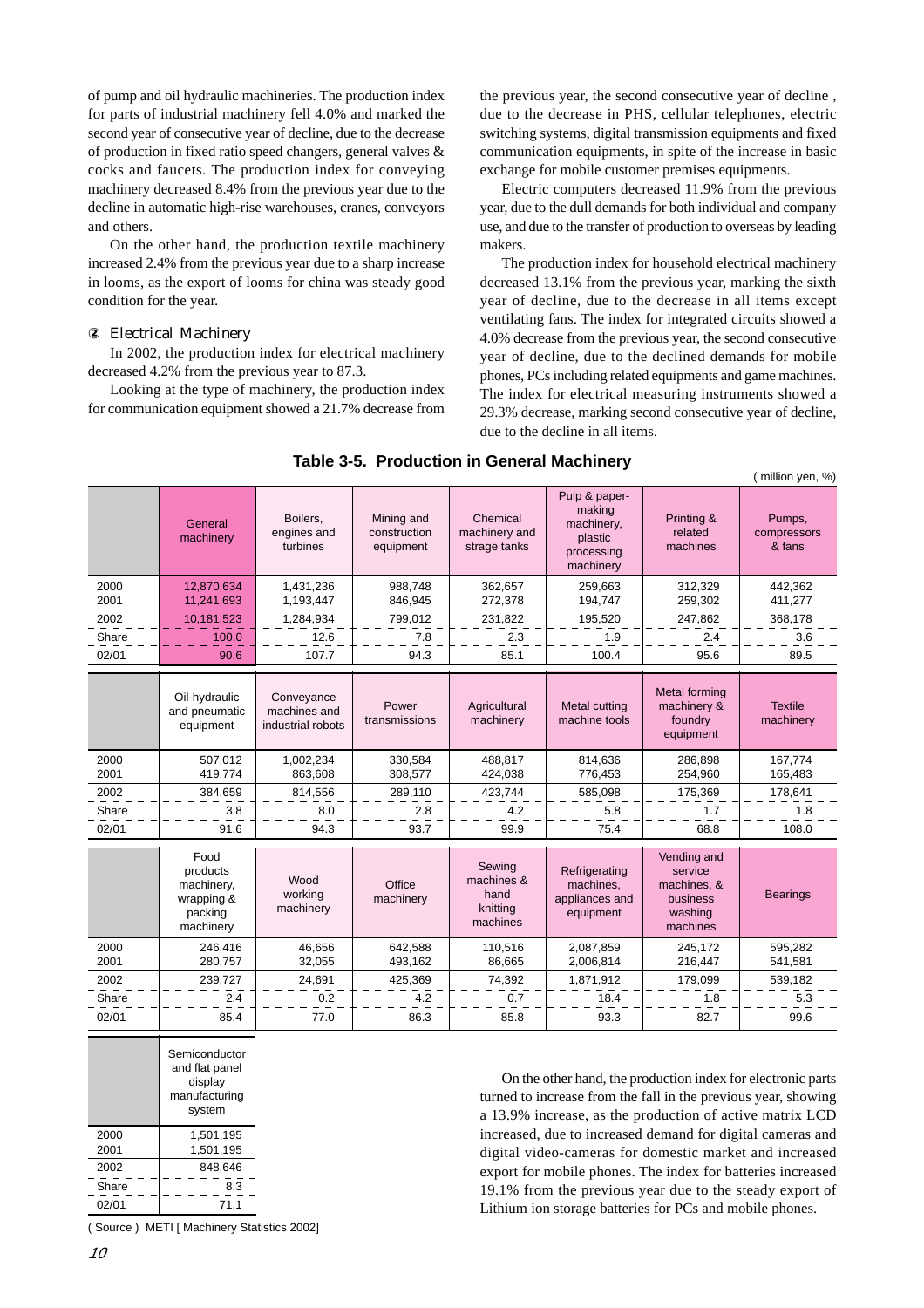|       |                         |                                     |                                      |                                             |                                    |                                                       | $\cdots$                                  |
|-------|-------------------------|-------------------------------------|--------------------------------------|---------------------------------------------|------------------------------------|-------------------------------------------------------|-------------------------------------------|
|       | Electrical<br>machinery | Rotating<br>electrical<br>machinery | Electrical<br>stationary<br>machines | Switchgears and<br>controlling<br>equipment | Consumer<br>electric<br>appliances | Electric lamps,<br>wiring equipment<br>and luminaries | Communication<br>and related<br>equipment |
| 2000  | 30,413,944              | 974.103                             | 577,998                              | 1,467,052                                   | 1,428,773                          | 1,070,957                                             | 4,155,626                                 |
| 2001  | 25,534,386              | 860,619                             | 566,211                              | 1,299,002                                   | 1,384,558                          | 1,004,304                                             | 3,955,300                                 |
| 2002  | 22,704,765              | 825,019                             | 485,296                              | 1,199,929                                   | 1,205,513                          | 974,222                                               | 2,967,937                                 |
| Share | 100.0                   | 3.6                                 | 2.1                                  | 5.3                                         | 5.3                                | 4.3                                                   | 13.1                                      |
| 02/01 | 88.9                    | 95.9                                | 85.7                                 | 92.4                                        | 87.1                               | 97.0                                                  | 75.0                                      |

**Table 3-6. Production in Electrical Machinery**

|              | Consumer<br>electronic<br>appliances | Parts for<br>electronic<br>equipment | Electronic tubes.<br>semiconductor<br>devices and<br>integrated<br>circuits | Electronic<br>applications<br>equipment<br>(Electronic<br>computer<br>$etc.$ ) | Electrical<br>measuring &<br>controlling<br>instruments | <b>Batteries</b>   |
|--------------|--------------------------------------|--------------------------------------|-----------------------------------------------------------------------------|--------------------------------------------------------------------------------|---------------------------------------------------------|--------------------|
| 2000<br>2001 | 2,191,166<br>1,876,418               | 3,635,390<br>2,754,282               | 7,512,104<br>5,680,001                                                      | 5,778,130<br>4,871,681                                                         | 773.436<br>572.044                                      | 849.209<br>709,966 |
| 2002         | 1,978,080                            | 2,677,144                            | 5,630,132                                                                   | 3,673,675                                                                      | 410,179                                                 | 677,639            |
| Share        | 8.7                                  | 11.8                                 | 24.8                                                                        | 16.2                                                                           | 1.8                                                     | 3.0                |
| 02/01        | 105.4                                | 97.2                                 | 99.1                                                                        | 75.4                                                                           | 71.7                                                    | 95.4               |

( Source ) METI [ Machinery Statistics 2002 ]

#### Transportation Equipment

The production index for transportation equipment in 2002 increased 6.5% from the previous year to 106.4.

Looking at the type of machinery, the index increased 6.3% for passenger cars after two consecutive years of increase, due to the increase in domestic market, in addition to the increase of exports mainly to North America, Asia and Europe. On the other hand, the index for motor vehicle parts showed a 8.3% increase, an increase for four consecutive years, due to increased production for both domestic use and exports. The index for trucks increased 4.1% from the previous year, due to the increase of production of large trucks.

 $(million$  yon,  $\frac{0}{1}$ 

**④** Precision Instruments

The production index of this sector in 2002 showed a 10.6% drop from the previous year to 80.1.

|       |                             |                |                                                                                                |                          |                                       |                               | (million yen, %)              |
|-------|-----------------------------|----------------|------------------------------------------------------------------------------------------------|--------------------------|---------------------------------------|-------------------------------|-------------------------------|
|       | Transportation<br>equipment | Motor vehicles | Parts for motor<br>vehicles and<br>electric equipment<br>for internal<br>combustion<br>engines | Motorcycles<br>and parts | <b>Bicycles</b><br>(incl. wheelchair) | <b>Industrial</b><br>vehicles | Aircraft<br>(incl. repairing) |
| 2000  | 23,809,390                  | 16,327,414     | 5,323,244                                                                                      | 765.910                  | 123,093                               | 319,705                       | 950.024                       |
| 2001  | 24,456,193                  | 17, 143, 179   | 5,177,289                                                                                      | 733,724                  | 105,951                               | 304,953                       | 991,097                       |
| 2002  | 28,497,379                  | 18,481,808     | 7,720,264                                                                                      | 943,483                  | 88,329                                | 297,357                       | 966,138                       |
| Share | 100.0                       | 64.9           | 27.1                                                                                           | 3.3                      | 0.3                                   | 1.0                           | 3.4                           |
| 02/01 | 116.5                       | 107.8          | 149.1                                                                                          | 128.6                    | 83.4                                  | 97.5                          | 97.5                          |

### **Table 3-7. Production in Transportation Equipment**

( Source ) METI [ Machinery Statistics 2002 ]

Looking at the type of machinery, the index for measuring machines and instruments decreased 7.1 % due to the drop in industrial measures, analytical instruments, precision measuring machines and instruments, in spite of increase in measuring instruments as result of new models in the market. Optical apparatus and parts dropped 14.9%, the fourth consecutive year of decline, due to the decline of 24mm and 35mm cameras and interchangeable lenses. Watches and clocks decreased for the fourth consecutive year by 5.3%, due to the decline in movements and battery driven type watches and clocks (completed), in spite of the increase in battery driven type watches (movements).

#### **Table 3-8. Production in Precision Instruments**

| (million yen, %) |                          |                                              |                                             |                     |  |  |  |
|------------------|--------------------------|----------------------------------------------|---------------------------------------------|---------------------|--|--|--|
|                  | Precision<br>instruments | Measuring<br>equipment<br>and<br>instruments | Optical<br>appliances<br>and<br>instruments | Watches &<br>clocks |  |  |  |
| 2000<br>2001     | 797,351<br>707,523       | 413.668<br>403,460                           | 227,388<br>173,875                          | 156,295<br>130,189  |  |  |  |
| 2002             | 619,283                  | 359,414                                      | 146,359                                     | 113.510             |  |  |  |
| Share            | 100.0                    | 58.1                                         | 23.6                                        | 18.3                |  |  |  |
| 02/01            | 87.5                     | 89.1                                         | 84.2                                        | 87.2                |  |  |  |
|                  |                          |                                              |                                             |                     |  |  |  |

( Source ) METI [ Machinery Statistics 2002 ]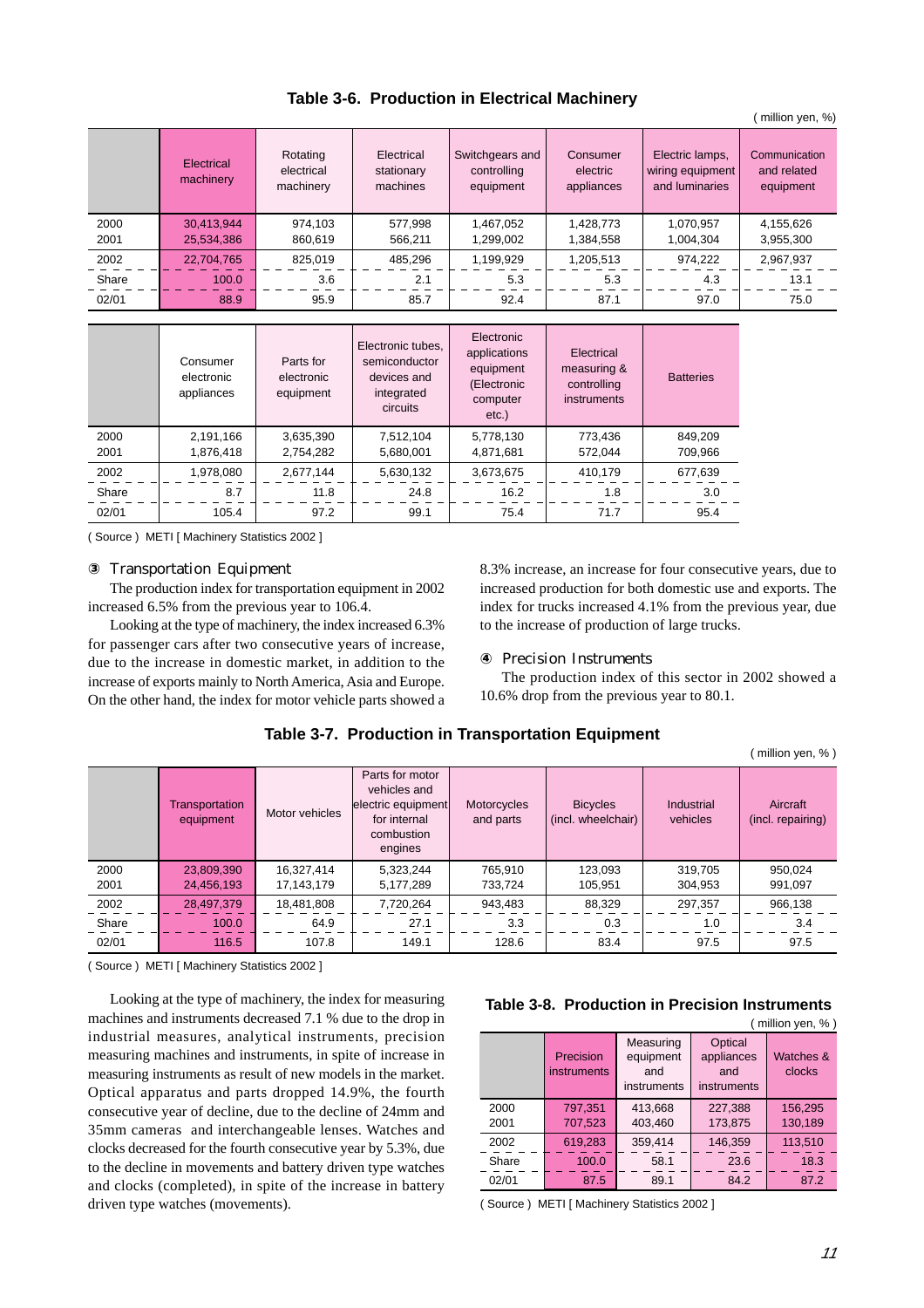### (2) Production Value

According to "Machinery Statistics" of METI, production for the machinery industry in 2002 showed a 0.3% decrease from the previous year to ¥66,592.2 billion. The sectors of general machinery, electrical machinery, precision instruments, metal products, castings/forgings registered decreases, while transportation equipment and hunting rifles/ordnance increased.

Slowing world economy as a result of a series of terrorist attacks in U.S.A. , worsening environment for investment caused by illegal accounting in some of big US companies, a decline of investment in plants and equipment in Japan and progress of shifting to oversea production for cost competition with China were background factors for week production activities in Japan.

The individual sectors accounted for the following shares of machinery industry production: general machinery 15.3%, electrical machinery 34.1%, transportation equipment 42.8%, precision instruments 0.9%, metal products 3.0%, casting/ forging 3.2%, and hunting rifles/ordnance 0.7%.

Compared to the previous year, the share of transportation equipment rose 6.6 points, and hunting rifles/ordnance slightly increased their shares. But general machinery, electrical machinery, precision instruments, metal products and others decreased or kept flat their shares.

#### General Machinery

The production in the general machinery category in 2002 decreased 9.4% from the previous year to ¥10,181.5 billion.

Looking at the types of machinery, boilers, engines and turbines increased 7.7% from the previous year due to increased orders of boilers and turbines from electricity sector. Engineering, construction and mining machinery, and tractors declined 5.7% from the previous year due to week export.

Chemical machinery and storage tanks dropped 16.9% from the previous year due to depressed orders for machineries and equipment relating to the environment.

Pulp & papermaking machinery and plastic processing machinery increased 0.4% from the previous year due to increased export to Asia, North America and others. Printing & related machines dropt 4.4% from the previous year due to the depressed domestic demands and decreased export to Europe and U.S.A.

Conveyance machines and industrial robots decreased 5.7% as the production of conveying machines dropt due to the decrease of orders in the previous year, and as the production of industrial robots turned downward for domestic car industry and continued decreasing trend for electronics and electric industries, in spite of the increase in the export.

Oil-hydraulic and pneumatic equipment decreased 8.4% from the previous year due to depressed export of both of oilhydraulic equipment and pneumatic equipment. Agricultural machinery dropt 0.1%, as each type machinery was in the trend of sifting to low price machines in the market under deflation, in the progress of agricultural structure improvement, and under the difficult problems of sharp increase of vegetable import and BSE.

Metal cutting machine tools decreased 24.6% from the previous year due to depressed domestic and foreign demand. Metal forming machinery & foundry equipment decreased 31.2% as the production rapidly shifted to overseas. Textile Machinery increased 8.0% due to the increase of export to China the biggest market.

Food products machinery, wrapping & packing machinery decreased 14.6% due to depressed economy and decline in stock price in Japan, and deflation pressure to the machinery price, in spite of increased demands for the machineries responding to safety and sanitation. Wood working machinery dropt 23.0% due to depressed housing industry as seen in the decreased number of new housing constructions. Office machinery decreased 13.7% from the previous year, due to the sharp drop of export from Japan as direct export of coping machines from oversea production sites increased. Sewing machines & hand knitting machines decreased 14.2% due to the drop of export of industrial sewing machines. Refrigerating machines, appliances and equipment due the progressed oversea production of air conditioners and dull demand in domestic market. Semiconductor and flat panel display manufacturing system decreased 28.9% from the previous year, due to decreased production of wafer processing equipment, one of semiconductor manufacturing systems.

#### **②** Electrical Machinery

2001 production of electrical machinery decreased 11.1% from the previous year to ¥22,704.7 billion.

Looking at the types of machinery, each of rotating electrical machinery (4.1% decrease), electrical stationary machines (4.3% decrease), and switchgears and controlling equipment (7.6% decrease) showed a decrease from the previous year, due to the dull investment for plants and equipment in private sector, ending of special procurement demand for power generating and transforming plants in U.S.A. caused by depressed economy, and steady trend of declining domestic production affected by sifting to oversea production. Consumer electric appliances decreased 2.9% from the previous year, due to the sluggish demand in domestic market, the increase of import caused by the shift of production to overseas, and the drop of price in domestic market.

**Table 3-9. Production in Metal Products**

|       |                          |                            |         |                             |                           | million yen, %)                                            |
|-------|--------------------------|----------------------------|---------|-----------------------------|---------------------------|------------------------------------------------------------|
|       | <b>Metal</b><br>products | <b>Steel</b><br>structures | Springs | Valves and<br>pipe fittings | Air tools &<br>hand tools | Metal gas & oil<br>equipment,<br>solor heated<br>equipment |
| 2000  | 2,356,499                | 966.700                    | 282.611 | 423.669                     | 133.169                   | 550.350                                                    |
| 2001  | 2,275,298                | 924,504                    | 252,417 | 416,827                     | 128,464                   | 553,086                                                    |
| 2002  | 1,984,595                | 748.047                    | 257.152 | 373,931                     | 118.503                   | 486.962                                                    |
| Share | 100.0                    | 37.7                       | 13.0    | 18.8                        | 6.0                       | 24.5                                                       |
| 02/01 | 87.2                     | 80.9                       | 101.9   | 89.7                        | 92.2                      | 88.0                                                       |

( Source ) METI [ Machinery Statistics 2002 ]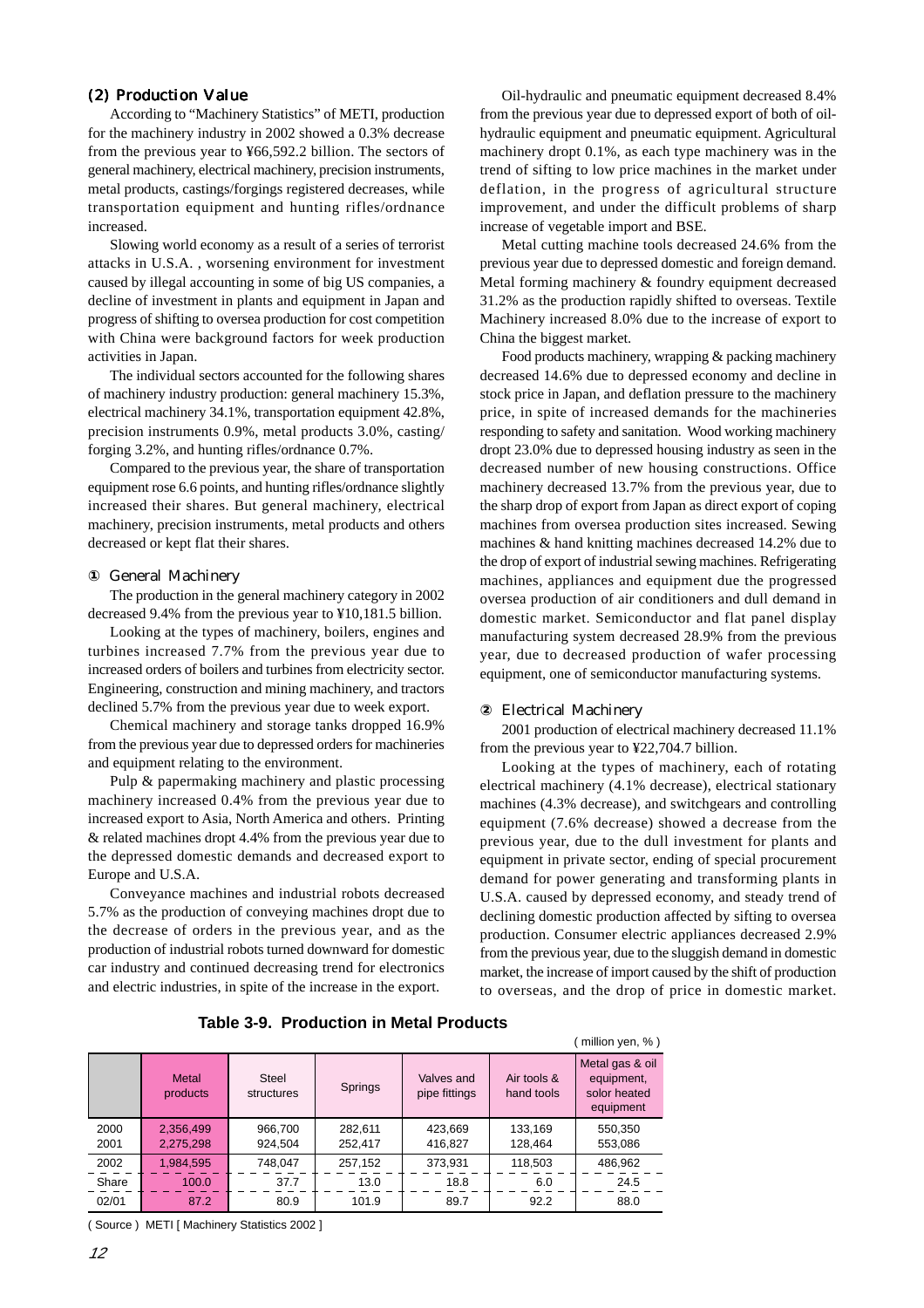Production of communication and related equipment declined 25.0% from the previous year, due to prolonged slump in the consumer spending and in the company's investment in plants and equipment, restrained investment for the infrastructure by communication carriers and SP, cooling down of export demand caused by the burst of IT bubble in U.S.A., and the shift of production to Asia. Consumer electronic appliances increased 5.4% from the previous year, due to the great increase of digital video equipment of high technology such as PDP TV, liquid crystal color TV, digital camera, DVD recorder, car navigation system and others, in spite of the decline of audio equipment such as stereo components caused by the sift to overseas production. Electronic appliances equipment decreased 24.6%, due to the drastic decline of electronic computer and its related equipment, and as the replacement of mobile phone to the third generation failed to go smoothly. Parts for electronic equipment decreased 2.8%, and electronic tubes, semiconductor devices and integrated circuits decreased 0.9% from the previous year, keeping almost same level of production in the year earlier. The production of the electrical measuring & controlling instruments decreased 28.3% from the previous year, due to the decrease of general measuring equipment caused by the dull demand for the industries related with communication and network, and the decline of production in the industrial measuring equipment and instruments caused by the shift to overseas production and the decline of domestic investment in plants and equipment, in spite of the growth in the export of semiconductor characteristic measuring.

#### **③** Transportation Equipment

2002 production of transportation equipment came to ¥28,497.3 billion or a 16.5% increase from the previous year, the third consecutive year of increase.

Looking at the individual categories, in the motor vehicles sector, in the domestic market, the production of small passenger cars was in excellent condition under the trend of down sizing of passenger cars, and also the production of large passenger cars enjoyed the effects of new models mainly in the minivan type and sedan type, and for the foreign market, the export of high-value added passenger cars mainly to U.S.A. was healthy due to the effect of new model cars. The production of buses increased due to substitute demand responding to the Nox and PM regulation for the cars and the Tokyo metropolitan area regulation, and by the newly created demand of barrier free, low-floor buses for regular routes. As a result, as total production in the motor vehicle sector increased 7.8% from the previous year.

Parts for motor vehicles and electric equipment for internal combustion engines increased 49.1% from the previous year, due to the increased production of cars in Japan and the great increase of export.

On the other hand, the production of industrial vehicles decreased 2.5% from the previous year, due to the decreased export of forklift trucks to Asia ,the main market, in spite of the graduate rise of demand for replacement in the domestic market. And the production of air craft dropt 2.5% from the previous year, due to the decline of received orders caused by the decreased level of production in the foreign major aircraft makers.

|              |                        |                      |                    |                         |                          |                              | million yen, %)                           |
|--------------|------------------------|----------------------|--------------------|-------------------------|--------------------------|------------------------------|-------------------------------------------|
|              | Castings /<br>forgings | Powder<br>metallurgy | Forged<br>products | <b>Iron</b><br>castings | <b>Malleable</b><br>iron | <b>Precision</b><br>castings | Copper &<br>cooper-base<br>alloy castings |
| 2000<br>2001 | 2,421,320<br>2,195,872 | 303,769<br>244.243   | 491,443<br>462,315 | 718,030<br>636,217      | 37,654<br>36,312         | 47,093<br>49,305             | 70.078<br>69,471                          |
| 2002         | 2,159,097              | 228,780              | 429,640            | 617,617                 | 30,031                   | 44,930                       | 67,342                                    |
| Share        | 100.0                  | 10.6                 | 19.9               | 28.6                    | 1.4                      | 2.1                          | 3.1                                       |
| 02/01        | 98.3                   | 93.7                 | 92.9               | 97.1                    | 82.7                     | 91.1                         | 96.9                                      |

### **Table 3-10. Production in Castings / Forgings**

|       | Light alloy<br>castings | Die-casting |
|-------|-------------------------|-------------|
| 2000  | 287,797                 | 465.456     |
| 2001  | 264,325                 | 433.684     |
| 2002  | 275,823                 | 464,934     |
| Share | 12.8                    | 21.5        |
| 02/01 | 104.3                   | 107.2       |

( Source ) METI [ Machinery Statistics 2002]

#### **④** Precision Instruments

2002 production of precision instruments declined to ¥619.2 billion, a 12.5% decrease from the previous year, the sixth consecutive year of decline.

Looking at the individual categories, the production of measuring equipment and instruments decreased 10.9% due to the declined of measuring instruments. Optical appliances and instruments decreased a total of 15.8% from the previous year, as cameras decreased affected by digital cameras

(included in the classification of consumer electronic appliances). Watches and clocks also decreased 12.8% under the acceleration of offshore production of complete watches and clocks and drop of unit price for movements.

#### **⑤** Metal Products

2002 production of metal products fell by 12.8% from the year before to ¥1,984.5 billion, the sixth consecutive year of decline.

By category, steel structures decreased 19.1% from previous year, due to the decline of order of architectural structures under the depressed economy. And springs, valves / pipe fittings, air tools / hand tools, and metal gas & oil equipment / solar heated equipment decreased 1.9%, 10.3%, 7.8% and 12.0% each.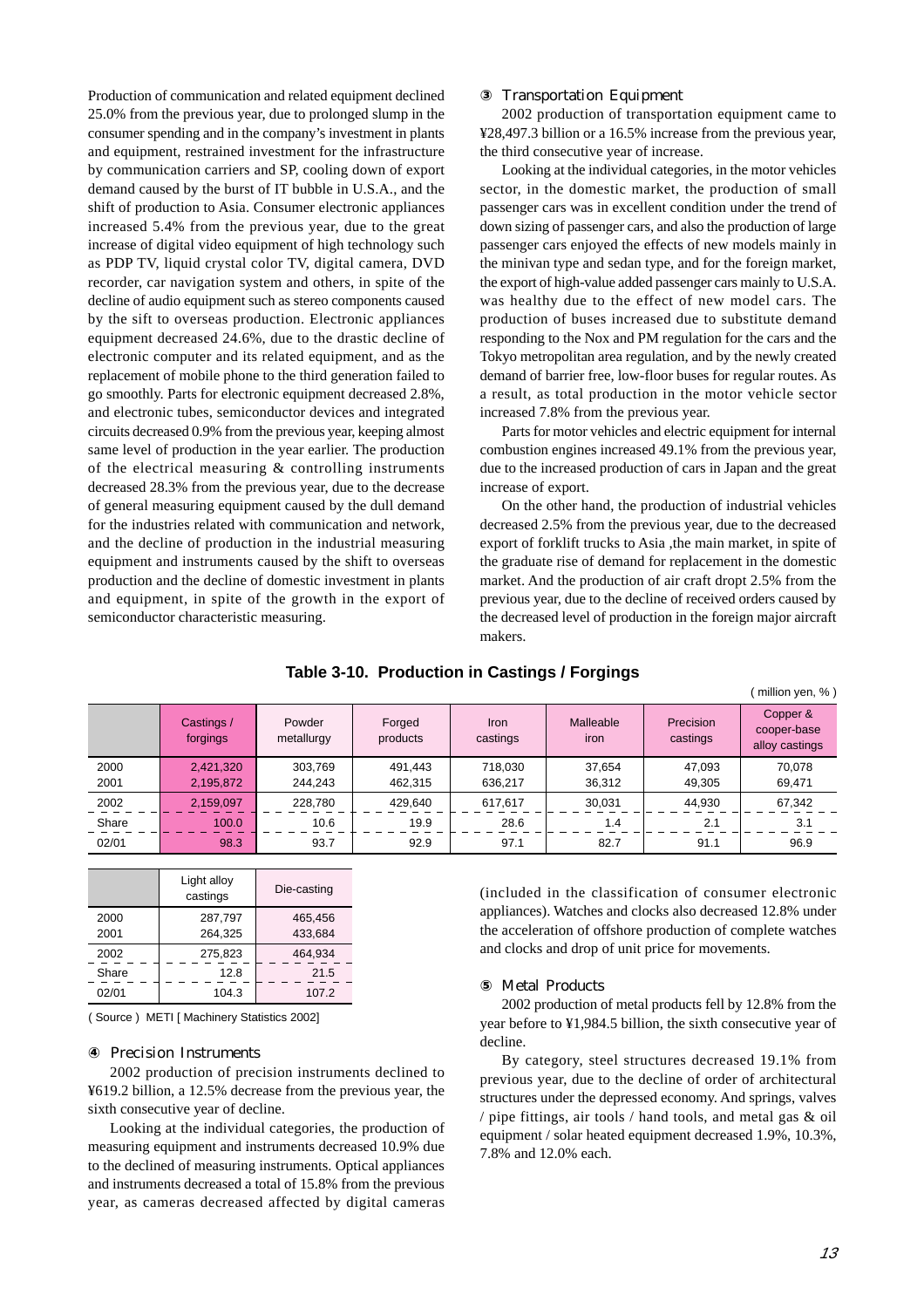#### **⑥** Castings / Forgings

2002 production of castings and forgings decreased 1.7% from the previous year to ¥2,159.0 billion.

### By category, powder metallurgy decreased 6.3%, and forged products decreased 7.1% from the year earlier due to the severe request of cost reduction from user industries under deflationary economy. And iron castings, malleable iron, precision castings, and copper & copper-base alloy castings decreased 2.9%, 17.3%, 8.9% and 3.1% decreased each. On the other hand, light alloy castings and die-castings increased 4.3% and 7.2% each from the previous year.

#### **⑦** Hunting Rifles / Ordnance

2002 production of hunting rifles and ordnance increased 10.2% from the previous year to ¥445.6 billion.

### Ordnance Hunting rifles 2000 397,503 8,759 2001 396,415 8,001 2002 438,213 7,390 Share | 100.0 | 100.0 02/01 110.5 92.4

**Table 3-11. Production in Hunting Rifles/ Ordnance**

( Source ) METI [ Machinery Statistics 2002]

### 3-2. Labor Indices for the Machinery Industry

### (1) Regular Employment Index

According to MPHPT's "Monthly Statistics of Japan", the regular employment index (2000=100) in Japanese industry (enterprises with 30 or more regular employees ) in 2002 decreased 1.4 points from the year earlier to 97.1.

The regular employment index in manufacturing fell 4.7 points from the previous year to 92.8, the tenth year of consecutive decline since 1993.

Looking at each sector in the machinery industry, the employment index in the general machinery sector decreased 4.4 points to 93.6, the index in the electrical machinery sector declined 8.7 points to 88.1, the transportation equipment employment index fell 2.7 points to 94.6, and the employment index in the precision instruments sector fell 4.6 points to 95.1. All sectors continued their decline.

### **Table 3-12. Regular Employees in Machinery Industry**

 $(2000 = 100, %)$ 

| Average during year | Total<br>Manufacturing |       | Machinery industry<br>Precision<br>Transportation<br>Electrical<br>General |           |           |             |  |
|---------------------|------------------------|-------|----------------------------------------------------------------------------|-----------|-----------|-------------|--|
|                     |                        |       | machinery                                                                  | machinery | equipment | instruments |  |
| 1998                | 102.4                  | 105.2 | 105.4                                                                      | 105.4     | 105.9     | 104.5       |  |
| 1999                | 101.2                  | 102.5 | 102.1                                                                      | 102.2     | 103.2     | 101.6       |  |
| 2000                | 100.0                  | 100.0 | 100.0                                                                      | 100.0     | 100.0     | 100.0       |  |
| 2001                | 98.5                   | 97.4  | 97.9                                                                       | 96.5      | 97.2      | 99.7        |  |
| 2002                | 97.1                   | 92.8  | 93.6                                                                       | 88.1      | 94.6      | 95.1        |  |
| 02/01(%)            | 98.6                   | 95.3  | 95.6                                                                       | 91.3      | 97.3      | 95.4        |  |

( Note ) Coverage: Establishments with 30 or more regular employees

( Source ) Statistics Bureau of MPHPT [Monthly Statistics of Japan ]

#### (2) Wages and Salary

In 2002, average monthly wages and salary for all industry for regular employees decreased 2.5% from the previous year to ¥387,600.

For all manufacturing, wages and salaries decreased 1.1% to ¥401,500 per month. Looking at wages in the machinery industry, wages in the general machinery sector decreased 4.7% to ¥438,000 ( 109% of the average for manufacturing), electrical machinery wages decreased 2.4% to ¥435,100 (108% of the rate for manufacturing), transportation equipment wages increased 3.4% to ¥485,800 (121% of manufacturing), and wages in the precision instruments sector decreased 3.7% to ¥400,800 (100% of the manufacturing average).

( million yen, % )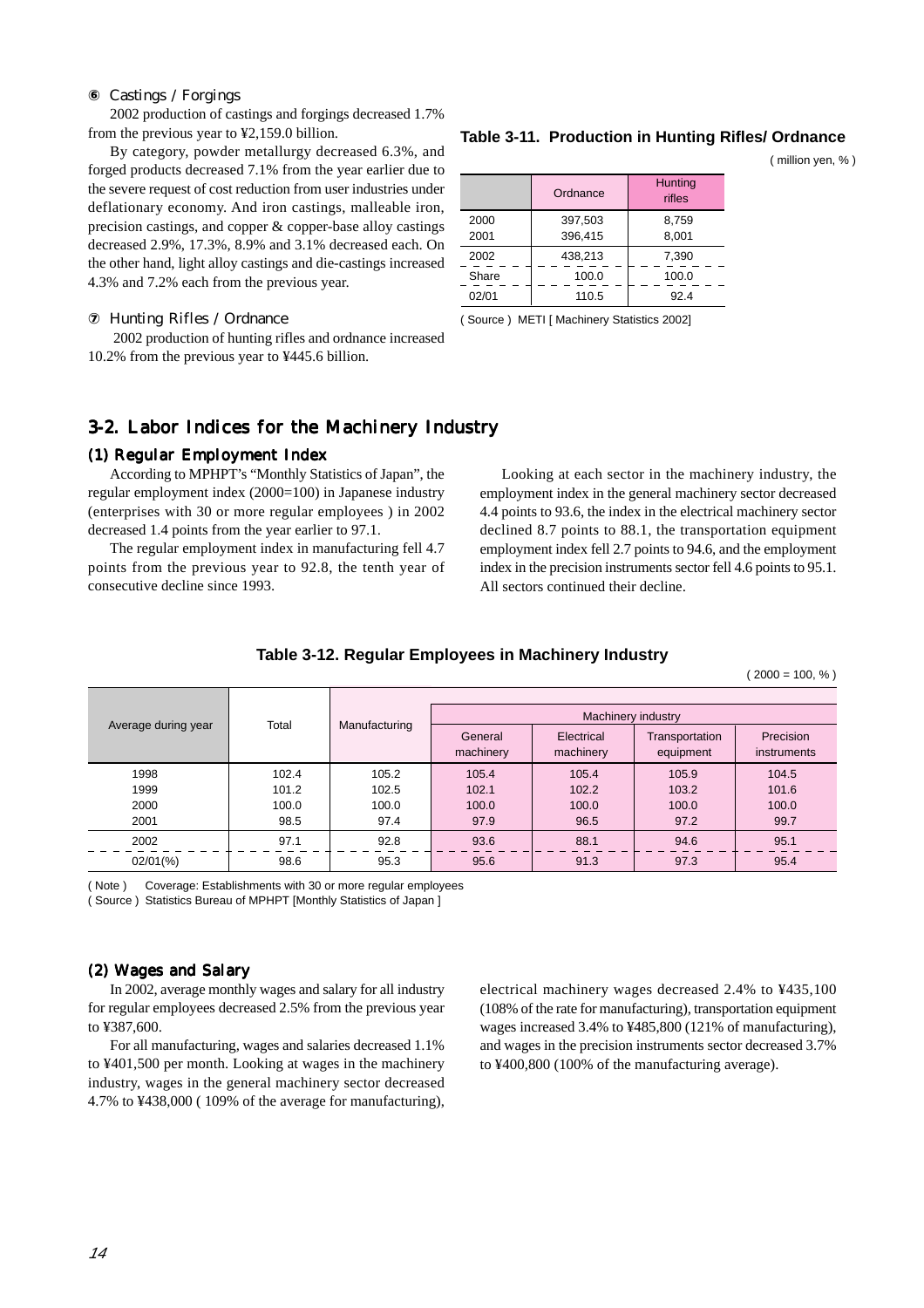### **Table 3-13. Average Monthly Cash Earnings per Regular Employee in Machinery Industry**

( Thousand yen, % )

| Average during year | Total | Manufacturing | Machinery industry   |                         |                             |                          |  |
|---------------------|-------|---------------|----------------------|-------------------------|-----------------------------|--------------------------|--|
|                     |       |               | General<br>machinery | Electrical<br>machinery | Transportation<br>equipment | Precision<br>instruments |  |
| 1998                | 415.7 | 407.8         | 446.1                | 424.1                   | 469.8                       | 402.0                    |  |
| 1999                | 396.3 | 399.1         | 445.4                | 433.3                   | 462.1                       | 412.5                    |  |
| 2000                | 398.1 | 406.7         | 461.5                | 446.9                   | 465.4                       | 423.9                    |  |
| 2001                | 397.4 | 406.1         | 459.4                | 445.6                   | 469.9                       | 416.0                    |  |
| 2002                | 387.6 | 401.5         | 438.0                | 435.1                   | 485.8                       | 400.8                    |  |
| $02/01(\%)$         | 97.5  | 98.9          | 95.3                 | 97.6                    | 103.4                       | 96.3                     |  |

( Note ) Coverage: Establishments with 30 or more regular employees ( Source ) Statistics Bureau of MPHPT [Monthly Statistics of Japan ]

### (3) Hours Worked

In 2002, the monthly hours actually worked by the average regular employee for all industry decreased 0.6% from the previous year to 153.1 hours per month. Monthly hours worked in manufacturing increased 0.6% from the year earlier to 163.8 hours per month.

Looking at the machinery industry, hours worked in the general machinery sector increased 0.7% to 167.4 hours (102% of the average for all manufacturing), hours worked in electrical machinery increased 1.3% to 160.7 hours (98% of manufacturing), hours worked in the transportation equipment sector increased 1.9% to 171.7 hours (105% of manufacturing), and precision instruments hours worked increased 0.1% to 161.6 hours (99% of manufacturing).

### **Table 3-14. Average Monthly Hours Worked per Regular Employee in Machinery Industry**

( hour, % )

|                     | Total |               | Machinery industry   |                         |                             |                          |  |
|---------------------|-------|---------------|----------------------|-------------------------|-----------------------------|--------------------------|--|
| Average during year |       | Manufacturing | General<br>machinery | Electrical<br>machinery | Transportation<br>equipment | Precision<br>instruments |  |
| 1998                | 156.6 | 162.7         | 166.9                | 160.3                   | 168.3                       | 159.2                    |  |
| 1999                | 153.5 | 161.9         | 163.8                | 159.9                   | 166.5                       | 161.5                    |  |
| 2000                | 154.9 | 164.7         | 169.0                | 163.6                   | 169.8                       | 165.0                    |  |
| 2001                | 154.0 | 162.9         | 166.3                | 158.7                   | 168.5                       | 161.4                    |  |
| 2002                | 153.1 | 163.8         | 167.4                | 160.7                   | 171.7                       | 161.6                    |  |
| $02/01$ (%)         | 99.4  | 100.6         | 100.7                | 101.3                   | 101.9                       | 100.1                    |  |

( Note ) Coverage: Establishments with 30 or more regular employees

( Source ) Statistics Bureau of MPHPT [Monthly Statistics of Japan ]

### (4) Productivity Index

According to MPHPT's "Monthly Statistics of Japan", the labor productivity index (2000=100) for all manufacturing in 2002 increased 2.8 points or 2.9% from the previous year to 98.8.

Looking at the labor productivity index in the machinery industry, the general machinery sector fell 2.8 points or a 3.0% decrease to 89.1, the electrical machinery sector increased 8.1 points or 9.0% to 98.4, transportation equipment rose 7.9 points or 7.6% to 111.4, and the precision instruments sector fell 5.0 points or 5.5% in productivity to 86.2.

**Table 3-15. Index of Labor Productivity in Machinery Industry**

| $(2000 = 100, %)$ |  |  |
|-------------------|--|--|
|                   |  |  |

| Average during year | Manufacturing | Machinery industry   |                         |                             |                          |  |  |  |
|---------------------|---------------|----------------------|-------------------------|-----------------------------|--------------------------|--|--|--|
|                     |               | General<br>machinery | Electrical<br>machinery | Transportation<br>equipment | Precision<br>instruments |  |  |  |
| 1998                | 92.2          | 95.0                 | 78.1                    | 93.2                        | 114.5                    |  |  |  |
| 1999                | 94.6          | 93.3                 | 85.9                    | 95.8                        | 104.5                    |  |  |  |
| 2000                | 100.0         | 100.0                | 100.0                   | 100.0                       | 100.0                    |  |  |  |
| 2001                | 96.0          | 91.9                 | 90.3                    | 103.5                       | 91.2                     |  |  |  |
| 2002                | 98.8          | 89.1                 | 98.4                    | 111.4                       | 86.2                     |  |  |  |
| 02/01(%)            | 102.9         | 97.0                 | 109.0                   | 107.6                       | 94.5                     |  |  |  |

( Source ) Statistics Bureau of MPHPT [Monthly Statistics of Japan ]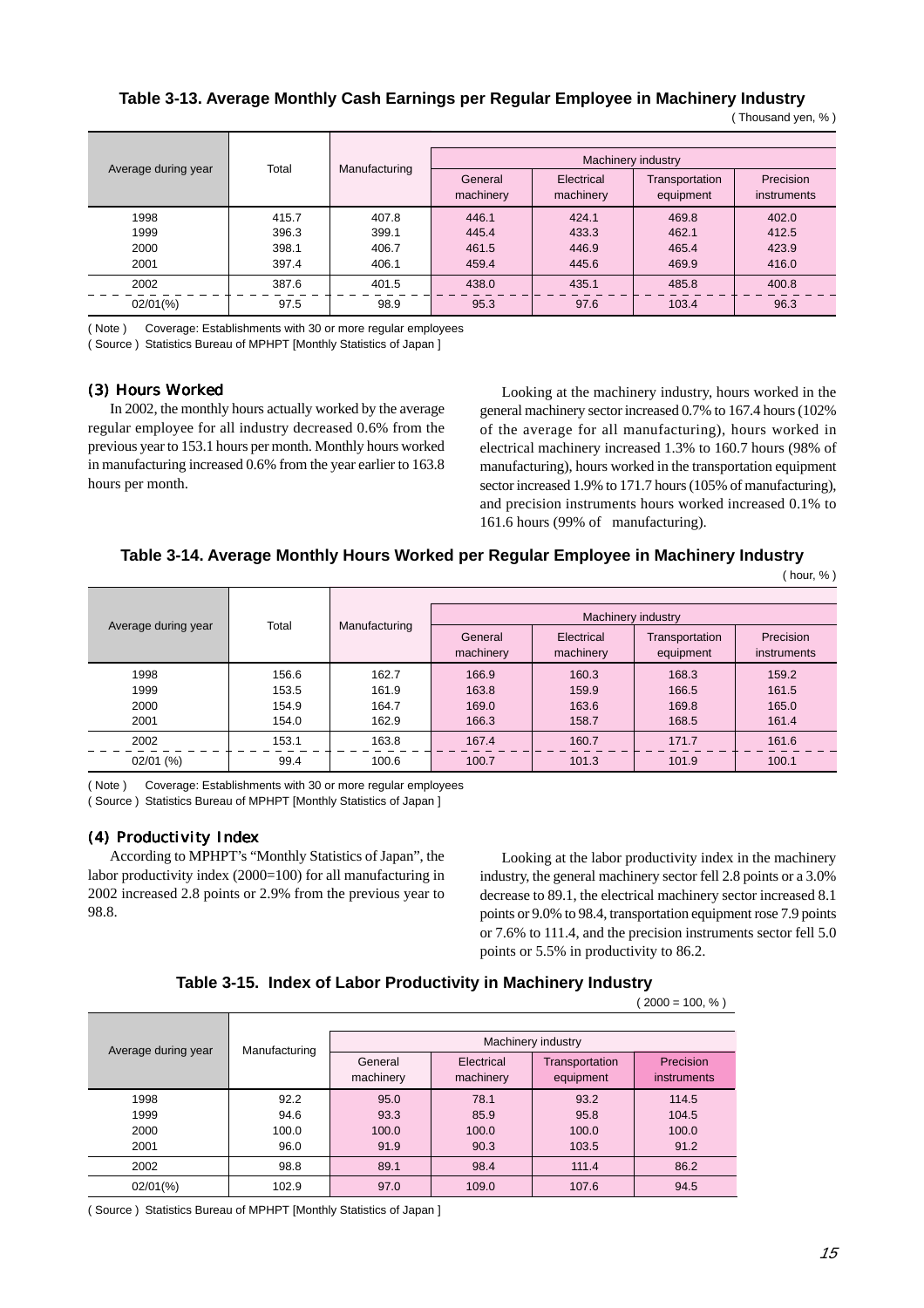## 3-3. Plants and Equipment Investment in the Machinery Industry

### (1) Investment Trends

### **①** 2002 Actual Investment

According to the survey of planned investment in plants and equipment conducted by the Development Bank of Japan, in F.Y. 2002 actual investment in plants and equipment (construction base) fell 16.2% for manufacturing industry, and fell 7.5% for non-manufacturing industry. As the result, actual investment in plants and equipment for all industry fell 10.3% from the previous year, registering the second consecutive year of decline, and marked double-digit percentage of decline, first time in 9 years.

In manufacturing, the automotive sector where the investment for production of new models and sales promotions were seen, and the chemicals sector where investment for environmental measures and for increasing self-service gas stations were seen, marked the second consecutive year of increase. On the other hand, in the electrical machinery sector and its relating industrial sectors, such as non-ferrous metal sector, ceramic, stone & clay sector and precision instruments

sector), the investment was controlled continuously under the dull demands. The actual investment in plants and equipment in the each sector of chemicals, iron & steel, general machinery, food products and others sharply declined, due to the completion of planned investments and others.

In non-manufacturing, the investment turned to increase in the transportation sector for the extension of rail lines and the new line constructions, and in the whole sale, retail trade sector due to increasing new brunch shops of supermarkets and others. While the investment sharply declined in each of the electric power sector due to the restrained investment for thermal power plants, the communication/information sector due to restrained investment for existing mobile communication systems and fixed line telecommunication systems, and the service sector due to completion of the construction of large theme parks.

| (100 million yen, %)                                                                                                             |                                                       |                                                     |                                                                |                                                                 |                                                  |                                                  |                                                 |                                                  |
|----------------------------------------------------------------------------------------------------------------------------------|-------------------------------------------------------|-----------------------------------------------------|----------------------------------------------------------------|-----------------------------------------------------------------|--------------------------------------------------|--------------------------------------------------|-------------------------------------------------|--------------------------------------------------|
| Sector                                                                                                                           |                                                       | Plants and equipment investment                     |                                                                |                                                                 | Change                                           | Weight                                           | Plan (Change)                                   |                                                  |
|                                                                                                                                  | 2000/99                                               | 2001/2000                                           | F.Y. 2001                                                      | F.Y. 2002                                                       | 2002/2001                                        | F.Y. 2002                                        | 2003/2002                                       | 2004/2003                                        |
| All industry<br>(excluding electricity)                                                                                          | 4.1<br>6.8                                            | 9.3<br>9.3)                                         | 208.512<br>(175, 870)                                          | 187.138<br>(160, 941)                                           | 10.3<br>8.5)                                     | 100<br>(86.0)                                    | 4.9<br>(6.3)                                    | 6.1<br>6.6)                                      |
| Manufacturing                                                                                                                    | 12.5                                                  | 9.7                                                 | 66,623                                                         | 55,861                                                          | 16.2                                             | 29.9                                             | 16.2                                            | 11.0                                             |
| Food products<br><b>Textiles</b><br>Pulp, paper<br>Chemicals                                                                     | 3.2<br>19.8<br>24.2<br>10.1                           | 6.5<br>3.3<br>15.1<br>8.1                           | 4,262<br>713<br>2,272<br>10,039                                | 3,639<br>617<br>1,825<br>8,121                                  | 14.6<br>13.4<br>19.7<br>19.1                     | 1.9<br>0.3<br>1.0<br>4.3                         | 4.2<br>1.3<br>11.7<br>11.2                      | 5.0<br>25.7<br>26.8<br>7.3                       |
| Oil industry<br>Ceramic, stone &<br>clay products                                                                                | 36.8<br>37.1                                          | 34.7<br>7.4                                         | 1,200<br>2,368                                                 | 1,588<br>1,618                                                  | 32.3<br>31.7                                     | 0.8<br>0.9                                       | 9.8<br>18.4                                     | 16.1<br>0.2                                      |
| Iron & steel<br>Non-ferrous metals<br>General machinery                                                                          | 21.1<br>64.3<br>0.6                                   | 7.5<br>10.2<br>3.3                                  | 4,183<br>3,358<br>4,312                                        | 3,309<br>1.861<br>3,506                                         | 20.9<br>44.6<br>18.7                             | 1.8<br>1.0<br>1.9                                | 22.3<br>23.7<br>13.8                            | 24.2<br>9.0<br>3.9                               |
| (Boiler, engines &<br>turbines)                                                                                                  | 22.8                                                  | (12.9)                                              | (399)                                                          | (474)                                                           | (18.7)                                           | (0.2)                                            | 2.1)                                            | 3.4)                                             |
| (Metal working<br>machinery)                                                                                                     | 5.8)                                                  | (12.2)                                              | (282)                                                          | (236)                                                           | 16.4)<br>$\overline{ }$                          | (0.1)                                            | (13.7)                                          | 5.9)                                             |
| (Office machines)<br>(Industrial<br>machinery)                                                                                   | 5.0<br>3.3)                                           | (1.8)<br>3.8)                                       | (1,518)<br>(1, 417)                                            | (1,320)<br>(1,082)                                              | 13.1)<br>23.7)                                   | (0.7)<br>(0.6)                                   | (18.0)<br>(4.6)                                 | (1.9)<br>(3.6)                                   |
| (Machinery parts)<br>Electrical machinery<br>(Electric appliances)<br>(Electric machinery)<br>(Parts of electronic<br>apparatus) | (18.6)<br>38.7<br>(2.5)<br>11.6<br>$\left($<br>(60.5) | 25.2)<br>$\left($<br>34.4<br>18.4)<br>7.3)<br>40.5) | (695)<br>15.940<br>(4, 511)<br>(941)<br>(10, 488)              | (394)<br>12.606<br>(3,640)<br>(670)<br>(8, 296)                 | 43.3)<br>20.9<br>19.3<br>(28.8)<br>20.9)         | (0.3)<br>6.7<br>(2.0)<br>(0.4)<br>(4.4)          | (43.9)<br>22.3<br>(13.8)<br>(7.2)<br>(27.2)     | 50.4)<br>12.6<br>7.5)<br>(3.8)<br>15.0)          |
| <b>Precision instruments</b><br>Transportation<br>equipment                                                                      | 34.2<br>3.7                                           | 5.7<br>2.0                                          | 1,335<br>12,512                                                | 1,065<br>12,705                                                 | 20.2<br>1.5                                      | 0.6<br>6.8                                       | 30.4<br>16.7                                    | 27.2<br>2.3                                      |
| (Automotive)<br>(Shipbuilding)<br>(Aircraft)<br>Other manufacturing                                                              | 3.2)<br>(31.3)<br>34.8)<br>5.3                        | (1.1)<br>(33.0)<br>(10.2)<br>8.6                    | (11, 978)<br>(125)<br>(288)<br>4,130                           | (12, 116)<br>(120)<br>(316)<br>3,401                            | (1.2)<br>(4.4)<br>(9.8)<br>17.7                  | (6.5)<br>(0.2)<br>(0.1)<br>1.8                   | (16.5)<br>(31.6)<br>(13.5)<br>24.9              | (0.6)<br>30.4)<br>(1.4)<br>18.8                  |
| Non-manufacturing<br>(excluding electricity)                                                                                     | 0.4<br>(3.5)                                          | 9.2<br>9.0)                                         | 141.889<br>(109, 247)                                          | 131.277<br>(105,080)                                            | 7.5<br>3.8                                       | 70.1<br>(56.2)                                   | 0.2<br>(1.2)                                    | 5.1<br>5.3)                                      |
| Construction<br>Wholesale, retail trade<br>Real estate<br>Transportation<br>Electricity<br>Gas<br>Communication /<br>information | 5.4<br>6.6<br>17.7<br>5.0<br>9.5<br>2.1<br>2.1        | 0.1<br>19.6<br>20.5<br>7.1<br>9.8<br>15.3<br>10.8   | 1,308<br>9.870<br>8,165<br>17.052<br>32,642<br>2,684<br>30,770 | 1,387<br>10.151<br>8.113<br>19.743<br>26,197<br>2,427<br>26,405 | 6.0<br>2.8<br>0.6<br>15.8<br>19.7<br>9.6<br>14.2 | 0.7<br>5.4<br>4.3<br>10.5<br>14.0<br>1.3<br>14.1 | 21.8<br>1.8<br>12.6<br>2.3<br>4.1<br>9.1<br>2.1 | 21.5<br>3.1<br>39.2<br>13.0<br>4.8<br>7.7<br>6.5 |
| Leasing<br>Service<br>Other non-maufac-<br>turing                                                                                | 5.4<br>3.7<br>13.7                                    | 2.8<br>35.5<br>11.6                                 | 35,673<br>3,312<br>414                                         | 34.091<br>2,264<br>499                                          | 4.4<br>31.6<br>20.5                              | 18.2<br>1.2<br>0.3                               | 3.4<br>1.8<br>17.8                              | 3.9<br>7.7<br>9.3                                |

### **Table 3-16. Plants and Equipment Investment in the Main Sectors**

(Source) The Development Bank of Japan [ Investment in Plants and Equipment Research Report, 2003.8]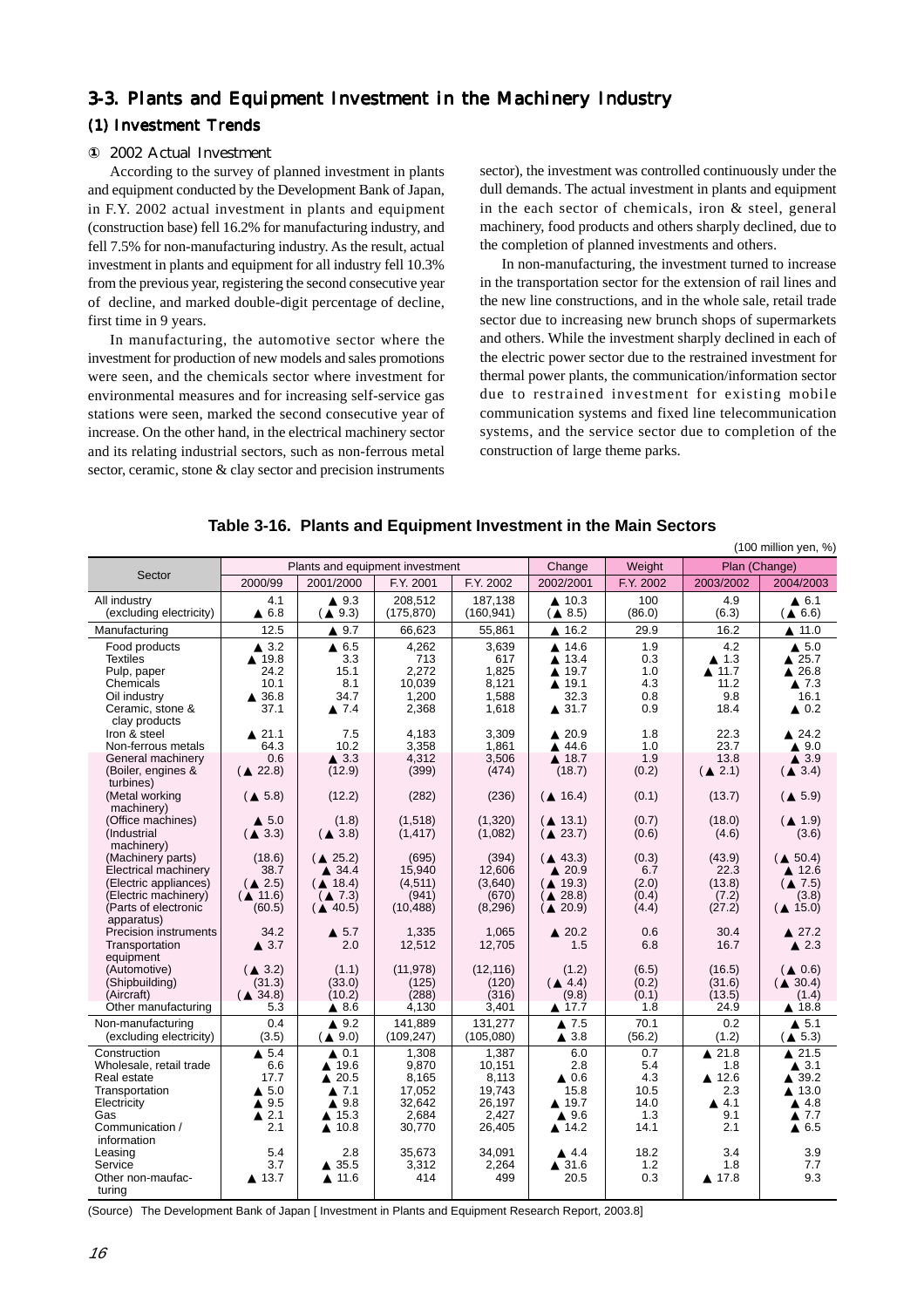### F.Y. 2003 Planned Investment

F.Y.2003 planned investment in plants and equipment for all industries will increase 4.9% from the previous year, as the investment in manufacturing industries will act as a driving engine for other industries. For manufacturing industries, total planned investment in plants and equipment will turn upward after three consecutive years of decline, because in more than half of manufacturing industries including automotive industry and electric machinery industry will drastically increase their investments, but as a total of the manufacturing it will be still in low level. In the electrical machinery industry the manufacturers of end products such as audio-video equipments will aggressively invest for plants and equipment of devices and others such as flat-screen display equipments, pushed by sharply increasing demands for digital consumer- electronics. In addition to the above, The investment in plants will sharply increase in the precision instruments industry for the equipments related to semiconductor manufacturing equipments, in the non-ferrous metals industry for preparation for 300 mm silicon wafers, and in ceramics, stone and clay products industry for glass-substrates for liquid crystal display equipments, as the driving engines in the sectors related to the electric parts and devices industry. And in the chemicals industry, the investment for electronics materials for information equipments in addition to the investment for medical products will pull up the level of total investments. And the automotive industry (for preparation for new model cars) and the iron and steel industry (for renewal or repairing of blast furnaces) will make it active to invest for renewal of facilities on the ground of healthy sales and revenues.

In non-manufacturing industries, total planned investment in plants and equipment will increase 0.2% in 2003 from the previous year. In the real estate sector where big renewal projects will be completed, and the electric power industry were the restrain of investment will continue for improving their balance sheets, the investment in plants and equipment will drop. On the other hand, plants and equipment investment in the leasing industry in there the increase of demands is expected, in the communication/information industry where the investment for next-generation mobile-phone, fiber optic network and terrestrial digital broadcasting systems will be expected, and in the wholesale, retail trade industry where new location of branch shop of supermarket is active, will increase. As the result the total investment in plants and equipment in the non-manufacturing industries in 2003 will remain almost in the same level with the year earlier.

#### (2) Machinery Orders

According to the survey of actual orders for machinery conducted by the Cabinet Office (280 companies surveyed), total machinery orders for F.Y.2002 decreased 1.9% from the year earlier to ¥22,834.3 billion, after it declined in 1999 0.3% from the previous year, increased 12.3% in 2000, and decreased 12.3% in 2001.

Looking at machinery orders from the private sector in F.Y.2002, the orders from the manufacturing sector decreased 1.9%, and orders from the non-manufacturing sector decreased 9.3% from the previous year. As a result, machinery orders from the private sector registered a 7.0% decrease from the previous year, the second consecutive year of decline.

|                                        | F.Y.1999     | F.Y. 2000    | F.Y. 2001    | F.Y. 2002    |
|----------------------------------------|--------------|--------------|--------------|--------------|
| Total                                  | 23,631,055   | (12.3)       | 23,280,779 ( | 22,834,318 ( |
|                                        | (0.3)        | 26,548,850   | 12.3)        | 1.9)         |
| Total (excluding vessels)              | 1.5)         | 25,119,319"  | 22,036,282   | 21,556,530   |
|                                        | 22,511,361   | (11.6)       | 12.3)        | 2.2)         |
| Foreign                                | 6.318.442    | 7,463,097    | 5,791,558    | 6,586,057(   |
|                                        | (10.2)       | (18.1)       | 22.4)        | 13.7)        |
| Domestic                               | 15,856,766"  | (10.7)       | 16,188,606   | 15,040,981   |
|                                        | 3.3)         | 17,559,465   | 7.8)         | 7.1)         |
| Domestic (excluding vessels)           | 3.8)         | 17,251,186   | 16,052,499   | 14,894,098 ( |
|                                        | 15,541,704 ( | (11.0)       | 6.9)         | 7.2)         |
| Public sector                          | 5.8)         | 4,155,073    | 3,774,844    | 3,490,117    |
|                                        | 3,902,059 (  | (6.5)        | 9.2)         | 7.5)         |
| Private sector                         | 11,954,707 ( | 13,404,392   | 12,413,762   | 7.0)         |
|                                        | (2.4)        | (12.1)       | 7.4)         | 11,550,864   |
| Private sector                         | 11,856,903   | 13,302,864   | 12,277,746   | 11,404,398   |
|                                        | 2.7)         | (12.2)       | 7.7)         | 7.1)         |
| (excluding vessels)                    |              |              |              |              |
| Private sector                         | (0.6)        | 12,202,782   | 10,662,171 ( | 10,266,435 ( |
|                                        | 10,469,293   | (16.6)       | 12.6)        | 3.7)         |
| (excluding vessels and electric power) |              |              |              |              |
| Manufacturing                          | (0.7)        | 5,190,531    | (23.8)       | 3,880,681 (  |
|                                        | 4,359,620    | (19.1)       | 3,957,545 (  | 1.9)         |
| Non-Manufacturing                      | 4.2)         | 8,213,861    | (3.0)        | 9.3)         |
|                                        | 7,595,087 (  | (8.1)        | 8,456,217    | 7,670,183 (  |
| Non-Manufacturing                      | (4.5)        | (8.1)        | (2.3)        | 9.6)         |
|                                        | 7,519,928    | 8,125,531    | 8,351,750    | 7,552,214    |
| (excluding vessels)                    |              |              |              |              |
| Non-Manufacturing                      | 6,132,318    | 7,025,449    | 6,736,175    | 6,414,251 (  |
|                                        | (0.6)        | (14.6)       | 4.1)         | (4.8)        |
| (excluding vessels and electric power) |              |              |              |              |
| Agencies                               | 1,455,847 (  | (4.8)        | 1,300,615 (  | 1,207,280 (  |
|                                        | 7.1)         | 1,526,288    | (14.8)       | 7.2)         |
| Sales amounts                          | 25,268,740   | 26,824,470   | 23,631,439   | 23,166,847   |
|                                        | (2.0)        | (6.2)        | 11.9         | (2.0)        |
| Sales amounts                          | 1.1)         | (6.3)        | 12.5)        | (2.6)        |
|                                        | 24, 151, 827 | 25,678,462   | 22,466,905   | 21,884,730   |
| (excluding vessels)                    |              |              |              |              |
| Order outstanding                      | 18,445,079 ( | 18,276,954 ( | 17,747,158   | 17,102,140 ( |
|                                        | 5.0)         | (0.9)        | (2.3)        | 3.6)         |
| Order outstanding                      | 16,454,924   | 16,010,368 ( | 5.2)         | 14,709,971   |
|                                        | 5.4)         | (2.7)        | 15,185,133   | 3.1)         |
| (excluding vessels)                    |              |              |              |              |

#### **Table 3-17. Orders Received for Machinery ( by source )**

( Note ) Coverage 280 major companies

( Source ) Cabinet Office

 $(million$  yen,  $%$ )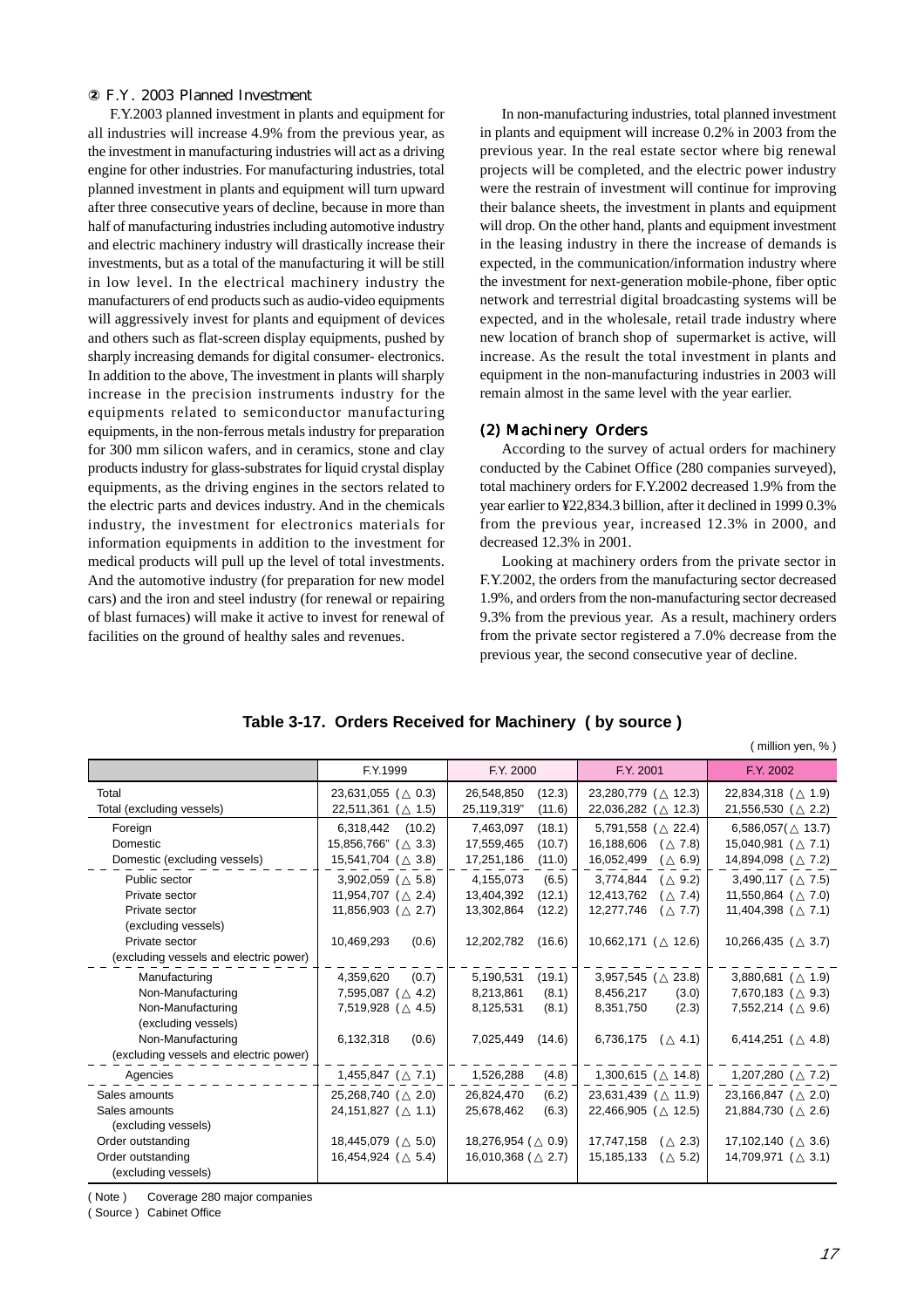Private sector demand (excluding vessels and electric power), which is considered to be a leading indicator of private investment in plants and equipment, registered a 3.7% decrease from the previous year in F.Y. 2002, after an increase of 0.6% in F.Y.1999, a sharp increase of 16.6% in F.Y.2000, and marked a decrease of 12.6% in F.Y.2001.

Orders from the public sector registered a 7.5% decrease, the second year of consecutive decline, as orders from 4 categories including the transportation services operated by the public sector, Defense Agency, and local governments declined, in spite of increased orders from the National government and the telecommunication services industry.

In F.Y.2002, overseas demand for machinery decreased 13.7% from the previous year, due to declined demand for power generating machinery, electric power machinery and railway vehicles, while the demand for electronic/ communication equipment, industrial machineries, machine tools and ships increased.

### **Table 3-18. Orders Received for Machinery ( by machinery items )**

|                              |            |            |           | million yen, %) |
|------------------------------|------------|------------|-----------|-----------------|
|                              | F.Y. 1999  | 2000       | 2001      | 2002            |
| Power generating machinery   | 14.2)      | (3.0)      | (16.1)    | 1,592,178       |
|                              | 1,758,867  | 1,811,811  | 2,102,607 | (24.3)          |
| Electric power machinery     | 7.6)       | 1,809,558  | 1,657,741 | 1,552,782       |
|                              | 1,801,906  | (0.4)      | 8.4)      | 6.3)            |
| Electric equipment,          | 10,068,394 | 11,442,583 | 9,719,885 | 9,717,035       |
| Telecommunications apparatus | (5.4)      | (13.6)     | 15.1)     | (0.0)           |
| Industrial machinery         | (2.3)      | 7,358,320  | 6,227,180 | (1.9)           |
|                              | 6,623,971  | (11.1)     | 15.4)     | 6,346,907       |
| Metal cutting machinery      | 683,957    | (29.6)     | 31.3)     | 618,110         |
|                              | 17.2)      | 886,566    | 609.411   | (1.4)           |
| Railway vehicles             | 22.2)      | (56.4)     | 21.4)     | 365,878         |
|                              | 304,742    | 476,752    | 374,827   | (2.4)           |
| Road motor vehicles          | 402,247    | 458,716    | (1.1)     | 516,579         |
|                              | (8.0)      | (14.0)     | 453,877   | (13.8)          |
| Aircraft                     | 6.1)       | 875.013    | 890,754   | 847.061         |
|                              | 867,277    | (0.9)      | (1.8)     | (4.9)           |
| Ships                        | 1,119,694  | (27.7)     | 12.9      | 1,277,788       |
|                              | (31.4)     | 1,429,531  | 1,244,497 | (2.7)           |
| Steel structures             | 661,335    | 10.7       | 522,626   | 463,570         |
|                              | 11.4)      | 590,543(   | 11.5)     | 11.3)           |
| <b>Bearings</b>              | (3.2)      | (4.3)      | 521,959   | 580,331         |
|                              | 569,421    | 593,760    | 12.1)     | (11.2)          |
| Electrical wires & cables    | 028,200    | (5.2)      | 988,325   | 936,351         |
|                              | 3.5)       | 1,081,332  | 8.6)      | (5.3)           |

( Source ) Cabinet Office

### **Table 3-19. Orders Received for Machinery ( by business sector of source )**

|                                   |             |             |              | million yen, %) |
|-----------------------------------|-------------|-------------|--------------|-----------------|
|                                   | F.Y. 1999   | 2000        | 2001         | 2002            |
| Public sector                     | 5.8)        | 4,155,073   | 9.2)         | 3,490,117       |
|                                   | 3,902,059   | (6.5)       | 3,774,844    | 9.2)            |
| Private sector                    | 11,954,707  | 13,404,392  | 10,605,780 ( | 9,679,869       |
|                                   | 2.4)        | (12.1)      | 20.9         | (20.9)          |
| (Manufacturing)                   | 4,359,620   | (19.1)      | 3,814,242 (  | 3,744,276       |
|                                   | (0.7)       | 5,190,531   | 26.5)        | 26.5)           |
| Foods                             | 3.2)        | 153,094     | 9.2)         | 119,738         |
|                                   | 155,755     | 1.7)        | 138,973      | 9.2)            |
| <b>Textiles</b>                   | 60,930      | 56,200      | 50,230 (     | 42,677          |
|                                   | 4.1)        | 7.8)        | 10.6         | 10.6)           |
| Paper & pulp                      | 93,090      | 114,867     | 68,066 (     | 73,438          |
|                                   | (9.8)       | (23.4)      | 40.7)        | 40.7)           |
| Chemicals                         | 300,781 (   | (42.8)      | 326,189 (    | 276,161         |
|                                   | 16.5)       | 429,373     | 24.0         | 24.0)           |
| Petroleum & coal products         | 57,804 (    | 68,357      | 75,809       | 71,268          |
|                                   | 29.1)       | (18.3)      | (10.9)       | (10.9)          |
| Ceramics                          | 48,064 (    | (22.1)      | 19.1)        | 19.1)           |
|                                   | 22.9)       | 58,706      | 47,514 (     | 42,261          |
| Iron & steel                      | 151,280 (   | (36.0)      | 147,889 (    | 127,849         |
|                                   | 24.4)       | 205,701     | 28.1)        | 28.1)           |
| Machinery                         | (17.6)      | (21.8)      | 32.9)        | 1,777,398       |
|                                   | 2,116,487   | 2,578,430   | 1,729,585 (  | 32.9)           |
| Motor vehicles                    | 290,440 (   | (33.9)      | (5.2)        | 442,989         |
|                                   | 20.2        | 388,878     | 409,165      | (5.2)           |
| Shipbuilding                      | 140,512 (   | (19.7)      | 179,513      | 192,926         |
|                                   | 11.8)       | 168,209     | (6.7)        | (6.7)           |
| Other manufacturing               | 944,477     | (11.3)      | 39.0)        | 577,571 (       |
|                                   | (12.4)      | 1,051,641   | 641,309 (    | 39.0)           |
| (Non-Manufacturing)               | 4.2)        | 8,213,861   | 17.3)        | 5,935,593 (     |
|                                   | 7,595,087   | (8.1)       | 6,791,538 (  | 17.3)           |
| Transport                         | 617,624     | 677,187     | (3.2)        | 704,195         |
|                                   | 1.4)        | (9.6)       | 699,056      | (3.2)           |
| Construction                      | (5.1)       | 556,520     | 15.5)        | 420,231         |
|                                   | 581,272     | 4.3)        | 470,422 (    | 15.5)           |
| Electric power                    | 22.0)       | 1,100,778 ( | 1,615,879    | 1,138,008       |
|                                   | 1,387,698 ( | 20.7)       | (46.8)       | (46.8)          |
| Mining                            | 54,573      | 48,291 (    | 37,146 (     | 29,256          |
|                                   | (20.6)      | 11.5)       | 23.1)        | 23.1)           |
| Agriculture, forestry & fisheries | 565,929     | 539,340     | 522,668      | 505,741         |
|                                   | (4.0)       | 4.7)        | 3.1)         | 3.1)            |
| Communication                     | (5.2)       | 2,516,784   | 2,300,358    | 8.6)            |
|                                   | 1,950,842   | (29.0)      | 8.6)         | 2,050,349       |
| Other non-manufacturing           | 2,437,149   | 2,774,961   | 1,146,009 (  | 1,087,813       |
|                                   | 3.4)        | (13.9)      | 58.7)        | 58.7)           |

(Note) – Machinery includes general machinery, electrical machinery, transportation quipment (excluding motor vehicles) and precision instruments.

– Other manufacturing includes rubber products & leather products, non-ferrous metals, fabricated metals and others.

– Other non-manufacturing includes wholesale & retail trade, financial services & insurance, real estate, information services and others.

( Source ) Cabinet Office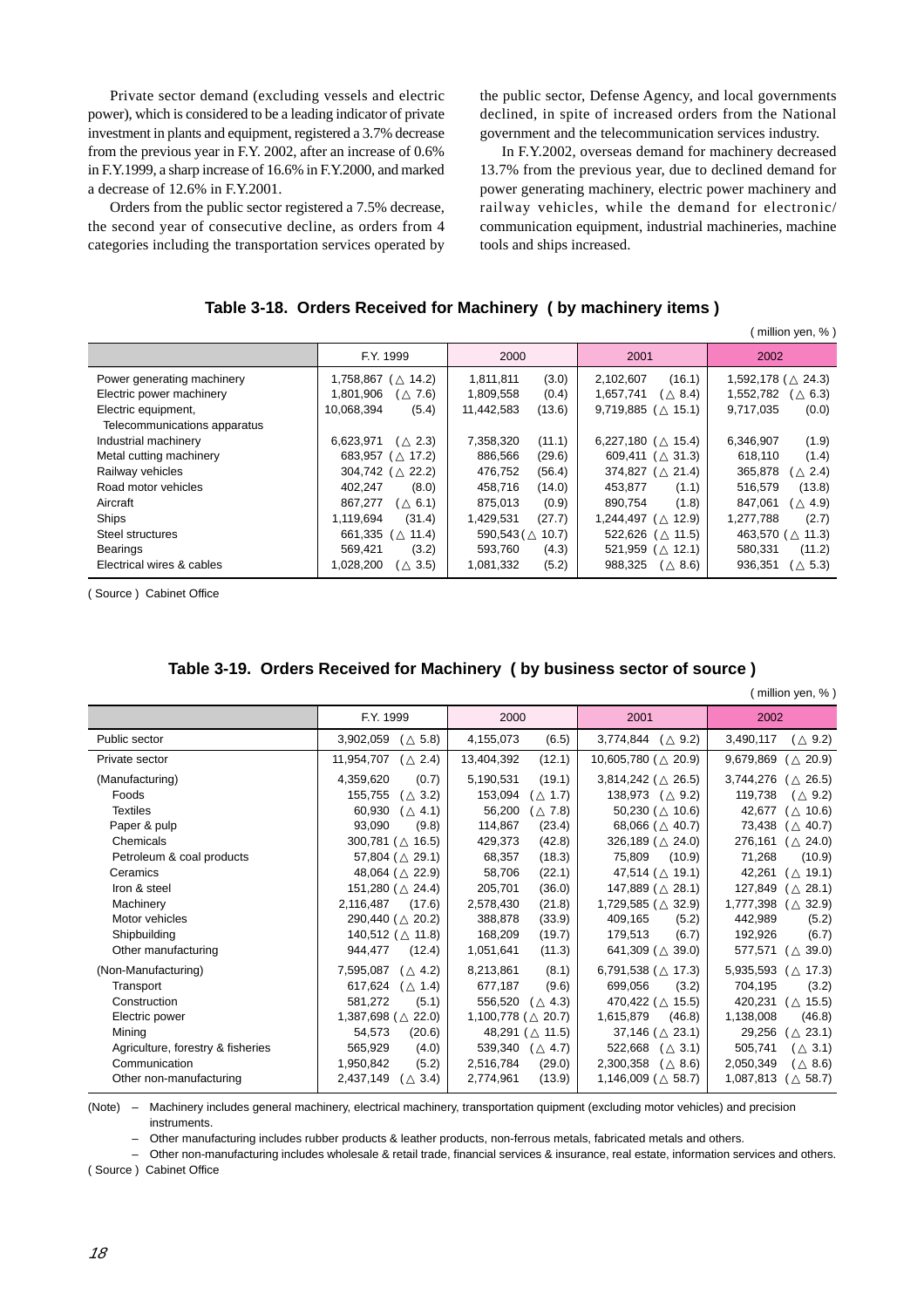### 3-4. Research and Development in the Machinery Industry

According to the 2002 survey of scientific and technological research conducted by the statistics bureau of the Ministry of Public Management, Home Affairs, Posts and Telecommunications (MPHPT), research expenditures by Japanese industry for F.Y.2001 rose 5.4% from the previous year to a total of ¥11,451.0 billion. Of this amount, the machinery industry spent ¥6,833.8 billion, an increase of 1.3% from the previous fiscal year, and its share of the total amount spent by Japanese industry was 59.7%.

By sector, the general machinery sector spent ¥815.3 billion on R&D (7.1% of all R&D expenditures), electrical machinery spent ¥3,852.4 billion (33.6%), transportation equipment spent ¥1,675.5 billion (14.6%), and the precision instruments sector spent ¥490.6 billion (4.3%).

|                          |         |         |         |         |         |       | (100 million yen, %) |
|--------------------------|---------|---------|---------|---------|---------|-------|----------------------|
| Sector                   | F.Y.    | 1998    | 1999    | 2000    | 2001    | 01/00 | <b>Weight</b>        |
| All industry             | 106,584 | 108,001 | 106,302 | 108,602 | 114,510 | 105.4 | 100.0                |
| Manufacturing            | 98.164  | 98,071  | 95.216  | 98,160  | 98,849  | 100.7 | 86.3                 |
| Machinery industry       | 65.897  | 66.302  | 64.484  | 67.431  | 68.338  | 101.3 | 59.7                 |
| General machinery        | 7.901   | 8.117   | 8.114   | 8.836   | 8.153   | 92.3  | 7.1                  |
| Electrical machinery     | 37.194  | 37.128  | 36.159  | 38.200  | 38.524  | 100.8 | 33.6                 |
| Transportation equipment | 16.540  | 16.320  | 15.296  | 15.526  | 16.755  | 107.9 | 14.6                 |
| Precision instruments    | 4.262   | 4.737   | 4.915   | 4.869   | 4.906   | 100.8 | 4.3                  |
| Other manufacturing      | 32,267  | 31.769  | 30.732  | 30.729  | 30.511  | 99.3  | 26.6                 |
| Other industries         | 8.420   | 9.930   | 11.086  | 10.442  | 15.661  | 150.0 | 13.7                 |

### **Table 3-20. Expenditures on R&D in the Machinery Industry**

( Note ) Including software industry after 1996

( Source ) Statistics Bureau of MPHPT

[ Report on the Survey of Research and Development 2002 ]

### **Table 3-21. Expenditures on R&D by Type of Activity in the Machinery Industry ( F.Y. 2001 )**

(%) Sector Weight of expenditure on R & D by type of activity Basic research Applied research Development research All industry 5.8 20.4 73.9 Manufacturing 5.7 20.0 74.3 General machinery 19.1 19.1 19.1 19.1 19.1 19.1 19.1 177.3 Electrical machinery and the state of the state of the state of the state of the state of the state of the state of the state of the state of the state of the state of the state of the state of the state of the state of th Transportation equipment  $\vert$  2.4 14.3 83.2 Precision instruments and the contract of the contract of the contract of the contract of the contract of the contract of the contract of the contract of the contract of the contract of the contract of the contract of the

( Note 1) 2002.3.31.

( Note 2 ) All Industry includes special public corporations.

( Source ) Statistics Bureau of MPHPT

[ Report on the Survey of Research and Development 2002 ]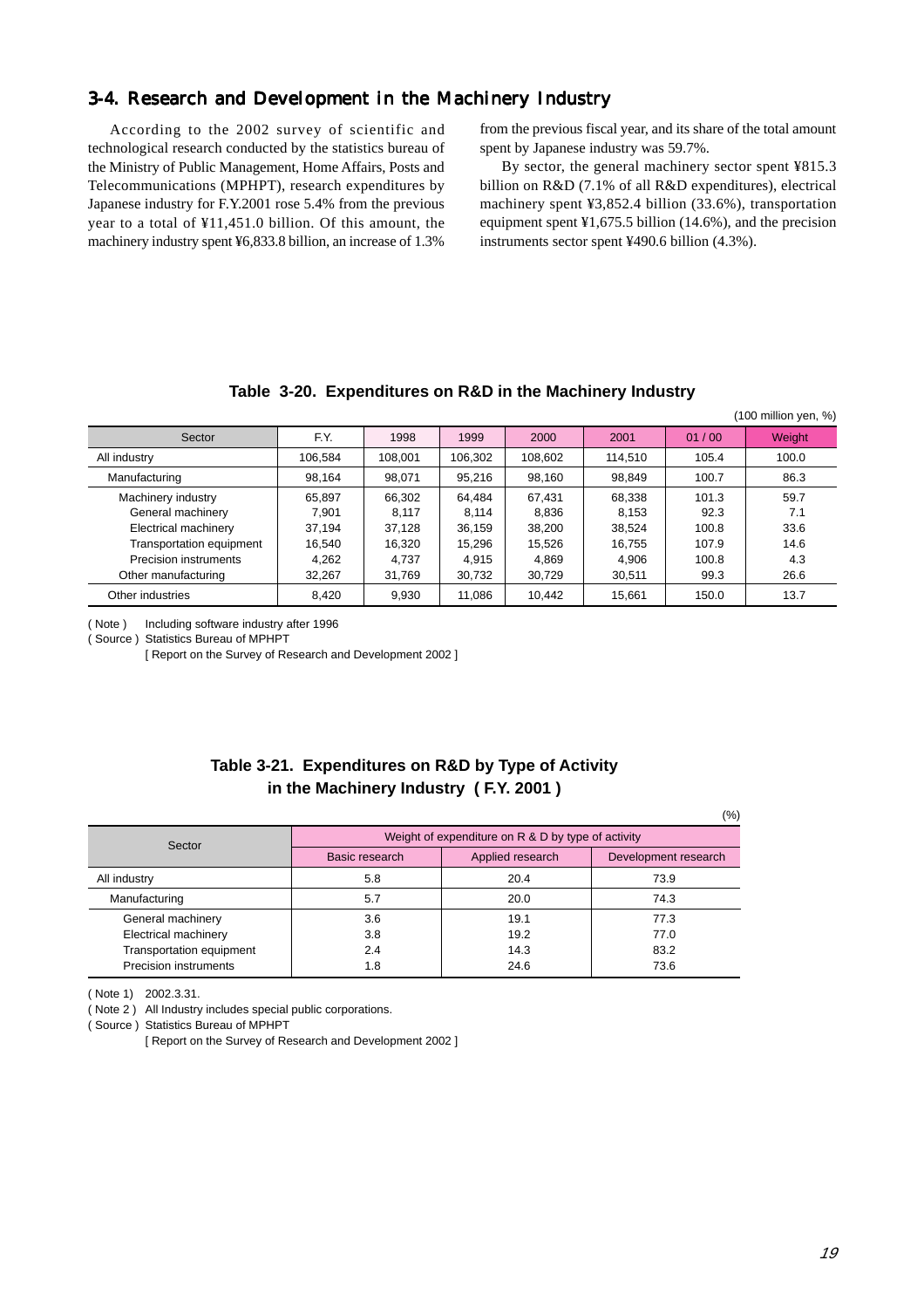### 3-5. Exports in the Machinery Industry

2002 exports of machinery and equipment (yen base) increased 5.7% from the previous year to ¥37,542.1 billion, and the share of exports of machinery and equipment in the total exports declined by 0.5 points from the previous year to 72.0%.

Looking at the exports of machinery and equipment by sector, the transportation equipment sector increased its share from 31.3% to 34.6%, due to a 21.7% increase from the previous year in the exports of passenger cars (excluding parts), the main product of the sector. The electrical machinery sector decreased its share in all exports of machinery and equipment to 31.8% from 32.5% in the previous year, in spite of 18.5% increase in exports of visual apparatus, the main product of the sector. The share for the general machinery

**Table 3-22. Exports in the Machinery Industry ( yen base )**

| [ by sector ]                  |            |            |            |           | [ million yen ] |
|--------------------------------|------------|------------|------------|-----------|-----------------|
| Sector                         | 2000       | 2001       | 2002       | 02/01 (%) | Weight (%)      |
| Total                          | 38,367,511 | 35,525,071 | 37,542,130 | 105.7     | 100.0           |
| General machinery              | 11,101,517 | 10,232,855 | 10,598,833 | 103.6     | 28.2            |
| Power generating machinery     | 1,635,451  | 1,720,184  | 1,748,263  | 101.6     | 4.7             |
| Agricultural machinery         | 127,986    | 119,652    | 139,429    | 116.5     | 0.4             |
| Office machines                | 3,094,226  | 2,820,710  | 3,005,311  | 106.5     | 8.0             |
| Metalworking machinery         | 756,105    | 678,868    | 705,926    | 103.9     | 1.9             |
| Textile machines               | 222,231    | 225,722    | 247,561    | 109.7     | 0.7             |
| Machinery for the mfrs.of      | 28,461     | 20,926     | 22,513     | 107.6     | 0.1             |
| paper or pulp articles         |            |            |            |           |                 |
| Printing and bookbinding       | 193,189    | 175,431    | 167,122    | 95.3      | 0.4             |
| machines                       |            |            |            |           |                 |
| Construction and mining        | 354,946    | 378,406    | 492,407    | 130.1     | 1.3             |
| machinery                      |            |            |            |           |                 |
| Heating and cooling equipment  | 420,118    | 354,775    | 360,162    | 101.5     | 1.0             |
| Pumps and centrifuges          | 685,018    | 690,650    | 769,153    | 111.4     | 2.0             |
|                                |            |            |            | 106.4     | 1.1             |
| Mechanical handling equipment  | 390,852    | 378,478    | 402,532    | 99.3      | 0.7             |
| <b>Bearings</b>                | 270,766    | 248,722    | 246,998    |           |                 |
| Electrical machinery           | 13,670,794 | 11,534,475 | 11,924,196 | 103.4     | 31.8            |
| Electric power machinery       | 633,459    | 587,093    | 566,759    | 96.5      | 1.5             |
| Apparatus for making,          | 1,436,405  | 1,202,356  | 1,252,835  | 104.2     | 3.3             |
| breaking, electronic circuits  |            |            |            |           |                 |
| Visual apparatus               | 1,502,439  | 1,358,205  | 1,609,474  | 118.5     | 4.3             |
| Audio apparatus                | 350,715    | 252,066    | 243,129    | 96.5      | 0.6             |
| Telecommunications apparatus   | 920,282    | 766,820    | 577,331    | 75.3      | 1.5             |
| Domestic electrical equipment  | 73,451     | 65,550     | 60,837     | 92.8      | 0.2             |
|                                |            |            |            |           |                 |
| Transportation equipment       | 10,823,169 | 11,129,051 | 12,999,722 | 116.8     | 34.6            |
| Railway vehicles               | 40,187     | 62,207     | 52,051     | 83.7      | 0.1             |
| Road motor vehicles excl.parts | 6,930,054  | 7,210,812  | 8,774,645  | 121.7     | 23.4            |
| Parts of road motor vehicles   | 1,864,212  | 1,880,380  | 2,117,162  | 112.6     | 5.6             |
| Cycles with engines mounted    | 562,495    | 573,926    | 560,628    | 97.7      | 1.5             |
| Parts for cycles with engines  | 97,786     | 115,128    | 115,056    | 99.9      | 0.3             |
| mounted                        |            |            |            |           |                 |
| <b>Bicycles</b>                | 971        | 793        | 828        | 104.4     | 0.0             |
| Parts for bicycles             | 56,120     | 46,295     | 52,647     | 113.7     | 0.1             |
| Aircraft                       | 160,823    | 209,994    | 161,877    | 77.1      | 0.4             |
| Ships                          | 1,106,695  | 1,026,134  | 1,152,209  | 112.3     | 3.1             |
|                                |            |            |            | 76.8      | 5.4             |
| <b>Precision instruments</b>   | 2,772,031  | 2,628,691  | 2,019,379  |           |                 |
| Camera and parts thereof       | 112,139    | 82,481     | 57,566     | 69.8      | 0.2             |
| Copying apparatus              | 333,409    | 273,958    | 32,632     | 11.9      | 0.1             |
| Watches, clocks and parts      | 146,924    | 124,621    | 121,988    | 97.9      | 0.3             |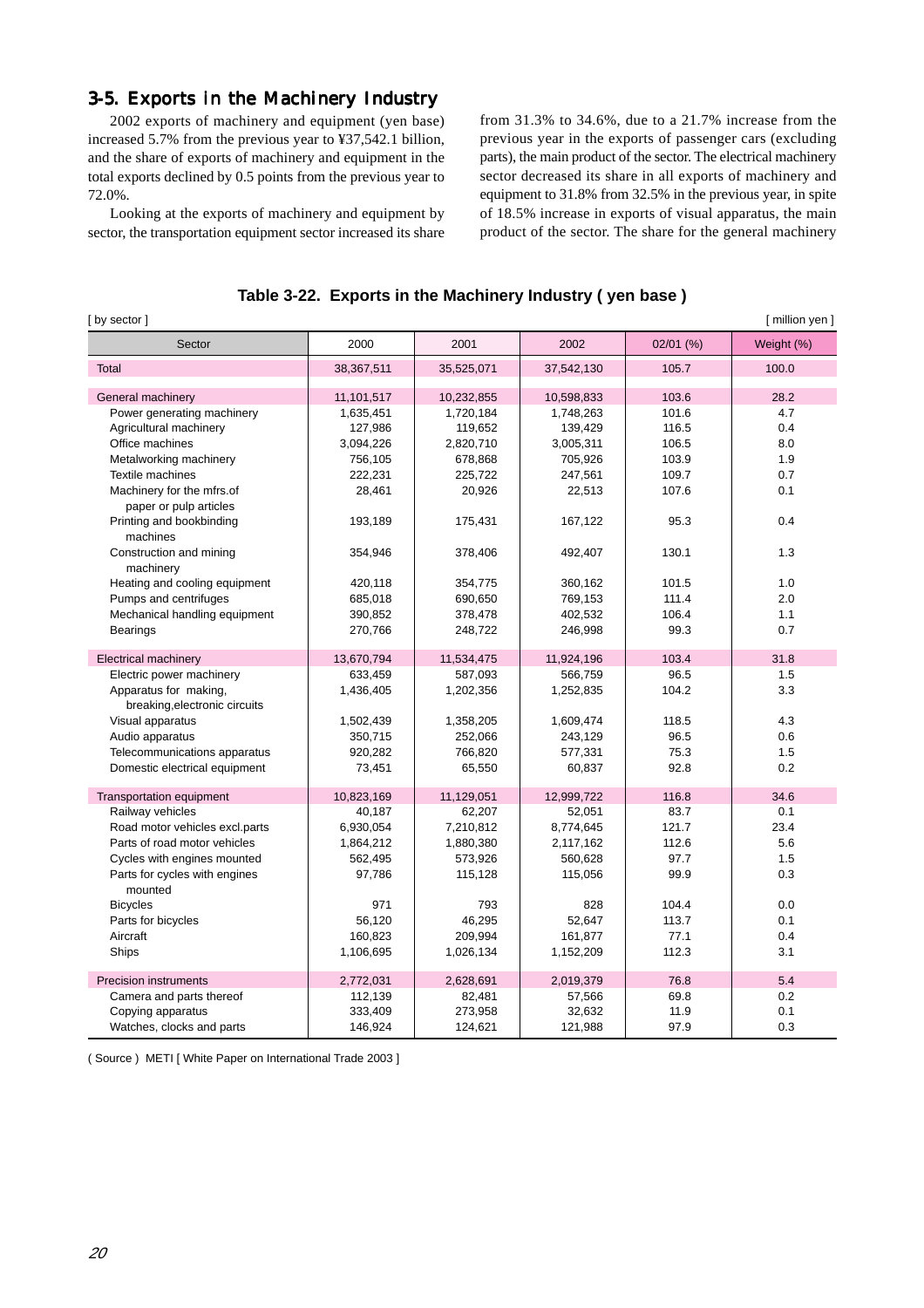| [by sector]                    |             |              |             |             | [thousand dollar] |
|--------------------------------|-------------|--------------|-------------|-------------|-------------------|
| Sector                         | 2000        | 2001         | 2002        | $02/01$ (%) | Weight (%)        |
| Total                          | 356,033,759 | 292,550,544  | 300,448,961 | 102.7       | 100.0             |
| General machinery              | 102,987,608 | 84,268,724   | 84,799,288  | 100.6       | 28.2              |
| Power generating machinery     | 15,173,821  | 14, 151, 136 | 13,959,321  | 98.6        | 4.6               |
| Agricultural machinery         | 1,187,232   | 987,956      | 1,107,883   | 112.1       | 0.4               |
| Office machines                | 28,697,826  | 23,239,707   | 24,045,387  | 103.5       | 8.0               |
| Metalworking machinery         | 7,012,859   | 5,593,927    | 5,647,273   | 100.9       | 1.9               |
| <b>Textile machines</b>        | 2,060,241   | 1,860,034    | 1,988,132   | 106.9       | 0.7               |
| Machinery for the mfrs.of      | 263,876     | 172,582      | 180,109     | 104.4       | 0.1               |
| paper or pulp articles         |             |              |             |             |                   |
| Printing and bookbinding       | 1,792,752   | 1,444,005    | 1,337,589   | 92.6        | 0.4               |
| machines                       |             |              |             |             |                   |
|                                |             |              |             | 126.5       | 1.3               |
| Construction and mining        | 3,295,989   | 3,112,574    | 3,936,266   |             |                   |
| machinery                      |             |              |             |             |                   |
| Heating and cooling equipment  | 3,900,202   | 2,921,697    | 2,880,924   | 98.6        | 1.0               |
| Pumps and centrifuges          | 6,353,967   | 5,682,718    | 6,159,665   | 108.4       | 2.1               |
| Mechanical handling equipment  | 3,627,468   | 3,116,033    | 3,223,446   | 103.4       | 1.1               |
| Bearings                       | 2,511,629   | 2,048,794    | 1,978,265   | 96.6        | 0.7               |
| <b>Electrical machinery</b>    | 126,826,795 | 95,020,872   | 95,549,948  | 100.6       | 31.8              |
| Electric power machinery       | 5,875,544   | 4,832,431    | 4,527,890   | 93.7        | 1.5               |
| Apparatus for making,          | 13,324,059  | 9,902,775    | 10,034,008  | 101.3       | 3.3               |
| breaking, electronic circuits  |             |              |             |             |                   |
| Visual apparatus               | 13,911,105  | 11,170,618   | 12,924,406  | 115.7       | 4.3               |
| Audio apparatus                | 3,257,630   | 2,077,214    | 1,948,018   | 93.8        | 0.6               |
| Telecommunications apparatus   | 8,540,683   | 6,321,743    | 4,623,263   | 73.1        | 1.5               |
| Domestic electrical equipment  | 681,567     | 539,988      | 487,100     | 90.2        | 0.2               |
| Transportation equipment       | 100,493,494 | 91,605,420   | 103,935,906 | 113.4       | 34.6              |
| Railway vehicles               | 373,453     | 511,786      | 413,268     | 80.8        | 0.1               |
| Road motor vehicles excl.parts | 64,327,014  | 59,333,193   | 70,227,813  | 118.4       | 23.4              |
| Parts of road motor vehicles   | 17,295,134  | 15,474,809   | 16,937,525  | 109.5       | 5.6               |
| Cycles with engines mounted    | 5,214,908   | 4,736,384    | 4,447,490   | 93.9        | 1.5               |
| Parts for cycles with engines  | 907,054     | 947,527      | 918,254     | 96.9        | 0.3               |
| mounted                        |             |              |             |             |                   |
| <b>Bicycles</b>                | 9,011       | 6,520        | 6,629       | 101.7       | 0.0               |
| Parts for bicycles             | 520,439     | 380,948      | 421,510     | 110.6       | 0.1               |
| Aircraft                       | 1,491,705   | 1,726,051    | 1,288,194   | 74.6        | 0.4               |
| Ships                          | 10,319,286  | 8,460,411    | 9,174,159   | 108.4       | 3.1               |
| <b>Precision instruments</b>   | 25,725,863  | 21,655,528   | 16,163,819  | 74.6        | 5.4               |
| Camera and parts thereof       | 1,041,835   | 679,627      | 460,694     | 67.8        | 0.2               |
| Copying apparatus              | 3,096,670   | 2,261,165    | 260,094     | 11.5        | 0.1               |
| Watches, clocks and parts      | 1,363,622   | 1,025,096    | 977,492     |             | 0.3               |
|                                |             |              |             |             |                   |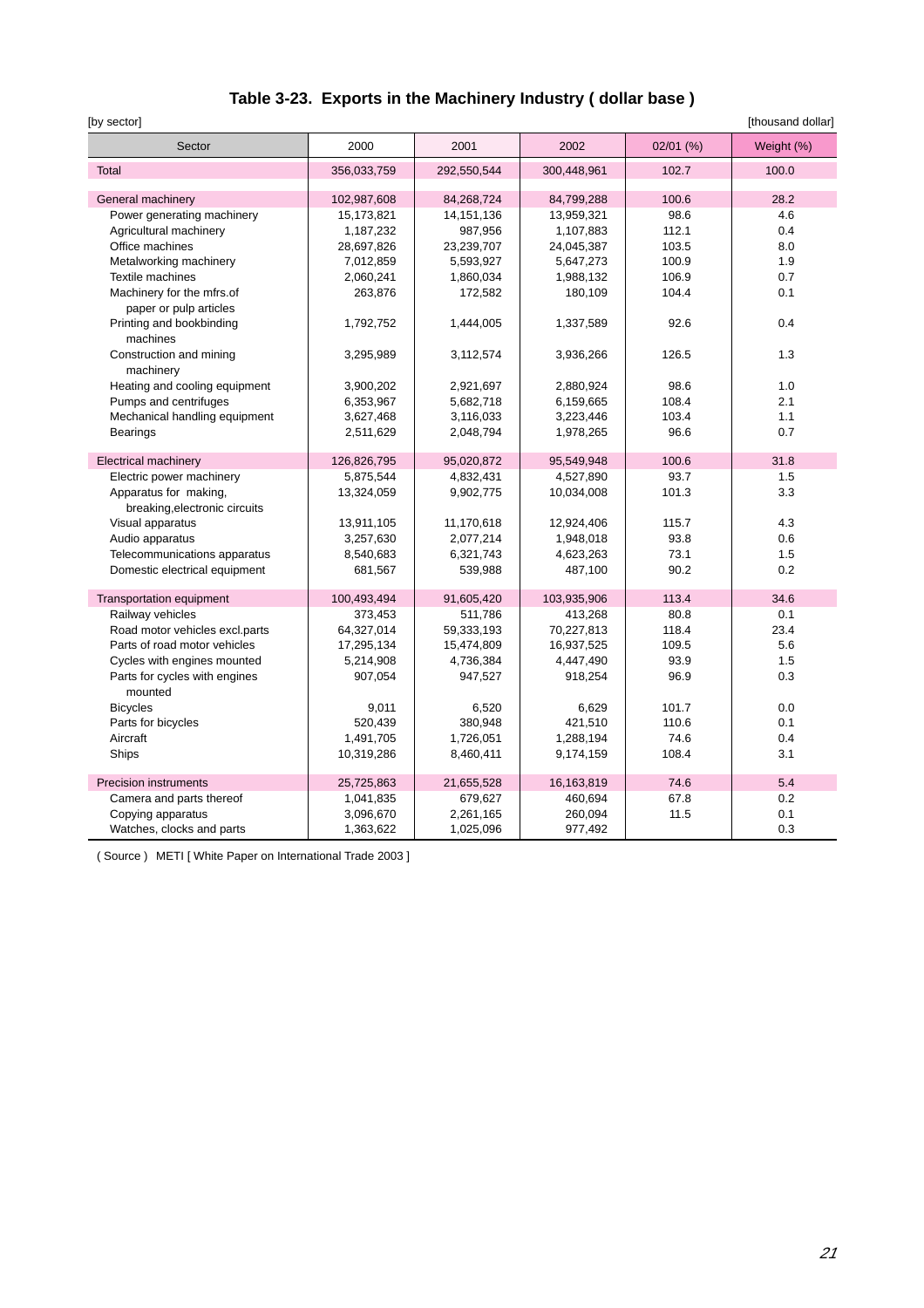sector fell by 0.6 points from 28.8% to 28.2% in spite of an increase of 6.5% and 1.6% in exports of office machinery, the main product of the sector, and power generating machinery. The precision instruments sector decreased its share by 2.0 points to 5.4% from 7.4% in the year earlier, due to a 2.1% decrease in exports of watches, clocks and parts, and a drastic decrease of 88.1% in exports of copying apparatus.

Looking at the exports of machinery and equipment by destination, exports to the United States, the destination of the largest amount of exports, showed a increase of 0.9% from the previous year. On the other hand, the U.S. share in all exports of machinery and equipment dropt from 33.5% in the previous year to 32.0%, due to the increased exports to almost all other countries. China, the number 2 destination, increased its share from 5.8% to 7.7%, and the share of number 3 Hong Kong also rose from 5.3% to 5.7%.

By region, North America decreased its share 1.3 points to 34.1% from 35.4% in the year earlier. On the other hand, Asia increased its share to 37.1% from 34.4% in the previous year, and overtook the top share from North America.

| [by area]                    |            |            |            |           | million yen ] |
|------------------------------|------------|------------|------------|-----------|---------------|
| Area                         | 2000       | 2001       | 2002       | 02/01 (%) | Weight (%)    |
| Total                        | 38,367,511 | 35,525,071 | 37,542,130 | 105.7     | 100.0         |
| <b>U.S.A.</b>                | 12,528,269 | 11,910,294 | 12,020,703 | 100.9     | 32.0          |
| Taiwan                       | 2,566,276  | 1,811,083  | 2,000,836  | 110.5     | 5.3           |
| R.Korea                      | 2,012,000  | 1,706,693  | 1,989,561  | 116.6     | 5.3           |
| Hong Kong                    | 1,944,116  | 1,870,674  | 2,126,212  | 113.7     | 5.7           |
| China                        | 1,797,842  | 2,066,495  | 2,880,153  | 139.4     | 7.7           |
| Germany                      | 1,721,963  | 1,462,322  | 1,318,697  | 90.2      | 3.5           |
| Singapore                    | 1,683,642  | 1,267,752  | 1,215,220  | 95.9      | 3.2           |
| U.Kingdom                    | 1,297,255  | 1,144,707  | 1,172,245  | 102.4     | 3.1           |
| Netherlands                  | 1,105,667  | 1,133,952  | 1,051,808  | 92.8      | 2.8           |
| Malaysia                     | 1,071,050  | 941,016    | 944,512    | 100.4     | 2.5           |
| Asia                         | 13,817,708 | 12,232,051 | 13,930,575 | 113.9     | 37.1          |
| ASEAN                        | 5,197,555  | 4,535,911  | 4,663,736  | 102.8     | 12.4          |
| Middle East                  | 909,661    | 1,029,031  | 1,196,188  | 116.2     | 3.2           |
| <b>Western Europe</b>        | 7,003,543  | 6,325,918  | 6,122,057  | 96.8      | 16.3          |
| EU                           | 6,719,235  | 6,031,810  | 5,837,863  | 96.8      | 15.6          |
| CIS . Central/Eastern Europe | 217,740    | 242,902    | 300,064    | 123.5     | 0.8           |
| North America                | 13,208,514 | 12,587,511 | 12,799,086 | 101.7     | 34.1          |
| Central and South America    | 1,895,030  | 1,786,735  | 1,669,703  | 93.4      | 4.4           |
| Africa                       | 435,645    | 423,578    | 491,761    | 116.1     | 1.3           |
| Oceania                      | 879,670    | 897,345    | 1,032,693  | 115.1     | 2.8           |
|                              |            |            |            |           |               |

**Table 3-24. Exports in the Machinery Industry ( yen base )**

( Source ) METI [ White Paper on International Trade 2003 ]

### **Table 3-25. Exports in the Machinery Industry ( dollar base )**

| [by area]<br>[thousand dollar] |             |             |             |             |            |  |  |
|--------------------------------|-------------|-------------|-------------|-------------|------------|--|--|
| Area                           | 2000        | 2001        | 2002        | $02/01$ (%) | Weight (%) |  |  |
| Total                          | 356,033,759 | 292,550,544 | 300,448,961 | 102.7       | 100.0      |  |  |
| U.S.A.                         | 116,242,382 | 98,099,144  | 96,067,790  | 97.9        | 32.0       |  |  |
| Taiwan                         | 23,821,280  | 14,909,145  | 16,031,773  | 107.5       | 5.3        |  |  |
| R.Korea                        | 18,671,449  | 14,059,316  | 15,966,838  | 113.6       | 5.3        |  |  |
| Hong Kong                      | 18,035,048  | 15,388,481  | 17,037,791  | 110.7       | 5.7        |  |  |
| China                          | 16,657,085  | 16,994,000  | 23,155,996  | 136.3       | 7.7        |  |  |
| Germany                        | 15,975,955  | 12,060,427  | 10,557,147  | 87.5        | 3.5        |  |  |
| Singapore                      | 15,626,705  | 10,448,728  | 9,718,634   | 93.0        | 3.2        |  |  |
| U.Kingdom                      | 12,042,815  | 9,429,440   | 9,365,727   | 99.3        | 3.1        |  |  |
| Netherlands                    | 10,250,525  | 9,348,667   | 8,418,759   | 90.1        | 2.8        |  |  |
| Malaysia                       | 9,936,143   | 7,751,227   | 7,558,688   | 97.5        | 2.5        |  |  |
| Asia                           | 128,199,022 | 100,687,397 | 111,699,952 | 110.9       | 37.2       |  |  |
| ASEAN                          | 48,227,870  | 37,351,486  | 37,342,505  | 100.0       | 12.4       |  |  |
| Middle East                    | 8,435,817   | 8,459,547   | 9,590,157   | 113.4       | 3.2        |  |  |
| Western Europe                 | 64,996,973  | 52,138,884  | 48,955,782  | 93.9        | 16.3       |  |  |
| EU                             | 62,357,447  | 49,716,267  | 46,681,613  | 93.9        | 15.5       |  |  |
| CIS • Central/Eastern Europe   | 2,019,401   | 1,997,860   | 2,400,271   | 120.1       | 0.8        |  |  |
| North America                  | 122,555,899 | 103,676,666 | 102,282,157 | 98.7        | 34.0       |  |  |
| Central and South America      | 17,610,475  | 14,714,802  | 13,308,681  | 90.4        | 4.4        |  |  |
| Africa                         | 4,046,444   | 3,487,934   | 3,940,476   | 113.0       | 1.3        |  |  |
| Oceania                        | 8,169,728   | 7,387,454   | 8,271,461   | 112.0       | 2.8        |  |  |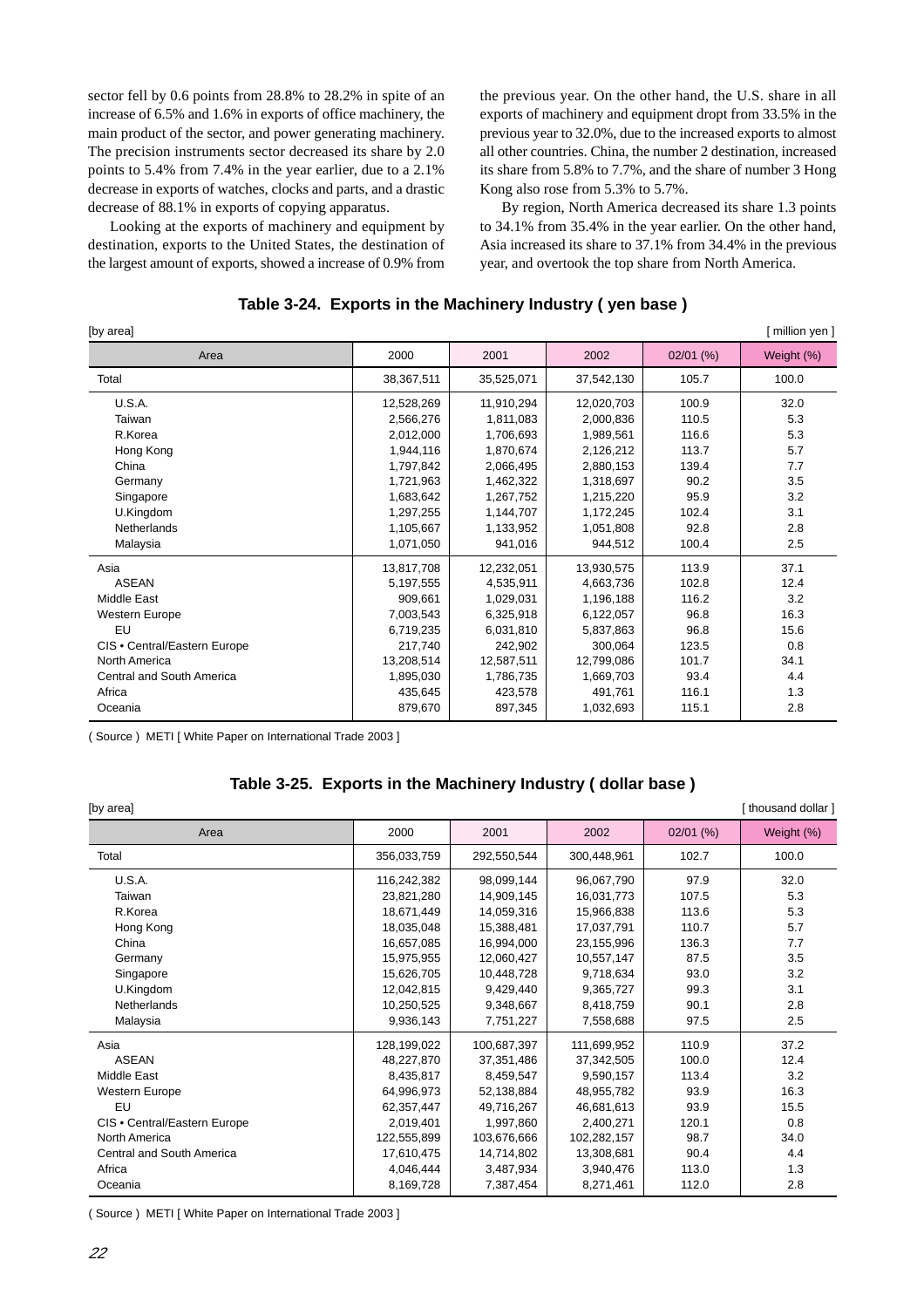### 3-6. Imports in the Machinery Industry

In 2002, imports of machinery and equipment (yen base) increased 1.2% from the previous year to ¥13,434.3 billion, and the share of imports in the machinery industry in the total imports increased by 0.6 points to 31.8% from the previous year.

Looking at the type of machinery imported, we see that imports of transportation equipment increased 22.3% and precision instruments increased 0.6% from the previous year. On the other hand, imports of general machinery fell 0.9% and electrical machinery fell 1.3% from the previous year. According to the increase of imports of transportation equipment, its share in the total imports of machinery and equipment increased 2.2 points from 11.0% in the year earlier to 13.2%.

| [million yen]<br>[ by sector ]                       |            |            |            |           |            |
|------------------------------------------------------|------------|------------|------------|-----------|------------|
| Sector                                               | 2000       | 2001       | 2002       | 02/01 (%) | Weight (%) |
| Total                                                | 12,928,049 | 13,218,798 | 13,434,300 | 101.6     | 100.0      |
| General machinery                                    | 4,514,934  | 4,622,477  | 4,582,626  | 99.1      | 34.1       |
| Power generating machinery                           | 426,672    | 510,294    | 562,036    | 110.1     | 4.2        |
| Agricultural machinery                               | 29,988     | 37,100     | 39,145     | 105.5     | 0.3        |
| Office machines                                      | 2,904,233  | 2,764,027  | 2,697,546  | 97.6      | 20.1       |
| Metalworking machinery                               | 88,970     | 76,815     | 88,770     | 115.6     | 0.7        |
| Textile machines                                     | 22,831     | 26,837     | 30,302     | 112.9     | 0.2        |
| Machinery for the mfrs. of paper of<br>pulp articles | 14,319     | 25,142     | 15,440     | 61.4      | 0.1        |
| Printing and bookbinding machines                    | 42,276     | 54,447     | 50,263     | 92.3      | 0.4        |
| Construction and mining machinery                    | 30,595     | 32,013     | 40,397     | 126.2     | 0.3        |
| Heating or cooling equipment                         | 118,353    | 177,549    | 198,856    | 112.0     | 1.5        |
| Pumps and centrifuges                                | 176,238    | 199,306    | 209,830    | 105.3     | 1.6        |
| Mechanical handling equipment                        | 38,903     | 50,272     | 46,918     | 93.3      | 0.3        |
| Plastic processing machinery                         | 19,860     | 25,776     | 34,862     | 135.2     | 0.3        |
| <b>Bearings</b>                                      | 46,613     | 46,251     | 44,158     | 95.5      | 0.3        |
| Power transmissions, gears                           | 52,056     | 60,295     | 67,686     | 112.3     | 0.5        |
| Vending machines                                     | 8,455      | 6,251      | 8,539      | 136.6     | 0.1        |
|                                                      |            |            |            |           |            |
| <b>Electrical machinery</b>                          | 5,813,327  | 5,877,964  | 5,802,241  | 98.7      | 43.2       |
| Electric power machinery                             | 419,398    | 438,737    | 428,969    | 97.8      | 3.2        |
| Apparatus for making, breaking<br>electric circuits  | 235,020    | 241,131    | 245,954    | 102.0     | 1.8        |
| Visual apparatus                                     | 330.324    | 420,173    | 372,694    | 88.7      | 2.8        |
| Audio apparatus                                      | 279,324    | 305,737    | 303,059    | 99.1      | 2.3        |
| Parts of audio and visual apparatus                  | 288,836    | 366,777    | 413,129    | 112.6     | 3.1        |
| Telecommunications apparatus                         | 571,673    | 531,330    | 411,505    | 77.4      | 3.1        |
| Domestic electrical apparatus                        | 158,858    | 202,884    | 258,446    | 127.4     | 1.9        |
| Other                                                | 3,456,551  | 3,277,731  | 3,212,642  | 98.0      | 23.9       |
| Transportation equipment                             | 1,456,921  | 1,449,253  | 1,772,642  | 122.3     | 13.2       |
| Road motor vehicles excl.pars                        | 767,904    | 781,392    | 803,760    | 102.9     | 6.0        |
| Parts of road motor vehicles                         | 220,049    | 257,646    | 319,640    | 124.1     | 2.4        |
| Trailer, semitrailer                                 | 10,393     | 13,289     | 12,707     | 95.6      | 0.1        |
| Cycles with engines mounted                          | 26,133     | 32,460     | 38,809     | 119.6     | 0.3        |
| Parts of cycles with engines mounted                 | 10,949     | 14,039     | 14,300     | 101.9     | 0.1        |
| <b>Bicycles</b>                                      | 44,240     | 51,023     | 57,030     | 111.8     | 0.4        |
| Parts of bicycles                                    | 13,463     | 14,094     | 12,275     | 87.1      | 0.1        |
| Airclaft                                             | 323,258    | 239,253    | 461,175    | 192.8     | 3.4        |
| Ships                                                | 21,723     | 27,013     | 33,512     | 124.1     | 0.2        |
| <b>Precision instruments</b>                         | 1,142,867  | 1,269,104  | 1,276,790  | 100.6     | 9.5        |
| Cameras                                              | 58,523     | 51,265     | 37,444     | 73.0      | 0.3        |
| Meter, measuring and scientific                      | 136,735    | 135,368    | 130,766    | 96.6      | 1.0        |
| instruments                                          |            |            |            |           |            |
| Copying apparatus                                    | 66,513     | 87,145     | 63,989     | 73.4      | 0.5        |
| <b>Medical instruments</b>                           | 328,002    | 404,100    | 413,830    | 102.4     | 3.1        |
| Optical fiber cables                                 | 24,900     | 33,023     | 22,567     | 68.3      | 0.2        |
| <b>Contact lenses</b>                                | 38,776     | 54,617     | 54,799     | 100.3     | 0.4        |
| Laser                                                | 21,600     | 32,788     | 37,552     | 114.5     | 0.3        |
| Watches, clocks and parts                            | 185,260    | 200,326    | 210,354    | 105.0     | 1.6        |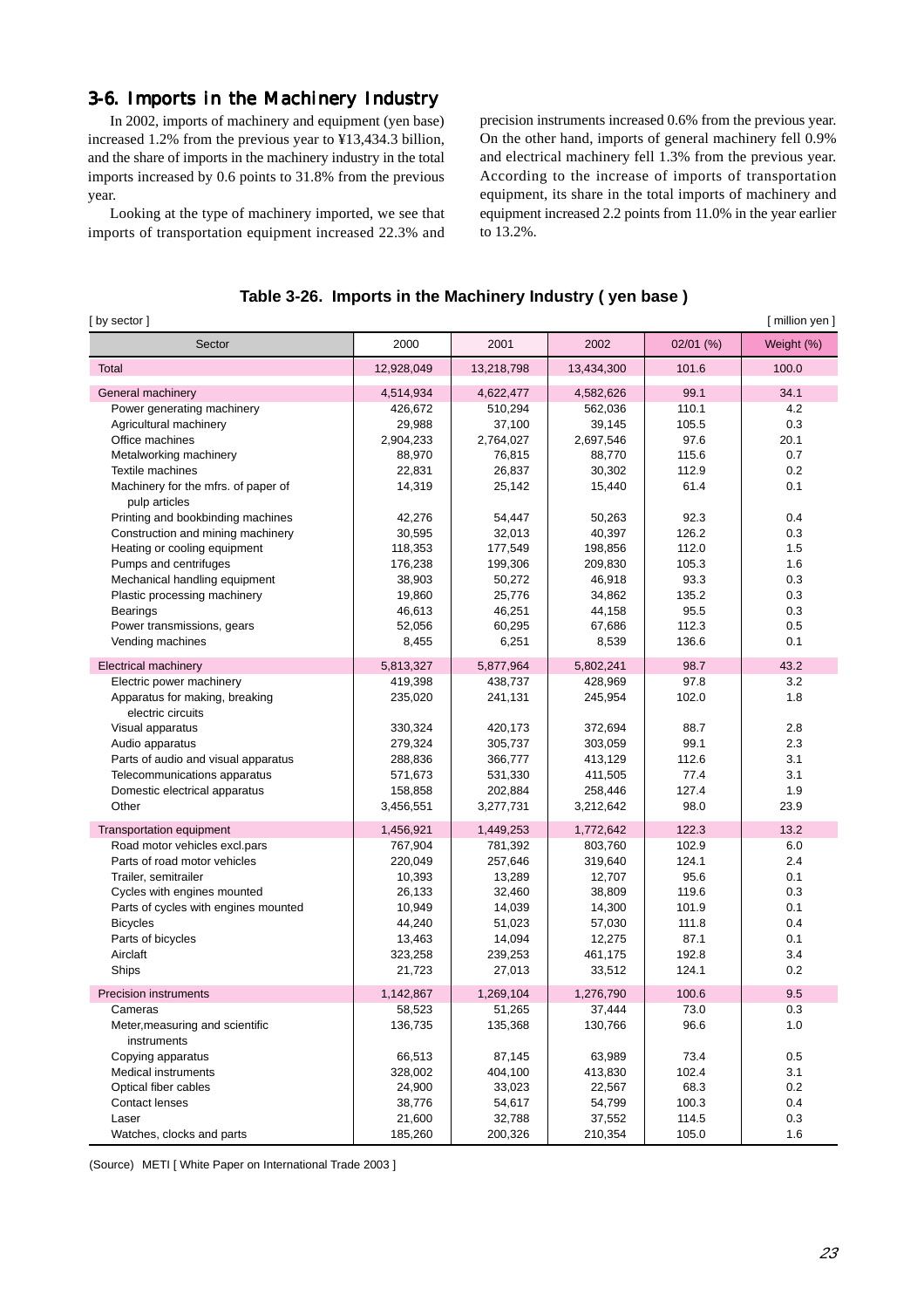| by sector ]                                          |             |             |             |             | [thousand dollar] |
|------------------------------------------------------|-------------|-------------|-------------|-------------|-------------------|
| Sector                                               | 2000        | 2001        | 2002        | $02/01$ (%) | Weight (%)        |
| <b>Total</b>                                         | 119,892,725 | 108,864,436 | 107,438,866 | 98.7        | 100.0             |
|                                                      |             |             |             |             |                   |
| General machinery                                    | 41,873,612  | 38,072,694  | 36,569,543  | 96.1        | 34.0              |
| Power generating machinery                           | 3,958,247   | 4,199,514   | 4,499,571   | 107.1       | 4.2               |
| Agricultural machinery                               | 278,702     | 304,917     | 312,048     | 111.5       | 0.3               |
| Office machines                                      | 26,934,030  | 22,769,810  | 21,488,312  | 94.4        | 20.0              |
| Metalworking machinery                               | 822,387     | 634,956     | 707,731     | 111.5       | 0.7               |
| Textile machines                                     | 211,546     | 221,282     | 242,806     | 109.7       | 0.2               |
| Machinery for the mfrs. of paper of<br>pulp articles | 132,801     | 207,195     | 122,734     | 59.2        | 0.1               |
| Printing and bookbinding machines                    | 392,118     | 448,263     | 402,758     | 89.8        | 0.4               |
| Construction and mining machinery                    | 283,805     | 263,437     | 323,204     | 122.7       | 0.3               |
| Heating or cooling equipment                         | 1,098,650   | 1,459,991   | 1,585,273   | 108.6       | 1.5               |
| Pumps and centrifuges                                | 1,634,874   | 1,640,466   | 1,678,891   | 102.3       | 1.6               |
| Mechanical handling equipment                        | 361,038     | 413,564     | 375,027     | 90.7        | 0.3               |
| Plastic processing machinery                         | 184,492     | 212,192     | 276,986     | 130.5       | 0.3               |
| Bearings                                             | 432,632     | 380,995     | 353,523     | 92.8        | 0.3               |
| Power transmissions, gears                           | 483,012     | 496,025     | 542,402     | 109.3       | 0.5               |
| Vending machines                                     | 78,581      | 51,430      | 68,039      | 132.3       | 0.1               |
| Electrical machinery                                 | 53,900,999  | 48,423,208  | 46,421,675  | 95.9        | 43.2              |
| Electric power machinery                             | 3,891,228   | 3,612,589   | 3,430,998   | 95.0        | 3.2               |
| Apparatus for making, breaking<br>electric circuits  | 2,179,770   | 1,985,771   | 1,969,885   | 99.2        | 1.8               |
| Visual apparatus                                     | 3,060,797   | 3,455,640   | 2,982,218   | 86.3        | 2.8               |
| Audio apparatus                                      | 2,587,293   | 2,513,033   | 2,420,180   | 96.3        | 2.3               |
| Parts of audio and visual apparatus                  | 2,676,176   | 3,021,067   | 3,313,557   | 109.7       | 3.1               |
| Telecommunications apparatus                         | 5,307,169   | 4,370,463   | 3,278,461   | 75.0        | 3.1               |
| Domestic electrical apparatus                        | 1,473,618   | 1,667,219   | 2,069,043   | 124.1       | 1.9               |
| Other                                                | 32,045,406  | 27,030,588  | 25,712,154  | 95.1        | 23.9              |
| Transportation equipment                             | 13,521,217  | 11,924,463  | 14,231,025  | 119.3       | 13.2              |
| Road motor vehicles excl. pars                       | 7,128,747   | 6,429,284   | 6,439,736   | 100.2       | 6.0               |
| Parts of road motor vehicles                         | 2,040,125   | 2,121,081   | 2,563,976   | 120.9       | 2.4               |
| Trailer, semitrailer                                 | 96,420      | 109,146     | 101,825     | 93.3        | 0.1               |
| Cycles with engines mounted                          | 242,716     | 266,596     | 311,429     | 116.8       | 0.3               |
| Parts of cycles with engines mounted                 | 101,529     | 115,527     | 114,365     | 99.0        | 0.1               |
| <b>Bicycles</b>                                      | 410,982     | 419,427     | 452,879     | 108.0       | 0.4               |
| Parts of bicycles                                    | 124,958     | 116,235     | 97,639      | 84.0        | 0.1               |
| Airclaft                                             | 2,999,018   | 1,969,468   | 3,728,460   | 189.3       | 3.5               |
| Ships                                                | 202,324     | 220,644     | 266,507     | 120.8       | 0.2               |
| <b>Precision instruments</b>                         | 10,596,896  | 10,444,071  | 10,216,622  | 97.8        | 9.5               |
| Cameras                                              | 542,372     | 422,606     | 298,366     | 70.6        | 0.3               |
| Meter, measuring and scientific<br>instruments       | 1,270,765   | 1117,003    | 1,046,632   | 93.7        | 1.0               |
| Copying apparatus                                    | 616,927     | 718,083     | 510,707     | 71.1        | 0.5               |
| Medical instruments                                  | 3,042,121   | 3,322,605   | 3,308,653   | 99.6        | 3.1               |
| Optical fiber cables                                 | 230,504     | 271,948     | 179,553     | 66.0        | 0.2               |
| Contact lenses                                       | 359,491     | 448,709     | 437,901     | 97.6        | 0.4               |
| Laser                                                | 200,276     | 270,166     | 300,554     | 111.2       | 0.3               |
| Watches, clocks and parts                            | 1,717,290   | 1,645,956   | 1,686,399   | 102.5       | 1.6               |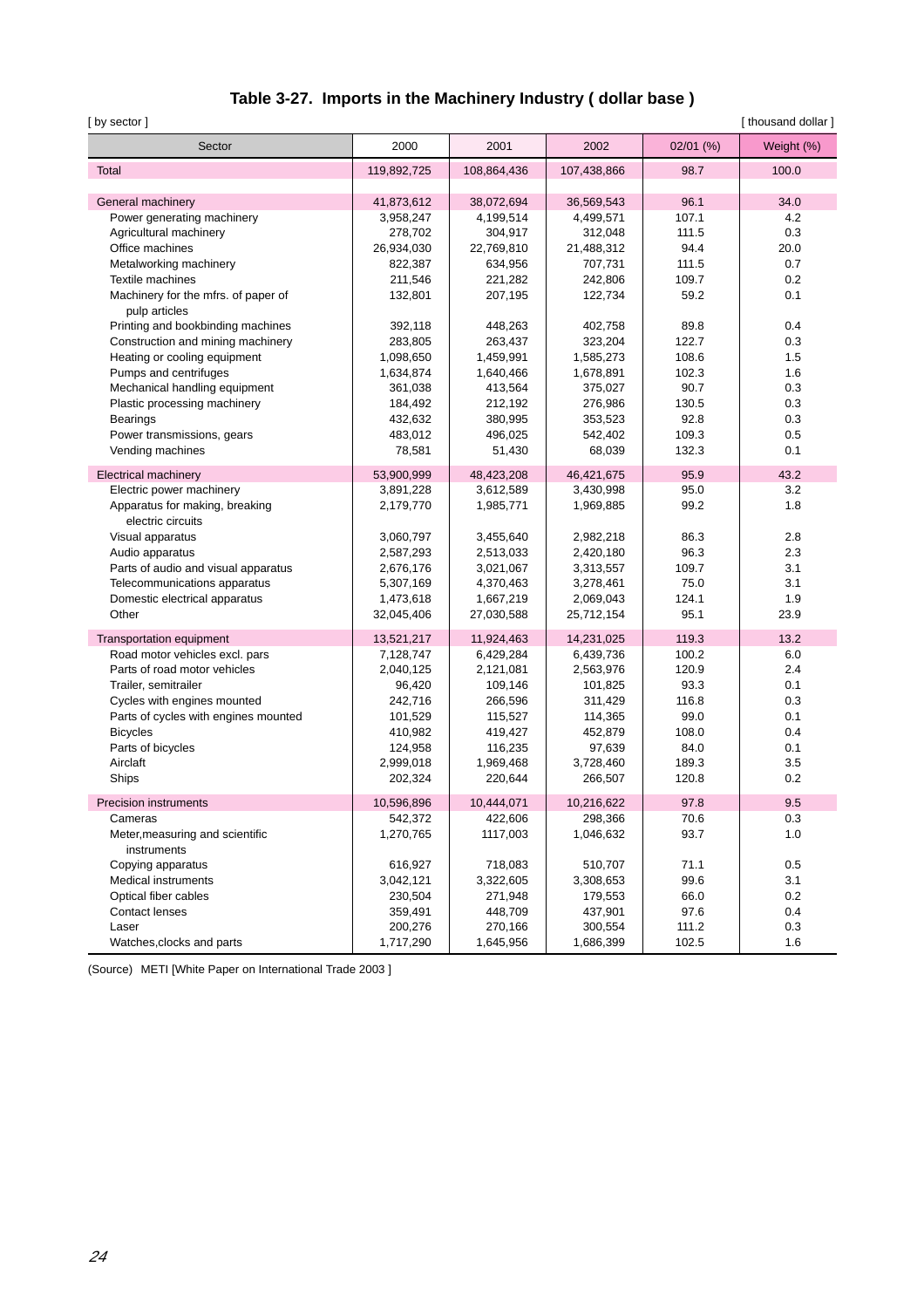| [by area]                    |            |            |            |           | [ million yen ] |
|------------------------------|------------|------------|------------|-----------|-----------------|
| Area                         | 2000       | 2001       | 2002       | 02/01 (%) | Weight (%)      |
| Total                        | 12,928,049 | 13,218,798 | 13,434,300 | 101.6     | 100.0           |
| <b>U.S.A.</b>                | 3,816,777  | 3,661,134  | 3,459,206  | 94.5      | 25.7            |
| Taiwan                       | 1,553,818  | 1,093,787  | 1,065,127  | 97.4      | 7.9             |
| R.Korea                      | 1,281,532  | 872.613    | 882.717    | 101.2     | 6.6             |
| Hong Kong                    | 933.814    | 87,847     | 80.077     | 91.2      | 0.6             |
| China                        | 846.690    | 2,000,524  | 2,592,038  | 129.6     | 19.3            |
| Germany                      | 817.562    | 937,983    | 969,388    | 103.3     | 7.2             |
| Singapore                    | 539,662    | 439.402    | 381,538    | 86.8      | 2.8             |
| U.Kingdom                    | 484.474    | 333,822    | 277,759    | 83.2      | 2.1             |
| Netherlands                  | 476,948    | 82,019     | 80,024     | 97.6      | 0.6             |
| Malaysia                     | 321,583    | 773,857    | 626,094    | 80.9      | 4.7             |
| Asia                         | 6,423,078  | 6,655,033  | 7,068,183  | 106.2     | 52.6            |
| <b>ASEAN</b>                 | 2,545,975  | 2,581,040  | 2,426,252  | 94.0      | 18.1            |
| <b>Middle East</b>           | 33.787     | 44.344     | 33.763     | 76.1      | 0.3             |
| Western Europe               | 2,300,144  | 2,456,911  | 2,458,461  | 100.1     | 18.3            |
| EU                           | 2,081,031  | 2,207,137  | 2,202,415  | 99.8      | 16.4            |
| CIS . Central/Eastern Europe | 50,441     | 61,878     | 56,512     | 91.3      | 0.4             |
| North America                | 3,924,355  | 3,782,872  | 3,571,483  | 94.4      | 26.6            |
| Central and South America    | 142,554    | 146,749    | 152,961    | 104.2     | 1.1             |
| Africa                       | 12,906     | 37,734     | 62,632     | 166.0     | 0.5             |
| Oceania                      | 40,784     | 33,277     | 29,530     | 88.7      | 0.2             |

### **Table 3-28. Imports in the Machinery Industry ( yen base )**

( Source ) METI [ White Paper on International Trade 2003 ]

# **Table 3-29. Imports in the Machinery Industry ( dollar base )**

| by area ]                    |             |              |             |           | thousand dollar ] |
|------------------------------|-------------|--------------|-------------|-----------|-------------------|
| Area                         | 2000        | 2001         | 2002        | 02/01 (%) | Weight (%)        |
| Total                        | 119,892,725 | 108,864,436  | 107,438,866 | 98.7      | 100.0             |
| <b>U.S.A.</b>                | 35,396,471  | 30, 167, 724 | 27,659,799  | 91.7      | 25.7              |
| Taiwan                       | 14,407,728  | 9,014,976    | 8,502,344   | 94.3      | 7.9               |
| R.Korea                      | 11,888,637  | 7,191,231    | 7,068,769   | 98.3      | 6.6               |
| Hong Kong                    | 8,663,183   | 723,215      | 639,163     | 88.4      | 0.6               |
| China                        | 7,856,835   | 16,446,785   | 20,760,150  | 126.2     | 19.3              |
| Germany                      | 7,582,228   | 7,718,919    | 7,765,486   | 100.6     | 7.2               |
| Singapore                    | 5,000,018   | 3,622,745    | 3,045,018   | 84.1      | 2.8               |
| U.Kingdom                    | 4,493,171   | 2,754,664    | 2,219,217   | 80.6      | 2.1               |
| Netherlands                  | 4,423,107   | 675,258      | 638,012     | 94.5      | 0.6               |
| Malaysia                     | 2,982,490   | 6,373,384    | 4,993,189   | 78.3      | 4.6               |
| Asia                         | 59,565,993  | 54,797,404   | 56,525,643  | 103.2     | 52.6              |
| ASEAN                        | 23,604,939  | 21,262,798   | 19,379,112  | 91.1      | 18.0              |
| Middle East                  | 313,647     | 365,906      | 270,405     | 73.9      | 0.3               |
| Western Europe               | 21,336,371  | 20,227,227   | 19,671,249  | 97.3      | 18.3              |
| EU                           | 19,306,415  | 18,172,856   | 17,620,045  | 97.0      | 16.4              |
| CIS • Central/Eastern Europe | 467,076     | 509,340      | 456,036     | 89.5      | 0.4               |
| North America                | 36,364,975  | 31,170,814   | 28,553,462  | 91.6      | 26.6              |
| Central and South America    | 1,321,057   | 1,208,482    | 1,215,689   | 100.6     | 1.1               |
| Africa                       | 145,474     | 311,101      | 503,207     | 161.8     | 0.5               |
| Oceania                      | 378,132     | 274,162      | 236,777     | 86.4      | 0.2               |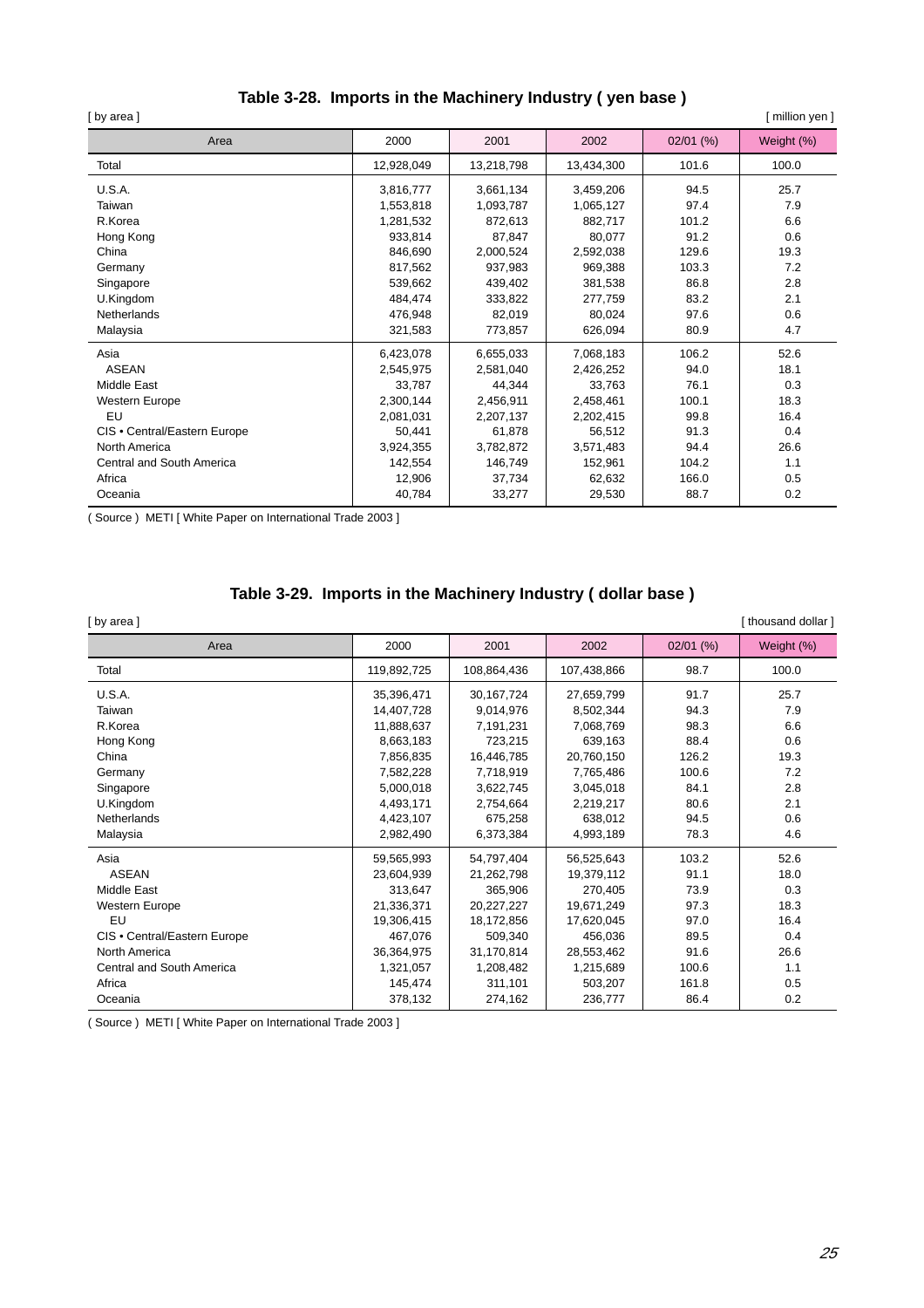Looking at total imports of machinery and equipment by region, the United State, from which the most machinery is imported, had seen its share of total imports exhibit a growing trend from 1996 to 1998. But since 1999 when U.S. share fell sharply to 33.9%, U.S. share continuously fell to 29.5% in 2000, to 27.7% in 2001, and to 25.7% in 2002.

Looking at the ratio of 2002 imports from the year earlier for 5 main countries, it was 94.5% for U.S.A., 129.6% for China, 97.4% for Taiwan, 101.2% for R. Korea, and 103.3% for Germany.

### 3-7. Foreign Direct Investment by the Machinery Industry

### (1) Foreign Investment by Sector

According to the statistics of MOF's "Foreign Direct Investment (export facto report or prior notice basis)", F.Y.2001 Japanese foreign direct investment (dollar base) consecutively decreased 34.9% from the year earlier to \$31,660 million, the lowest level after F.Y.1986, due to the decline of investment in the non-manufacturing sector. On the other hand, Japanese direct investment in the manufacturing sector kept its growing trend, and its share from 24.0% in the year earlier to 44.1%.

Foreign direct investment in F.Y.2001 in the manufacturing industries increased 19.4% from the previous fiscal year to \$13,945 million.

The transportation machinery sector increased 38.2% from the year earlier to \$4,335 million, the second highest record, mainly due to aggressive investment in the car industry. The electrical machinery sector increased 20.1% to \$3,660 million. On the other hand, machinery (general machinery) sector decreased 13.6% from the previous fiscal year to \$1,219 million. In other sectors, the foreign direct investment increased from the previous fiscal year in the food sector to \$819 million and in the wood & pulp sector to \$732 million, each due to the acquisition of Celulose Nipo-Brasileira S.A. (CENIBURA) in Brazil by Japan Brazil Paper and Pulp Resources Development Co. Ltd. (JBP) and the investment to San Miguel Corp. in the Philippines by Kirin Brewery Co., Ltd.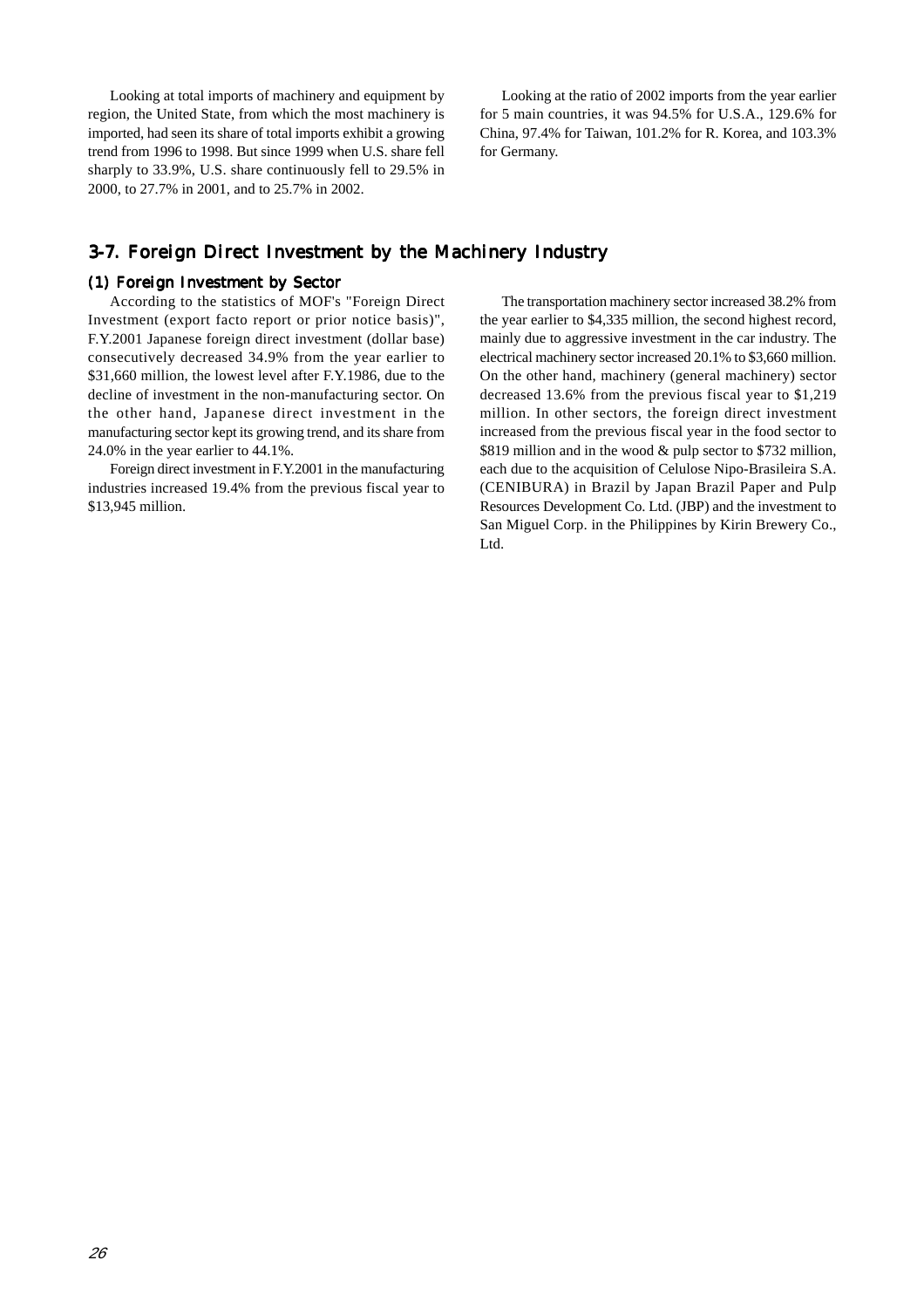### (2) Foreign Direct Investment by Country and Region

In F.Y.2001 Japanese direct investment (dollar base) in England, the top nation in the year earlier for the first time, decreased 79.3% from the previous fiscal year to \$3,960 million. As a result, U.S.A. again took the top position of the countries for Japanese direct investment. And Cayman (\$4.996 million), Netherlands (\$4.560 million) and England followed.

Japanese direct investment in East Asia slightly increased 3.8% to \$5,929 million, and the direct investment in ASEAN4 increased 15.7% from the previous fiscal year to \$2,353 million, the first increase after 1998 when it turned downwards affected by Asian currency crisis. In ASEAN4, Philippines marked the record of \$756 million, an increase of 65.2% from the previous fiscal year, due to the investment to San Miguel by Kirin Brewery.

|                                |           |        |        |        |        |        |         |                |                       |                          |         | million dollar, %)           |  |
|--------------------------------|-----------|--------|--------|--------|--------|--------|---------|----------------|-----------------------|--------------------------|---------|------------------------------|--|
|                                | F.Y. 1999 |        | 2000   |        |        | 2001   |         |                | 2002 (The first half) |                          |         | <b>Total (1951)</b><br>2001) |  |
|                                | Volume    | Volume | Weight | Change | Volume | Weight | Change  | Volume         | Weight                | Change                   | Volume  | Weight                       |  |
| Food                           | 14,908    | 257    | 0.5    | 98.3   | 819    | 2.6    | 218.6   | 108            | 0.6                   | 33.3                     | 26,777  | 3.3                          |  |
| <b>Textiles</b>                | 260       | 222    | 0.5    | 14.5   | 203    | 0.6    | 8.7     | 118            | 0.7                   | 48.4                     | 9.817   | 1.2                          |  |
| Wood & pulp                    | 115       | 147    | 0.3    | 27.5   | 732    | 2.3    | 397.6   | 36             | 0.2                   | 95.0                     | 7,206   | 0.9                          |  |
| Chemicals                      | 1.694     | 1,916  | 3.9    | 13.1   | 1,492  | 4.7    | 22.1    | 679            | 4.0                   | 1.6                      | 33,477  | 4.2                          |  |
| Ferrous / non-ferrous<br>metal | 1,458     | 706    | 1.5    | 51.5   | 635    | 2.0    | 10.1    | 273            | 1.6                   | 20.8                     | 23,269  | 2.9                          |  |
| Machinery                      | 995       | 1.411  | 2.9    | 41.8   | 1,219  | 3.9    | 13.6    | 523            | 3.1                   | 16.8                     | 22,132  | 2.8                          |  |
| Electrical<br>machinery        | 16,350    | 3,047  | 6.3    | 81.4   | 3,660  | 11.6   | 20.1    | 910            | 5.4                   | 47.5                     | 74,928  | 9.3                          |  |
| Transportation<br>machinery    | 4,781     | 3,138  | 6.5    | 34.4   | 4,335  | 13.7   | 38.2    | 3,452          | 20.4                  | 20.6                     | 39,680  | 4.9                          |  |
| Other                          | 1,749     | 837    | 1.7    | 52.1   | 849    | 2.7    | 1.4     | 783            | 4.6                   | 182.2                    | 30,303  | 3.8                          |  |
| Manufacturing                  | 42,310    | 11,682 | 24.0   | 72.4   | 13,945 | 44.1   | 19.4    | 6,882          | 40.7                  | 6.9                      | 267,589 | 33.3                         |  |
|                                |           |        |        |        |        |        |         |                |                       |                          |         |                              |  |
| Agriculture, forestry          | 80        | 27     | 0.1    | 65.9   | 34     | 0.1    | 24.1    | $\overline{2}$ | 0.0                   | 75.2                     | 2,509   | 0.3                          |  |
| <b>Fisheries</b>               | 26        | 132    | 0.3    | 406.8  | 27     | 0.1    | 79.3    | 35             | 0.2                   | 4,167.9                  | 1,638   | 0.2                          |  |
| Mining                         | 921       | 641    | 1.3    | 30.5   | 479    | 1.5    | 25.2    | 260            | 1.5                   | 25.3                     | 28,473  | 3.5                          |  |
| Construction                   | 182       | 91     | 0.2    | 50.1   | 65     | 0.2    | 28.4    | 30             | 0.2                   | 93.3                     | 5.789   | 0.7                          |  |
| Retail                         | 3,876     | 3.344  | 6.9    | 13.7   | 2,577  | 8.2    | 22.9    | 1,020          | 6.0                   | 15.7                     | 77,825  | 9.7                          |  |
| Finance,<br>insurance          | 9,885     | 8,405  | 17.3   | 15.0   | 10,752 | 34.0   | 27.9    | 5,845          | 34.6                  | 118.4                    | 158,400 | 19.7                         |  |
| Services                       | 4,314     | 1.760  | 3.6    | 59.2   | 1.550  | 4.9    | 11.9    | 652            | 3.9                   | 1.5                      | 87,549  | 10.9                         |  |
| Transportation                 | 2,772     | 21,880 | 45.0   | 689.5  | 1,340  | 4.2    | 93.9    | 644            | 3.8                   | 27.7                     | 60,728  | 7.5                          |  |
| Real estate                    | 2,114     | 364    | 0.8    | 82.8   | 525    | 1.7    | 44.2    | 1,252          | 7.4                   | 460.3                    | 94,671  | 11.8                         |  |
| Other                          | 8         | 2      | 0.0    | 75.4   | 26     | 0.1    | 1,224.5 | 25             | 0.1                   | $\overline{\phantom{0}}$ | 8,237   | 1                            |  |
| Non-manufacturing              | 24,178    | 36,647 | 75.4   | 51.6   | 17,377 | 55.0   | 52.6    | 9,765          | 57.8                  | 61.8                     | 525,819 | 65.4                         |  |
| <b>Branches</b>                | 206       | 251    | 0.5    | 22.0   | 283    | 0.9    | 13.1    | 253            | 1.5                   | 5.6                      | 10,242  | 1.3                          |  |
| Total                          | 66,694    | 48,580 | 100.0  | 27.2   | 31,606 | 100.0  | 34.9    | 16,901         | 100.0                 | 23.4                     | 804,614 | 100.0                        |  |

### **Table 3-30. Foreign Direct Investment by Sector**

(Notes) 1. Original data were reported in yen by MOF, and the above figures were converted on the basis of the Bank of Japan's inter-bank rate. 2. Growth rate is in comparison to the same period a year earlier.

(Source) JETRO [ White Paper on Trade and Foreign Direct Investment 2003 ]

( Original source data : MOF [ Foreign Direct Investment ] )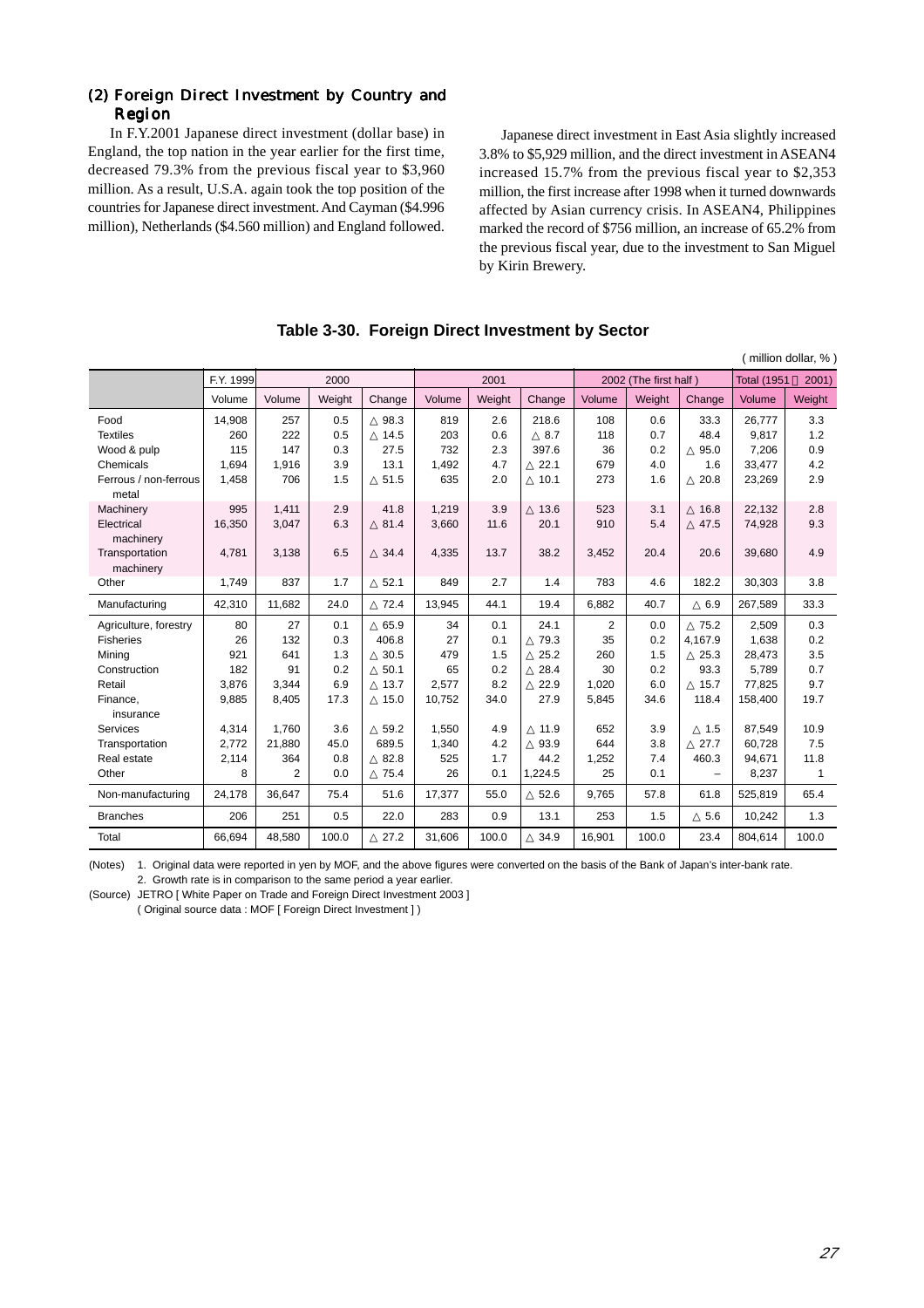Malaysia and Indonesia also marked an increase due to the increase of Japanese direct investment in nonmanufacturing sectors. In Asean4, only Thailand decreased 5.7% from the year earlier, but it was becoming to the center of production for cars and white goods, and Japanese direct investment in manufacturing sector was steady.

Japanese investment in China registered a 44.8% increase from the previous year to \$1,440 million, keeping healthy trend of the investment, and the investment in manufacturing sector in China drastically increased 67.1% to \$1,271 million. However Japanese investment in China was less than the total in ASEAN4. And because it remained still so far from \$4,473 million recorded in 1995, it couldn't be said that Japanese direct investment in East Asia was over-concentrated in China.

|                           |          |        |        |        |        |        |                       | (million dollar, %) |
|---------------------------|----------|--------|--------|--------|--------|--------|-----------------------|---------------------|
|                           | F.Y.1999 |        | 2000   |        | 2001   |        | 2002 (the first half) |                     |
|                           | Volume   | Change | Volume | Change | Volume | Change | Volume                | Change              |
| World                     | 66,694   | 63.7   | 48,580 | 27.2   | 31,606 | 34.9   | 16,901                | 23.4                |
| North America             | 24,770   | 126.3  | 12,271 | 50.5   | 6,458  | 47.4   | 3,108                 | 3.6                 |
| U.S.A.                    | 22,296   | 116.1  | 12,136 | 45.6   | 6,370  | 47.5   | 3,090                 | 1.6                 |
| Europe                    | 25,804   | 84.2   | 24,406 | 5.4    | 10,571 | 56.7   | 7,743                 | 55.9                |
| EU                        | 25,191   | 81.9   | 23,909 | 5.1    | 10,226 | 57.2   | 7,546                 |                     |
| Asia                      | 7,162    | 9.7    | 5,931  | 17.2   | 6,178  | 4.2    | 2,576                 | 6.7                 |
| East Asia                 | 6,825    | 10.6   | 5,711  | 16.3   | 5,929  | 3.8    | 2,359                 | 11.4                |
| Asia NIES                 | 3,198    | 81.2   | 2,682  | 16.1   | 2,135  | 20.4   | 876                   | 13.4                |
| Korea                     | 980      | 223.7  | 813    | 17.0   | 543    | 33.2   | 318                   | 10.4                |
| Taiwan                    | 285      | 27.4   | 510    | 78.6   | 319    | 37.4   | 145                   | 0.2                 |
| Hong Kong                 | 971      | 61.3   | 936    | 3.6    | 296    | 68.4   | 123                   | 33.5                |
| Singapore                 | 962      | 51.2   | 424    | 56.0   | 977    | 130.7  | 288                   | 31.0                |
| ASEAN4                    | 2,876    | 13.9   | 2,035  | 29.3   | 2,353  | 15.7   | 564                   | 37.3                |
| Malaysia                  | 526      | 2.2    | 232    | 55.9   | 256    | 10.3   | 46                    | 55.5                |
| Thailand                  | 816      | 40.5   | 931    | 14.2   | 881    | 5.4    | 283                   | 44.8                |
| Indonesia                 | 918      | 14.7   | 414    | 54.9   | 461    | 11.3   | 130                   | 32.1                |
| Philippines               | 617      | 62.8   | 458    | 25.8   | 756    | 65.2   | 106                   | 13.2                |
| China                     | 751      | 29.5   | 995    | 32.4   | 1,440  | 44.8   | 919                   | 22.3                |
| Central and South America | 7,437    | 15.1   | 5,232  | 29.6   | 7,658  | 46.4   | 2,345                 | 4.5                 |
| <b>Middle East</b>        | 113      | 22.7   | 19     | 83.4   | 20     | 7.5    | 14                    | 1,587.3             |
| Africa                    | 515      | 15.8   | 53     | 89.6   | 193    | 260.6  | 41                    | 66.9                |
| Oceania                   | 893      | 59.6   | 667    | 25.4   | 527    | 20.9   | 1,074                 | 182.8               |

### **Table 3-31. Foreign Direct Investment by Area**

( Notes ) 1. Original data were reported in yen by MOF, and the above figures were converted on the basis of the Bank of Japan's inter-bank rate. 2. Growth rate is in comparison to the same period a year earlier.

( Source ) JETRO [ White Paper on Trade and Foreign Direct Investment 2003 ]

( Original source data : MOF [ Foreign Direct Investment ] )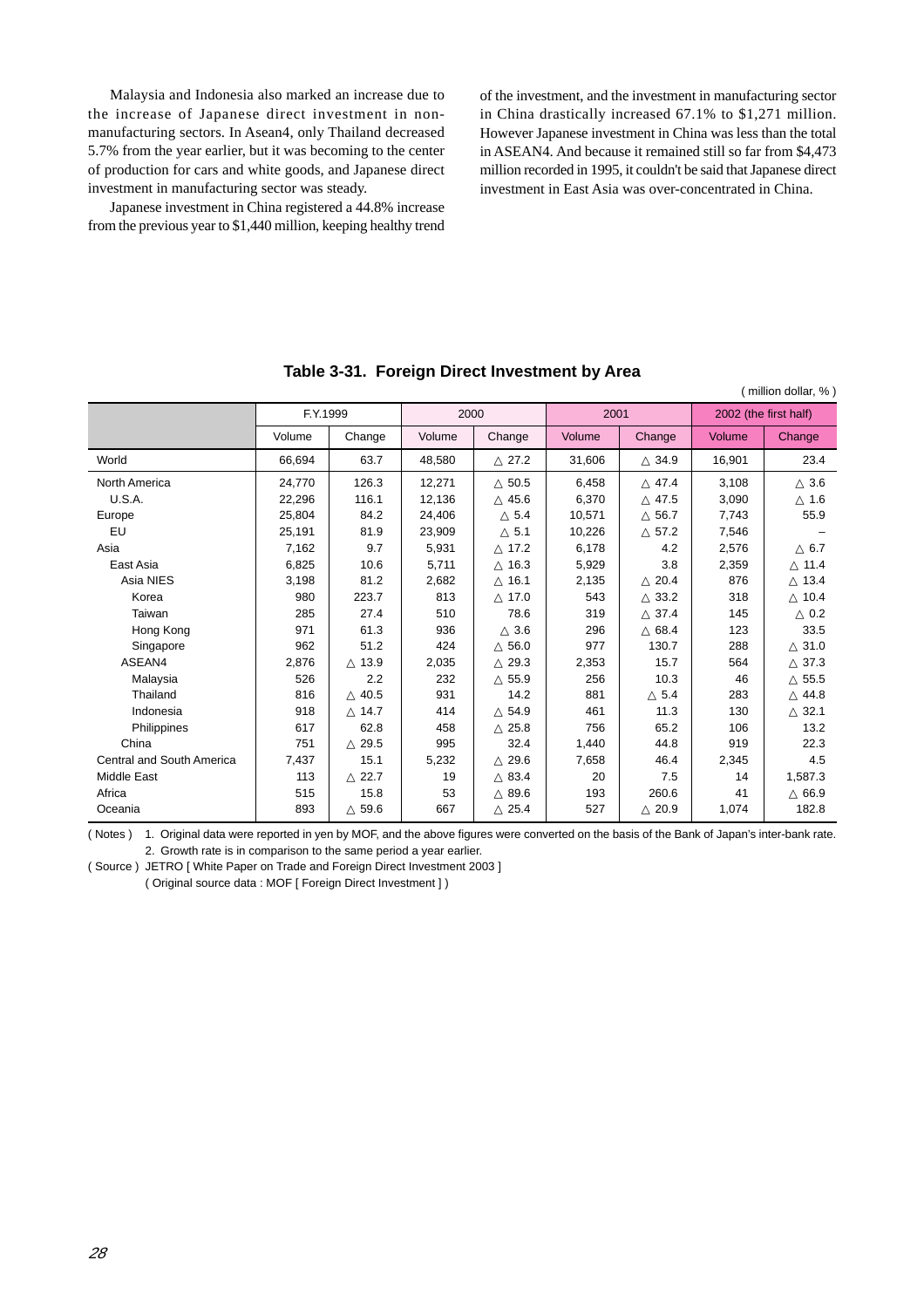### 3-8. Plant Exports

According to METI survey, actual contracts for overseas plants for F.Y.2002 are as follows.

### (1) General Conditions

In F.Y.2002, the contract amount of the construction of foreign plants and engineering by Japanese corporations increased 12.3% from the previous fiscal year to \$13.97 billion.

Looking at plant exports by region, the top market was Asia (the share was 45.3% for the total contract amount), and Middle East (17.6%), Africa (12.0%) followed. The contract amount for Asia and Middle East marked about 50% of the total. Taiwan (\$2.15 billion), China (\$1.85 billion) and Indonesia (\$0.52 billion) were top 3 nations or territory for plant exports in Asia. UAE (\$0.93 billion) and Saudi Arabia (\$0.48 billion) were top two nations in Middle East.

By sector, the general plants, energy plants, transportation infrastructure, plants connected with life and environment, information/communication plants, general plants sectors increased their contract amounts from the previous fiscal year, while the sectors of generating plants and chemical plants decreased their contracts. Looking at the sectors where contracts increased, in the sector of transportation infrastructure the contract for super project (a project exceeding \$100 million) of high speed railway project) pushed up the total amount, and in the sector of the plant connected with life and environment, where the super projects of desalination were contracted, medium and small size projects

(projects less than \$100 million) were also increased and led to an increase of total amount of the contracts.

In generating plant sector and chemical plant sector the contract amounts decreased as a backlash to the steady activities since 2000.

In "other" sector, the amount of contracts for big projects exceeding \$100 million increased only 0.2% from the previous fiscal year, on the other hand, the amount of contracts of medium and small size projects (projects less than \$100 million) increased 36.4% from the previous fiscal year, and as result they contributed to the increase of the total amount of the contracts.

The main driving factors for healthy plants export in 2002 were steady demands for plants in the oil producing nations in Middle East and increasing contracts for energy plants due to growing demands for LNG in the world, the contracts of high speed railway project and big projects connected with life and environment in Taiwan, and increasing contracts due to the successful repeat orders as the result of concentration of sales activities for selected targets.

|                           |                     |                  |                     |                  |                            | (100 million dollar) |
|---------------------------|---------------------|------------------|---------------------|------------------|----------------------------|----------------------|
|                           | F.Y. 2000           |                  | F.Y. 2001           |                  |                            | F.Y. 2002            |
| Area                      | Number<br>of plants | Volume           | Number<br>of plants | Volume           | <b>Number</b><br>of plants | Volume               |
| Asia                      | 289                 | 77.9<br>(50.7)   | 290                 | 55.1<br>(44.3)   | 498                        | 63.2<br>(45.3)       |
| Middle and Near East      | 42                  | 9.1<br>(5.9)     | 40                  | 20.5<br>(16.4)   | 75                         | 24.5<br>(17.6)       |
| Africa                    | 20                  | 11.3<br>(7.3)    | 19                  | 18.7<br>(15.0)   | 45                         | 16.7<br>(12.0)       |
| Central and South America | 79                  | 16.8<br>(11.0)   | 55                  | 4.9<br>(3.9)     | 63                         | 7.7<br>(5.5)         |
| Oceania                   | 9                   | 3.2<br>(2.1)     | 8                   | 5.0<br>(4.0)     | $\overline{4}$             | 0.2<br>(0.2)         |
| Western Europe            | 65                  | 10.8<br>(7.0)    | 103                 | 4.9<br>(4.0)     | 108                        | 5.9<br>(4.3)         |
| North America             | 109                 | 10.9<br>(7.1)    | 78                  | 10.5<br>(8.5)    | 68                         | 12.2<br>(8.8)        |
| Other                     | 21                  | 13.8<br>(8.9)    | 50                  | 4.8<br>(3.9)     | 52                         | 9.0<br>(6.5)         |
| Total                     | 634                 | 153.7<br>(100.0) | 643                 | 124.4<br>(100.0) | 913                        | 139.7<br>(100.0)     |

#### **Table 3-32. Plant Exports (by Destination)**

(Note 1) The survey basis was modified to include the service contracts unaccompanied with machineries or equipment exports such as by general constructers. And the past data were also revised by this new basis.

(Note 2) Each case is a contract for heavy machinery and related service valued at more than \$500,000 excluding transportation equipment. The number in parentheses represents the share of the total.

(Source) METI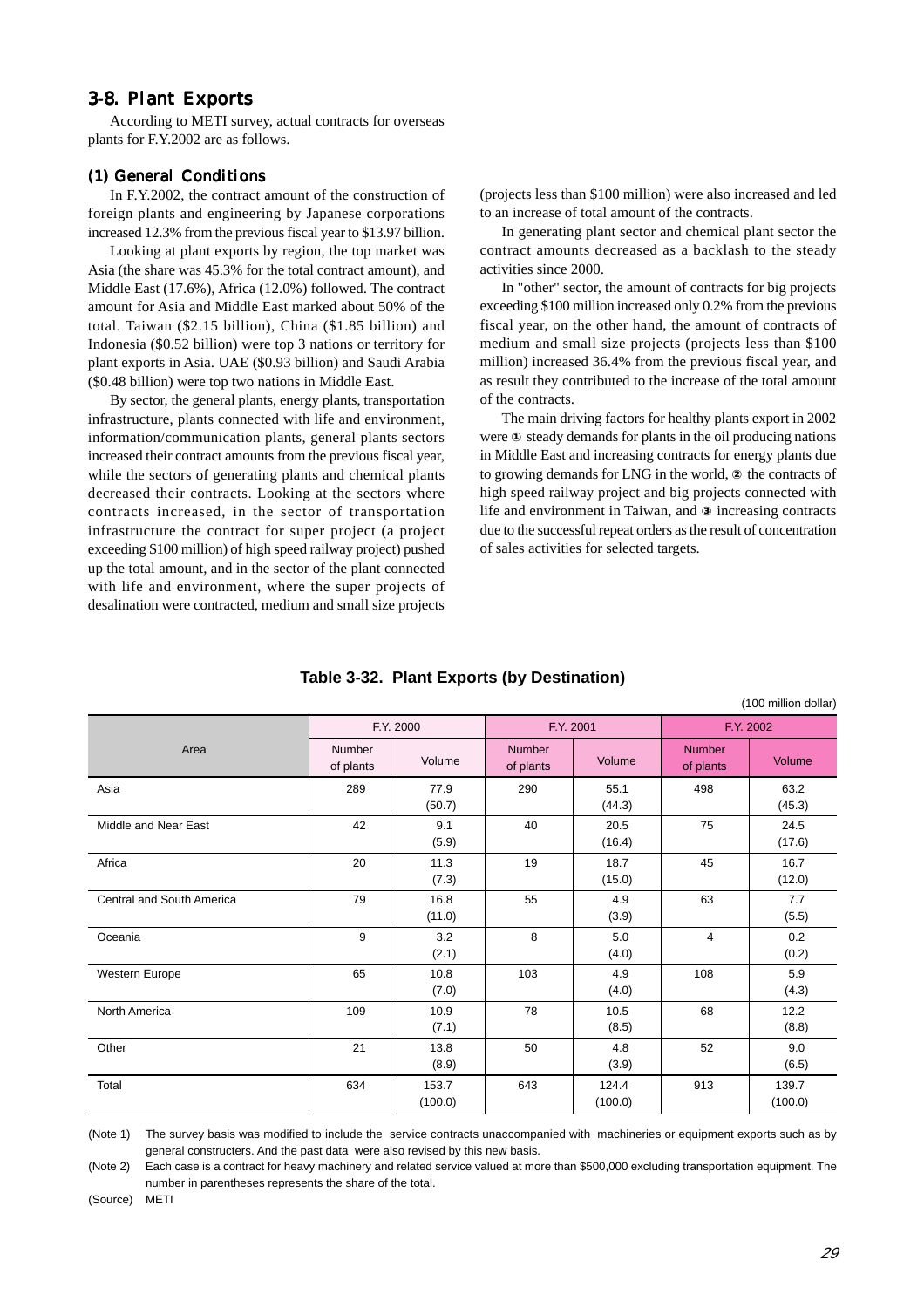### (2) Plant Exports by Destination

Looking at the actual contracts for overseas plants by destination in F.Y.2002, for Asia, Middle East, Central and South America, North America, Western Europe, and "Other" (former Soviet Union, such as Russia), the amount of contracts increased, and for Africa and Oceania it decreased. The contract amount of plants export for Middle East, one of the main markets as well as Asia for Japanese enterprises, recorded the increase of four consecutive years, and marked the highest since1997.

Looking at the share of each region in the total amount of the contracts by Japanese companies, in 2002 fiscal year, Asia was 45.3% in share, and kept continuously the position of the most important market for Japanese companies. Middle East region once decreased its share during 1998 and 2000 to 5 or

6% level, and thereafter had increased to the level of late-teen percents by recovered demands in the oil producing countries in the region.

Looking at the actual contracts amount for export plants by region, total contracts amount in Asia was \$6.32 billion, in Middle East \$2.45 billion, in Africa \$1.67 billion and in North America \$1.22 billion. The amount in those four regions shared about 80% of all plants export. By the number of contracts, the number was 498 in Asia, 108 in Western Europe 108 and 75 in Middle East, and total number of contracts in those 3 regions shared about 70% in the total contracts of plants export. The fact that plants export for Asia stood out from all others by both of the amount and the number of contracts, shows the strategic significance of the region of Asia for Japanese plants export.

(million dollar)

| $\frac{1}{2}$                 |                     |           |                            |         |                            |           |
|-------------------------------|---------------------|-----------|----------------------------|---------|----------------------------|-----------|
|                               |                     | F.Y. 2000 | F.Y. 2001                  |         |                            | F.Y. 2002 |
| Sector                        | Number<br>of plants | Volume    | <b>Number</b><br>of plants | Volume  | <b>Number</b><br>of plants | Volume    |
| Plant connected with life     | 24                  | 1.9       | 14                         | 1.6     | 64                         | 14.4      |
| and environment               |                     | (1.2)     |                            | (1.3)   |                            | (10.3)    |
| Information/communication     | 290                 | 27.5      | 242                        | 8.8     | 283                        | 9.3       |
|                               |                     | (17.9)    |                            | (7.1)   |                            | (6.6)     |
| Transportation infrastructure | 9                   | 36.6      | 18                         | 6.8     | 32                         | 26.8      |
|                               |                     | (23.8)    |                            | (5.5)   |                            | (19.2)    |
| Energy                        | 19                  | 37.7      | 28                         | 30.8    | 48                         | 31.3      |
|                               |                     | (24.5)    |                            | (24.7)  |                            | (22.4)    |
| Generating                    | 133                 | 29.0      | 142                        | 45.4    | 174                        | 25.4      |
|                               |                     | (18.9)    |                            | (36.5)  |                            | (18.2)    |
| Chemical                      | 35                  | 11.2      | 62                         | 22.8    | 84                         | 18.5      |
|                               |                     | (7.3)     |                            | (18.3)  |                            | (13.3)    |
| Steel                         | 42                  | 4.7       | 41                         | 3.3     | 67                         | 6.2       |
|                               |                     | (3.1)     |                            | (2.6)   |                            | (4.4)     |
| Other                         | 82                  | 5.1       | 96                         | 4.9     | 161                        | 7.8       |
|                               |                     | (3.3)     |                            | (4.0)   |                            | (5.6)     |
| Total                         | 634                 | 153.7     | 643                        | 124.4   | 913                        | 139.7     |
|                               |                     | (100.0)   |                            | (100.0) |                            | (100.0)   |

### **Table 3-33. Plant Exports (by Sector)**

(Note 1) The survey basis was modified to include the service contracts unaccompanied with machineries or equipment exports such as by general constructers. And the past data were also revised by this new basis.

(Note 2) Each case is a contract for heavy machinery and related service valued at more than \$500,000 excluding transportation equipment. The number in parentheses represents the share of the total.

(Note 3) The grouping of sectors was revised from 5 to 8.

(Source) METI

### **Table 3-34. Top 10 in Plant Exports by Volume**

|    |               |              |                             | (million dollar) |
|----|---------------|--------------|-----------------------------|------------------|
|    | F.Y.1999      | F.Y. 2000    | F.Y. 2001                   | Volume           |
| 1  | Taiwan        | Taiwan       | Taiwan                      | 21.5             |
| 2  | Russia        | China        | China                       | 18.5             |
| 3  | <b>U.S.A.</b> | Algeria      | U.S.A.                      | 12.2             |
| 4  | Mexico        | Qatar        | <b>United Arab Emirates</b> | 9.3              |
| 5  | Algeria       | U.S.A.       | Algeria                     | 7.3              |
| 6  | Malaysia      | Libya        | Brazil                      | 5.3              |
| 7  | Turkey        | Saudi Arabia | Indonesia                   | 5.2              |
| 8  | Saudi Arabia  | Singapore    | Saudi Arabia                | 4.8              |
| 9  | China         | Iran         | Nigeria                     | 4.3              |
| 10 | Brazil        | Australia    | Thailand                    | 4.2              |

(Note) By the revised basis, the data include railway vehicles but exclude ships and railway vehicles

(Source) METI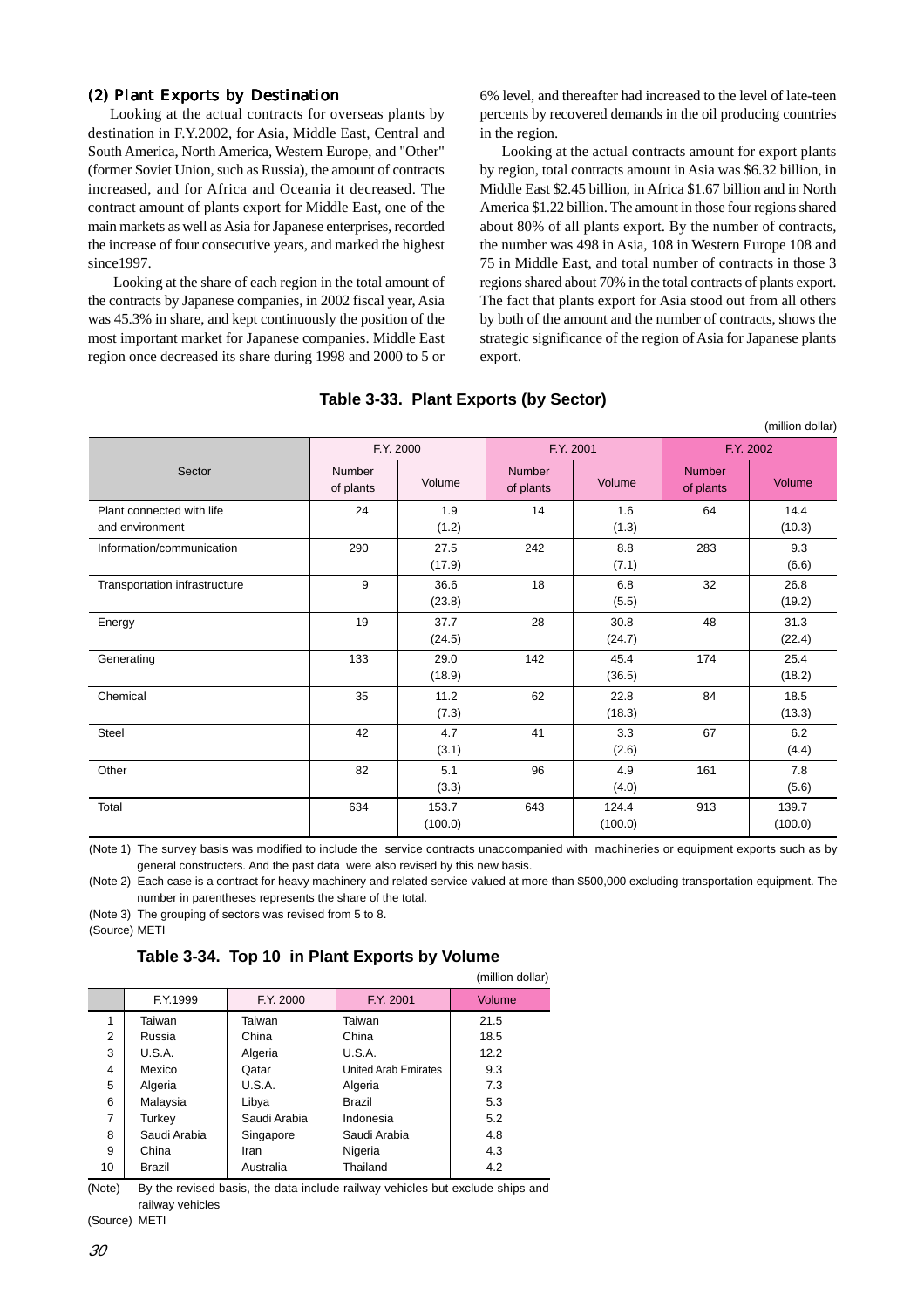### (3) Plant Exports by Sector

Looking at the foreign plant contracts by Japanese corporations in F.Y.2002 by sector, in the sector of the plants connected with life and environment, both the amount and the share of contracts registered great increase due to the contracts of big projects in UAE and Algeria. the number of contracts also marked a big increase due to the increased number of contracts in Asia.

In the information/communication plants sector, the total contracts amount increased in 2002, due to the increased contracts of mid-scale and small projects in Asia, Middle East, Africa and "other" regions, in spite of nothing of big project contract. The total number of contracts also increased due to the increase in Asia, Middle East, Africa and Central and South America, in spite of the decrease in North America, Western Europe and "Other" region.

In the transportation infrastructure sector, the contracts amount in 2002 marked a great increase due to the contracts of 2 super projects of high-speed railway constructions in Taiwan and the super project of subway construction in Singapore.

In the energy plant sector, in spite of the increased number of contracted big projects, such as LNG plants in Nigeria, Qatar, Oman, gas-field development project in Algeria and pipe line project in Russia, the total contracts amount for big projects decreased from the previous year. On the other hand mid-size and small projects increased, and as the result, the total amount of the contracts in the sector increased from the previous fiscal year.

In the generating plant sector, there were the export contracts of big projects for U.S.A., Rumania and Vietnam, while in China, Taiwan in Asia and in others the contracts of big projects drastically dropped. As the result the total amount of the contracts decreased in spite of increased number of contracts of mid-size and small projects. the number of contracts increased in Oceania, unchanged in Western Europe, and increased in other regions.

In the chemical plants sector, the amount of contracts decreased from the previous fiscal year due to the decrease of the contracts of projects of all sizes, in spite of increased amount of contracts in Asia with contracts of big projects in China and Indonesia. The number of contracts in the sector increased due to the large increase in Asia, in spite of the decrease in Middle East, North America and "Other" regions.

In the steel plant sector, the contracts of mid-size and small projects increased in Asia, Middle East, Africa, North America and "Other" regions, while the big project was not contracted. As the result, the total contracts amount showed a large increase. And increased large number of contracts in Asia pushed up the total number of contracts in the sector.

In the general plant sector, both of the amount and the number of contracts drastically increased, due to the big contracts of nickel smelter plant in Philippines and cement plant in Yemen, and increased contracts of mid-size and small plant projects.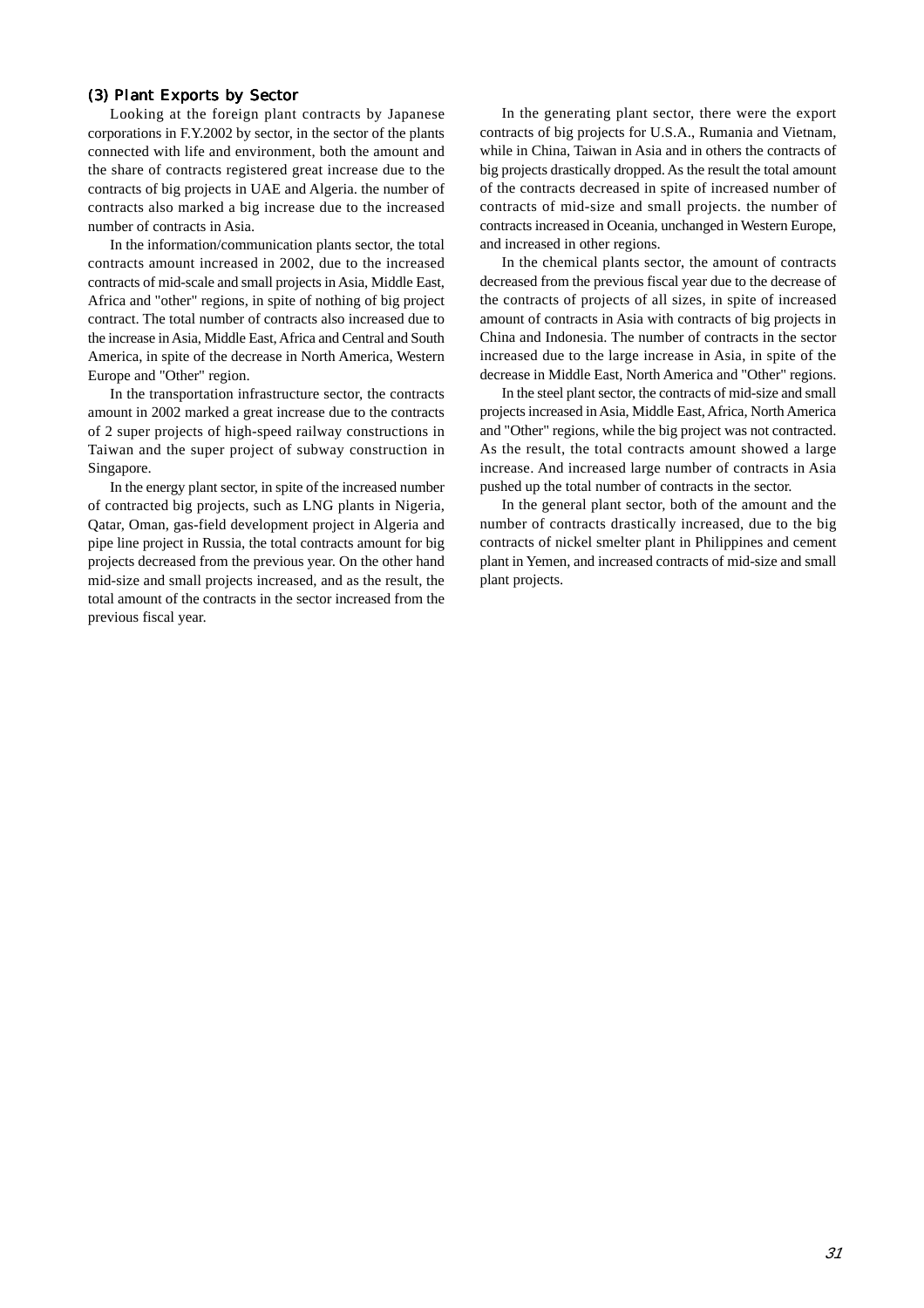### 3-9. Recent Trends in the Establishment of New Factories and Plants

### (1) By Sector

According to "2002 Survey of New Locations for Factories and Plants" conducted by METI, the number of new locations drastically decreased by 24.8% (279) from the previous year to 844.

Looking at new locations in 2002 by sector, the sector of food manufacturing built 161 new plants (169 in 2001), the sector of manufacture of general machinery built 80 new plants (134 in 2002), the sector of manufacture of electrical machinery built 64 new plants (133 in 2001), the sector of manufacture of fabricated metals and products built 62 new

plants (98 in 2001), and the sector of plastic products built 56 new plants (84 in 2001). And these top 5 sectors shared 50.1% of the total number (844) of new plants by all sectors ( 55.0% in 2001).

### (2) By Region

Looking at the number of new locations in 2002 by region, in all regions the number of new locations decreased from the previous year, especially in 10 regions except Coastal Kinki, Sanyo and Shikoku the number drastically decreased. The

|                                                    | 2000         |                | 2001           |                | 2002   |                | Change (%) 2002 / 2001 |           |
|----------------------------------------------------|--------------|----------------|----------------|----------------|--------|----------------|------------------------|-----------|
|                                                    | Number       | Area (ha)      | Number         | Area (ha)      | Number | Area (ha)      | <b>Number</b>          | Area (ha) |
| Total                                              | 1,126        | 1,473          | 1,123          | 1,379          | 844    | 872            | 24.8                   | 36.8      |
| Domestic resource type                             | 336          | 358            | 332            | 383            | 318    | 320            | 4.2                    | 16.4      |
| General merchandise type                           | 176          | 181            | 186            | 165            | 137    | 139            | 26.3                   | 15.8      |
| Basic material type                                | 120          | 156            | 141            | 232            | 103    | 131            | 27.0                   | 43.5      |
| Manufacturing/assembling                           | 478          | 716            | 447            | 556            | 272    | 263            | 39.1                   | 52.7      |
| Manufacturing industry                             | 1,110        | 1,411          | 1,106          | 1,336          | 830    | 853            | 25.0                   | 36.2      |
| Food manufacturing                                 | 172          | 128            | 169            | 153            | 161    | 122            | 4.7                    | 20.3      |
| Manufacture of beverage, food and                  | 39           | 90             | 35             | 53             | 49     | 69             | 40.0                   | 30.2      |
| tobacco                                            |              |                |                |                |        |                |                        |           |
| Manufacture of textile mill products               | 5            | 1              | 5              | 3              | 3      | $\overline{4}$ | 40.0                   | 33.3      |
| Manufacture of apparel and other                   | 14           | 9              | 17             | $\overline{7}$ | 10     | 5              | 41.2                   | 28.6      |
| finished product made fabrics                      |              |                |                |                |        |                |                        |           |
| Manufacture of lumber and wood                     | 38           | 29             | 41             | 62             | 40     | 52             | 2.4                    | 16.1      |
| products except furniture                          |              |                |                |                |        |                |                        |           |
| Manufacture of furniture and fixtures              | 8            | 2              | 11             | 5              | 11     | 8              | 0.0                    | 60.0      |
| Manufacture of pulp, paper and paper<br>products   | 27           | 25             | 32             | 30             | 20     | 20             | 37.5                   | 33.3      |
| Printing industry                                  | 20           | 14             | 35             | 30             | 26     | 13             | 25.7                   | 56.7      |
| Manufacture of chemical and allied<br>products     | 60           | 101            | 75             | 160            | 47     | 80             | 37.3                   | 50.0      |
| Manufacture of petroleum and coal                  | 13           | 12             | 8              | 5              | 10     | 8              | 25.0                   | 60.0      |
| products                                           |              |                |                |                |        |                |                        |           |
| Manufacture of plastic products                    | 105          | 123            | 84             | 82             | 56     | 55             | 33.3                   | 32.9      |
| Manufacture of rubber products                     | 9            | 10             | 16             | 17             | 11     | 23             | 31.3                   | 35.3      |
| Leather tanning and Manufacture of                 | $\mathbf{1}$ | 0              | $\overline{2}$ | 1              |        | ÷,             |                        |           |
| leather products, and fur skins                    |              |                |                |                |        |                |                        |           |
| Manufacture of ceramic, stone and clay<br>products | 55           | 85             | 50             | 82             | 45     | 52             | 10.0                   | 36.6      |
| Iron and steel industry                            | 28           | 27             | 36             | 42             | 34     | 30             | 5.6                    | 28.6      |
| Manufacture of non-ferrous metals and<br>products  | 19           | 16             | 22             | 24             | 12     | 12             | 45.5                   | 50.0      |
| Manufacture of fabricated metals and               | 115          | 102            | 98             | 106            | 62     | 74             | 36.7                   | 69.8      |
| products                                           |              |                |                |                |        |                |                        |           |
| Manufacture of general machinery                   | 114          | 207            | 134            | 89             | 80     | 65             | 40.3                   | 27.0      |
| Manufacture of electrical machinery                | 176          | 283            | 133            | 241            | 64     | 55             | 51.9                   | 77.2      |
| Manufacture of transportation                      | 53           | 115            | 62             | 109            | 51     | 62             | 17.7                   | 43.1      |
| equipment                                          |              |                |                |                |        |                |                        |           |
| Manufacture of precision instruments               | 20           | 9              | 20             | 12             | 16     | 9              | 20.0                   | 25.0      |
| Miscellaneous manufacturing industries             | 19           | 23             | 21             | 23             | 22     | 35             | 4.8                    | 52.2      |
| <b>Electricity industry</b>                        | 10           | 48             | 13             | 29             | 11     | 13             | 15.4                   | 55.2      |
| Gas supply industry                                | 5            | 12             | $\overline{4}$ | 14             | 3      | 6              | 25.0                   | 57.1      |
| Heat supply industry                               | $\mathbf{1}$ | $\overline{2}$ |                |                |        |                |                        |           |

**Table 3-35. New Locations for Factories and Plants by Sector**

( Note ) As the Classification was revised, publishing and allied products sector moved to information/communication (non-manufacturing industry) and excruded from the table. Manufacture of ordnance sector was moved to miscellaneous mznufacturing industries. The past deta were also revised.

(Source) METI [2002 Survey on New Locations for Factories and Plants]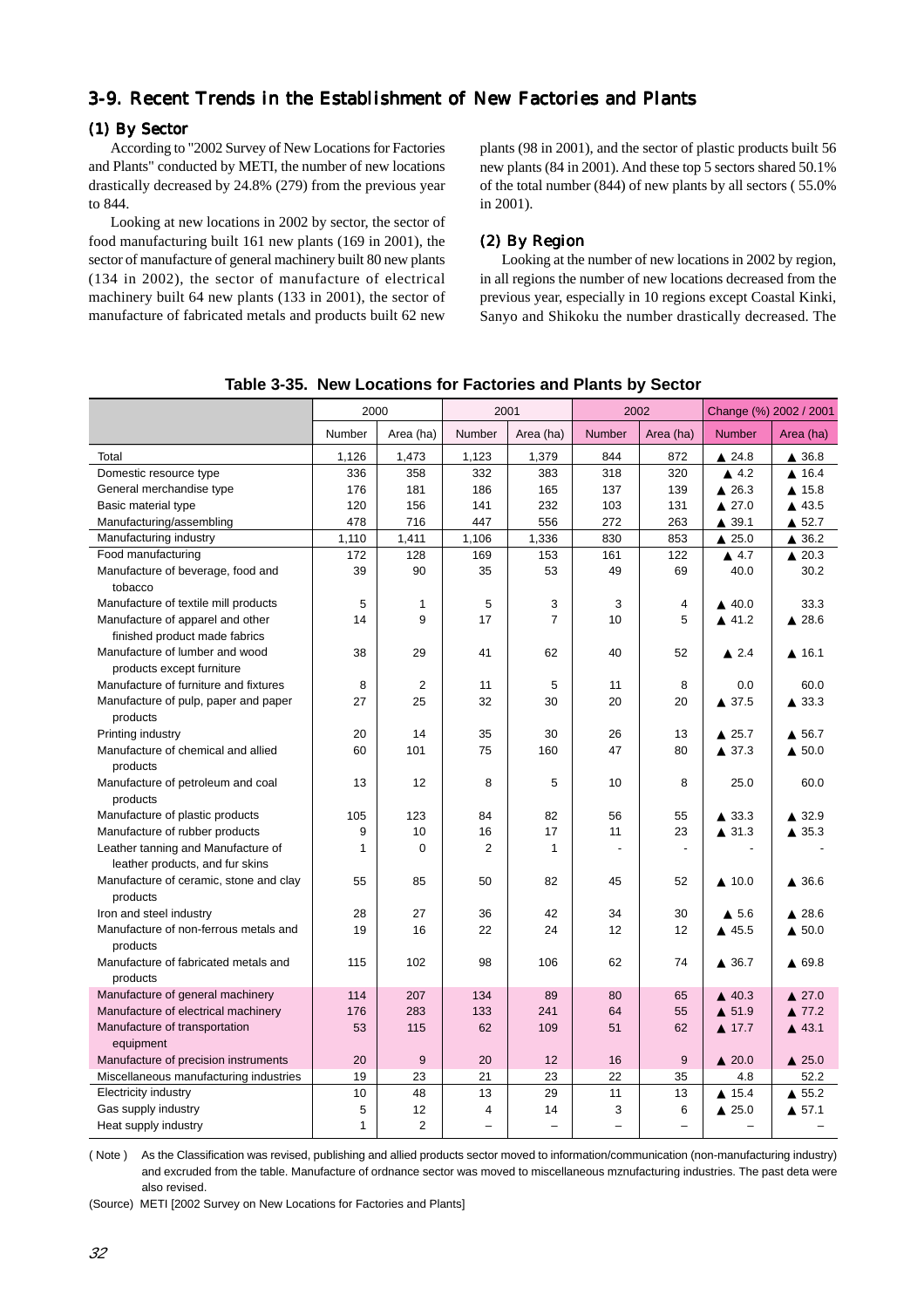number of new locations decreased 67 or 36.0% from the previous year to 119 in Inland Kanto, 63 or 35.6% to 114 in Southern Tohoku, 45 or 29.2% to 109 in Tokai, 28 or 43.8% to 36 in Southern Kyusyu, 24 or 40.7% to 35 in Hokkaido.

### (3) Reasons for Selection of Location Site

Among the reasons for selecting a new location site in 2002, the top was "ease of acquiring enough area," the same as in the previous year, with a 19.1% share. Next was "Short access to the market" (12.6%) and "proximity to head office" (12.2%), "short access to related companies" (10.4%), and "subsidy and cooperation from the local government" (8.8%) followed. Compared to the previous year, "Short access to the market" increased its share and jumped to the second in rank from the fourth in the previous year.

### (4) New Locations for Research Laboratories

In 2002, total new locations for research laboratories independent from other facilities were 15, a decrease of 4 from 19 in the year before.

By prefecture, 2 new laboratories were built in Kanagawa and in Hyogo, and12 each in Hokkaido, Aomori, Miyagi, Tochigi, Niigata, Ishikawa, Yamanashi, Osaka, Shimane, Miyazaki and Okinawa

Among new locations for laboratories in 2002, it was a notable event that a very large technical R&D center over 20 ha was located in a vacant lot of a university in Kanagawa by a major transportation equipment manufacturer, foreign affiliated laboratory (43 hectare) was newly located in a vacant airport in Hokkaido, and the R&D facility for the manufacturing technology of low power consumption type next generation display equipment, one of national projects, was newly located in Miyagi.

| Region                               | 2000                     |           | 2001  |           | 2002           |                  |                     | Change (%)<br>2002 / 2001 |  |
|--------------------------------------|--------------------------|-----------|-------|-----------|----------------|------------------|---------------------|---------------------------|--|
|                                      | Case                     | Area (ha) | Case  | Area (ha) | Case           | Area (ha)        | Case                | Area (ha)                 |  |
| Total                                | 1,126                    | 1,473     | 1,123 | 1,379     | 844            | 872              | 24.8                | 36.8                      |  |
| Hokkaido                             | 66                       | 103       | 59    | 84        | 35             | 47               | 40.7                | 44.0                      |  |
| Northern Tohoku                      | 52                       | 87        | 42    | 52        | 32             | 35               | 23.8                | 32.7                      |  |
| Southern Tohoku                      | 175                      | 244       | 177   | 190       | 114            | 120              | 35.6                | 36.8                      |  |
| Kanto, inland                        | 195                      | 329       | 186   | 350       | 119            | 132              | 36.0                | 62.3                      |  |
| Kanto, coastal                       | 78                       | 78        | 97    | 106       | 78             | 87               | 19.6                | 17.9                      |  |
| Tokai                                | 135                      | 176       | 154   | 213       | 109            | 110              | 29.2                | 48.4                      |  |
| Hokuriku                             | 60                       | 45        | 53    | 49        | 40             | 37               | 24.5                | 24.5                      |  |
| Kinki, inland                        | 37                       | 54        | 35    | 34        | 27             | 29               | 22.9                | 14.7                      |  |
| Kinki, coastal                       | 76                       | 48        | 73    | 62        | 78             | 56               | 6.8                 | 9.7                       |  |
| San-in                               | 14                       | 11        | 10    | 8         | 9              | 11               | 10.0                | 37.5                      |  |
| Sanyo                                | 52                       | 92        | 44    | 49        | 45             | 50               | 2.3                 | 2.0                       |  |
| Shikoku                              | 31                       | 28        | 38    | 55        | 37             | 25               | 2.6                 | 54.5                      |  |
| Northern Kyushu                      | 89                       | 103       | 91    | 83        | 85             | 109              | 6.6                 | 31.3                      |  |
| Southern Kyushu                      | 66                       | 75        | 64    | 44        | 36             | 24               | 43.8                | 45.5                      |  |
| Prefectures in each region<br>(Note) |                          |           |       |           |                |                  |                     |                           |  |
| Hokkaido                             | Hokkaido                 |           |       |           | Kinki, coastal | Osaka, Hyogo,    |                     |                           |  |
| Northern Tohoku<br>$\pm$             | Aomori, Iwate, Akita     |           |       |           |                | Wakayama, Mie    |                     |                           |  |
| Southern Tohoku:                     | Miyagi, Yamagata,        |           |       |           | San-in         | Tottori, Shimane |                     |                           |  |
|                                      | Fukushima, Niigata       |           |       |           | Sanyo          |                  | Okayama, Hiroshima, |                           |  |
| Kanto, inland                        | Ibaraki, Tochigi, Gunma, |           |       |           |                | Yamaguchi        |                     |                           |  |
|                                      |                          |           |       |           | $\sim$         |                  |                     |                           |  |

**Table 3-36. New Locations for Factories and Plants by Region**

Yamanashi, Nagano **Xamana na kata a ta an sana ama na kata a** Shikoku **i Shikoku** i Tokushima, Kagawa, Kanto, coastal : Saitama, Chiba, Tokyo, et al. et al. et al. et al. et al. et al. et al. et al. et al. et al. Kanagawa **Northern Kyusyu : Fukuoka, Saga,** Tokai : Shizuoka, Aichi, Gifu **Nagasaki, Oita** Nagasaki, Oita Hokuriku : Toyama, Ishikawa, Fukui Sumamoto, Niyazaki, Southern Kyushu : Kumamoto, Miyazaki, Kinki, inland : Shiga, Kyoto, Nara Kagoshima, Okinawa Kagoshima, Okinawa

(Source) METI [2002 Survey on New Locations for Factories and Plants]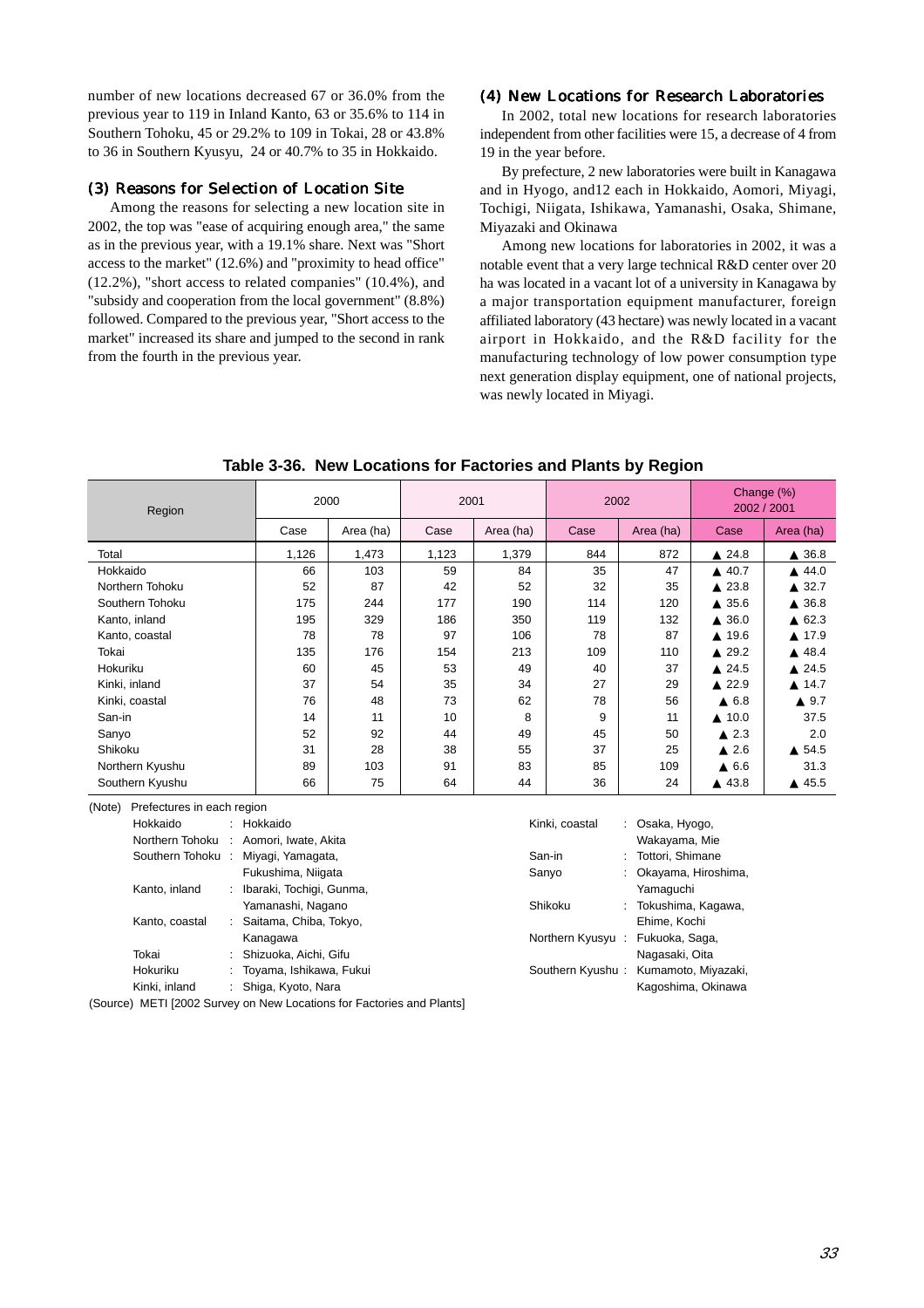# 4 Outline of JMF

### 4-1. Organization and Activities

#### (1) Overview

The Japan Machinery Federation (Nihon Kikai Kougyou Rengokai, or NIKKIREN) is a nationwide organization of the Japanese machinery and engineering industry. Its membership consists of 101 regular members (50 company members of the leading companies in the fields of engineering and machinery manufacturing, and 51 association members of industry-specific trade associations), and 11 supporting members.

The trade associations represent manufacturers from the following industrial areas: general machinery (machine tools, industrial machinery, etc.); electrical machinery (electrical equipment, electronics, etc.); transport equipment (automobiles, rail cars, shipbuilding, etc.); precision machinery (cameras, measuring equipment, etc.); machinery parts and components (gears, screws, bearings, etc.); and tool and die.

The JMF was established April 2, 1952, as a voluntary organization called the Japan Machinery Association. Its purpose was to contribute to the overall advancement of the Japanese engineering industry and, by extension, the general economy of the Japan. The association's name was changed to the Japan Machinery Federation in 1954 and the organization became a non-profit, public-service corporation in 1958.

The JMF continues to fulfill its original purpose through the following activities:

- Establish and implement policies to promote the development of the engineering industry
- Represent the desires and general views of the engineering industry to the Diet, government officials and other authorities
- Undertake studies and surveys of the engineering industry
- Collect and disseminate information of importance to the engineering industry
- Coordinate activities with similar and related organizations, both domestic and international

### (2) Management

President

Kentaro Aikawa

(Counselor, Mitsubishi Heavy Industries, Ltd.)

### Vice-President

Kosaku Inaba (Counselor and Director, Ishikawajima-Harima Heavy Industries Co., Ltd.) Tsutomu Kanai (Chairman and Representative Director, Hitachi Ltd.) Fumio Sato (Counselor, Toshiba Corporation) Kikuo Fujiwara (Counselor, Shimadzu Corporation) Eiichi Tamori (The Japan Machinery Federation) Executive Director Masaaki Hirano Kazuyoshi Hara

#### (3) Organization

Ex  $\frac{1}{\text{Vi}}$ 

| ecutive<br>e-President<br><b>Executive Director</b> |                                                                                                                   |
|-----------------------------------------------------|-------------------------------------------------------------------------------------------------------------------|
| General Management<br>Division                      | Secretariat for Council and Board,<br>secretariat for the standing committees,<br>supporting research, etc.       |
| <b>Accounting Division</b>                          | Accounting, etc.                                                                                                  |
| <b>Management Division</b>                          | Secretariat for the standing and special<br>committees, statistics, survey,<br>public relations, publishing, etc. |
| Office of Standards<br>Development                  | Secretariat for a special committee,<br>Japanese mirror committees of<br>ISO/TC199 and IEC/TC44, research, etc.   |
| Osaka Office                                        | Secretariat for the standing committees,<br>survey, etc.                                                          |
| Chicago Office                                      | Overseas reports, liaison, etc.                                                                                   |
| <b>Bruxelles Office</b>                             | Overseas reports, liaison, etc.                                                                                   |

### (4) Standing Committees

Steering Committee

(Planning, budget, and accounting)

International Trade and Economic Cooperation Committee (Trade policies and promotion of economic cooperation) Materials Committee (Supply and demand of materials and longterm stabilization of prices) Industrial Technology Committee (Promotion of industrial technology) Labor Committee (Labor management and employment) Marine Equipment Development Committee (Development of machinery for maritime resources) Environment Committee (Environment protection) Special Committee on Planning (Forecasting and policies for the engineering industry) Special Committee on Finance and Taxation (Reforms in finance and the tax system) Special Committee on Public Relations (Promotion of public understanding of the engineering industry) Special Committee on Advanced Industrialization (Promotion of international competitiveness of the engineering industry) Kansai Committee (Matters concerning the Kansai district and the management of the Osaka Office) Ad Hoc Screening Committee for Energy Conserving Machinery Award Ad Hoc Committee on Standards Development & Promotion Ad Hoc Executive Committee on 50th Anniversary Commemorative Project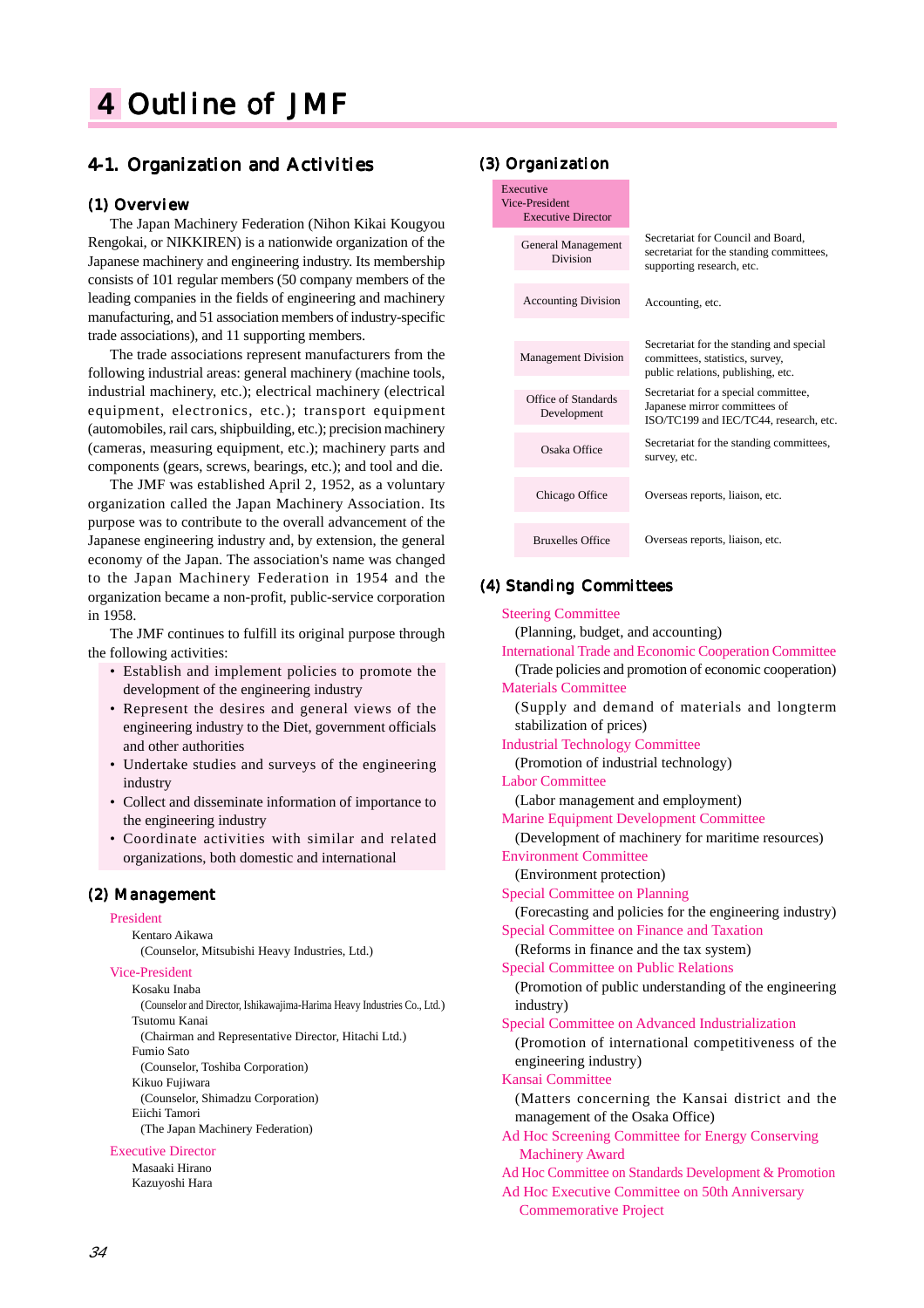### (5) Activities and Services

#### **Lectures**

The JMF holds lecture meetings, inviting experts from a variety of fields to share their knowledge of recent developments both home and abroad.

#### **Periodicals**

#### Weekly Report

The JMF issues a Weekly Report containing articles concerning issues of importance to the engineering industry. Leading executives in the engineering industry express their views on a variety of subjects. Developments in government policy vis-a-vis the engineering industry, current challenges, and future trends are covered, and information on JMF activities is supplied. Important developments in Europe and North America are monitored through the JMF's overseas offices in Bruxelles and Chicago. The weekly Report is distributed by e-mail to JMF members and others.

#### Handbook on Machinery Statistics

The handbook is an annual compilation of the basic statistics of the engineering industry, foreign and domestic. Important reference material is also included.

#### English pamphlet on Engineering Industry

This English pamphlet presents basic statistics of the engineering industry.

#### **Regular Surveys**

#### Economic Trend

The JMF conducts a quarterly survey on economic trends among 181 companies in the engineering field. The information is valuable to those making administrative and managerial decisions.

#### Production Forecasts

Twice a year, the JMF collects the production forecasts of its association members (the industry-specific trade associations) and compiles a forecast for the entire engineering industry.

#### Labor Survey

The JMF publishes a survey on labor conditions in the engineering industry including figures on wage increases, bonus levels, etc.

#### **Media Activities**

In an effort to inform the public of the important role played by the engineering industry in everyday life and to introduce new technologies, the JMF contributes a column twice each month to the Nihon Keizai Shinbun (Japan Economic Journal) entitled, "Machine and Living."

#### **Resource Library**

In 1987, the JMF established its Resource Library on the 4th floor of the Kikai Shinko Kaikan building. The library contains the research and studies carried out by the JMF as well as other associations and organizations related to the engineering industry. Other materials on hand include policy papers issued by various government agencies, council and committee reports, forecasts and surveys, publications and catalogs issued by JMF company members and association members and historiographies. The Resource Library also lends out the films and video-tapes produced by the JMF.

#### **Support for Third-Party Research**

The JMF, as a nationwide organization dedicated to the overall advancement of the engineering and information industry, supports the research and study conducted by a variety of associations and thinktanks concerning fields such as advanced technology, engineering, industrial development, standardization and safety, energy development, and international cooperation. The JMF is proud to have supported a wide range of important research in these areas.

#### **JMF Award for Energy-Conserving Machinery**

Every year the JMF presents awards to companies or groups of companies judged to have contributed to the promotion of efficient use of energy by developing and commercializing superior energy-saving machines. Eligible machinery should be developed and commercialized within the previous three years and should fall into one of the following categories: (1)general machinery as well as installations, facilities, and systems; (2) gauges and various measuring instruments; (3)machinery utilizing non-recycled resources such as industrial wastes, garbage, methane gas, and agricultural wastes. (Automobiles and air conditioners are not eligible.)

#### **Shared Office Facilities**

In March, 1972, the JMF began to offer shared office space and support services to members at its Chicago office. The facilities can accommodate the representatives of up to four companies. Companies have utilized the Chicago facilities for varying lengths of time and for a variety of purposes: overseas training for key personnel, market research and industry data collection, technical support, liaison functions, etc. Chicago tenures have often resulted in the establishment of U.S. subsidiaries or joint ventures with U.S. companies.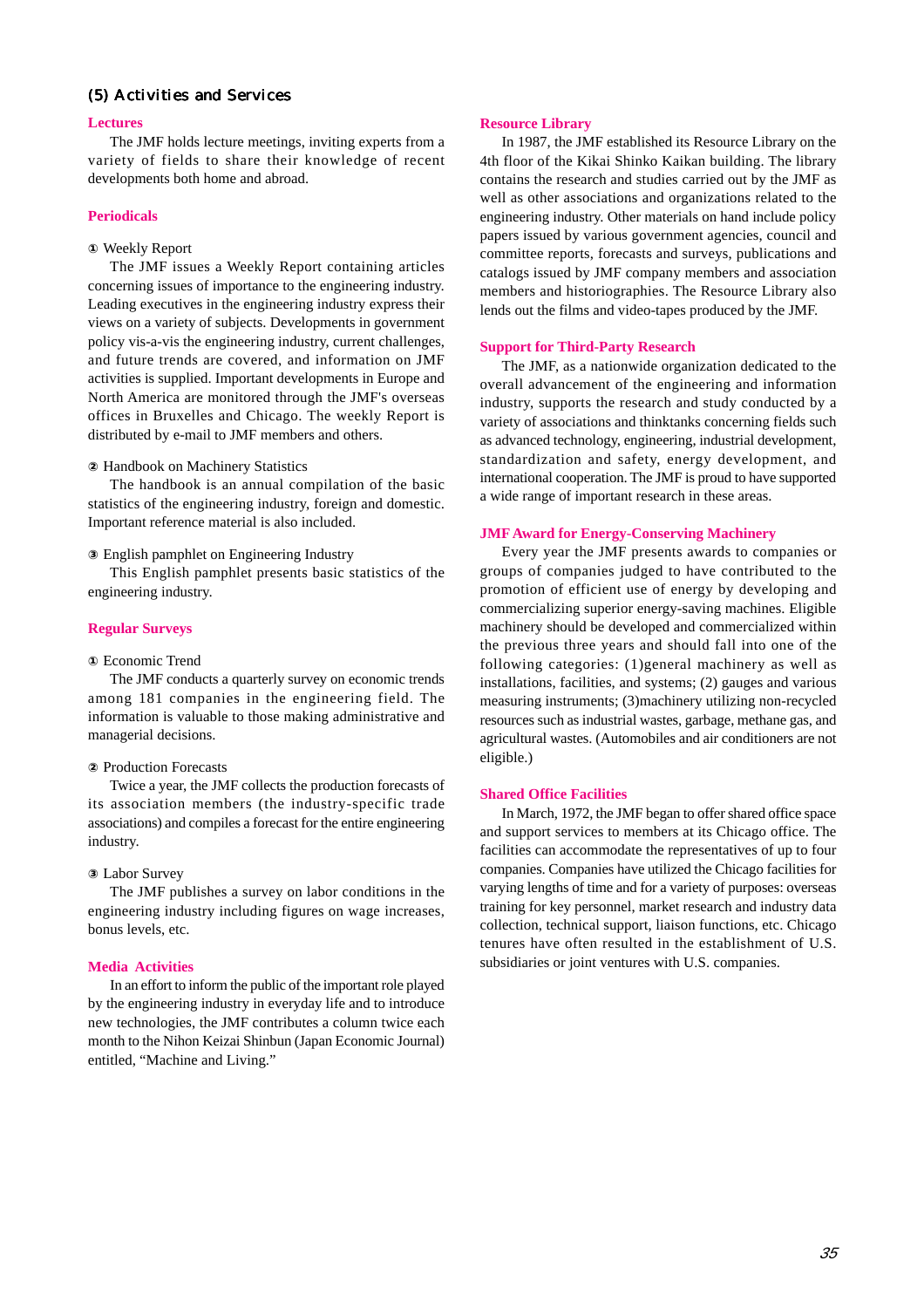### 4-2. Members

### (1) Regular Members

### Company Members

- Chiyoda Corporation Daihen Corporation Daikin Industries, Ltd. **EbaraCorporation** Fuji Electric Holding Co., Ltd. GloryLtd. Hirata Valve Industry Co., Ltd. Hitachi, Ltd. Hitachi Zosen Corporation Ishii Iron Works Co., Ltd. Ishikawajima-Harima Heavy Industries Co., Ltd. The Japan Steel Works, Ltd. JFE Engineering Corporation. Kawasaki Heavy Industries, Ltd. KobeSteel, Ltd. Komatsu, Ltd. Koyo Seiko Co., Ltd.
- Kubota Corporation Kurimoto Ltd. Makino Milling Machine Co., Ltd. Matsushita Electric Industrial Co., Ltd. Meidensha Corporation Mitsubishi Electric Corporation Mitsubishi Heavy Industries, Ltd. Mitsubishi Kakoki Kaisha, Ltd. Mitsui Engineering & Shipbuilding Co., Ltd. Nachi-Fujikoshi Corp. **NECCorporation** NGK Insulators, Ltd. NipponSteel Corporation **NSKLtd.** NTN Corporation Nunome Electric Co., Ltd. **OKK** Corporation
- Okuma**Corporation OMRONCaparation** Sanki Engineering Co., Ltd. Sanyo Electric Co., Ltd. ShimadzuCorporation Sumitomo Heavy Industries, Ltd. SUNX Limited TakumaCo.Ltd. Tokyo Kikai Seisakusho, Ltd. Torishima Pump Mfg. Co., Ltd. **ToshibaCorporation** Toyo Engineering Corporation Tsubakimoto Chain Co. Tsukishima Kikai Co. Ltd. Yanmar Co., Ltd. Yaskawa Electric Corporation

### Association Members

All Japan Machinist Hand Tools Manufacturers Association Communications and Information network Association of Japan The Fasteners Institute of Japan Hydraulic Gate & Penstock Association Industrial Diamond Association of Japan Japan Analytical Instruments Manufacturers' Association Japan Association of Defense Industry Japan Association of Rolling Stock Industries Japan Auto Parts Industries Association Japan Automobile Manufacturers Association, Inc. The Japan Bearing Industrial Association Japan Business Machine and Information System Industries Association Camera & Imaging Products Association Japan Cast Iron Foundry Association Japan Cemented Carbide Tool Manufacturers Association Japan Chain Association Japan Clock & Watch Association Japan Construction Equipment Manufacturers Association Japan Electric Measuring Instruments Manufacturer's Association The Japan Electrical Manufacturers' Association Japan Electronics and Information Technology Industries Association Japan Elevator Association Japan Farm Machinery Manufacturer's Association The Japan Food Machinery Manufacturers Association Japan Forming Machinery Association Japan Gear Manufacturers Association

### Japan Industrial Saw and Knife Association Japan Industrial Vehicles Association Japan Land Engine Manufacturers Association Japan Machine Tool Builders' Association Japan Machine Accessory Association Japan Measuring Instruments Federation Japan Fluid Power Association Japan Packaging Machinery Manufacturers Association Japan Precision Measuring Instruments Association Japan Printing Machinery Manufacturers Association The Japan Refrigeration and Air Conditioning Industry Association Japan Robot Association Japan Sewing Machinery Manufacturers Association The Japan Small Cutting Tools' Association The Japan Society of Industrial Machinery Manufacturers Japan Spring Manufacturers Association Japan Steel Constructors Association Japan Testing Machinery Association Japan Textile Machinery Association The Japan Valve Manufacturers' Association The Japan Wood Working Machinery Association Japanese Marine Equipment Association Nippon Electric Control Equipment Industries Association The Society of Japanese Aerospace Companies

### (2) Supporting Members

EMS Japan Fuji Research Institute Corporation Hitachi Business International, Ltd. Japan Information Technology Services Industry Association Mitsubishi Research Institute, Inc. Resona Research Institute, Inc.

Shinkawa Electric Co., Ltd. Shinko research Co., Ltd. SICKK K Toray Corporate Business Research, Inc. TUV Rheinland Japan

The Shipbuilder's Association of Japan